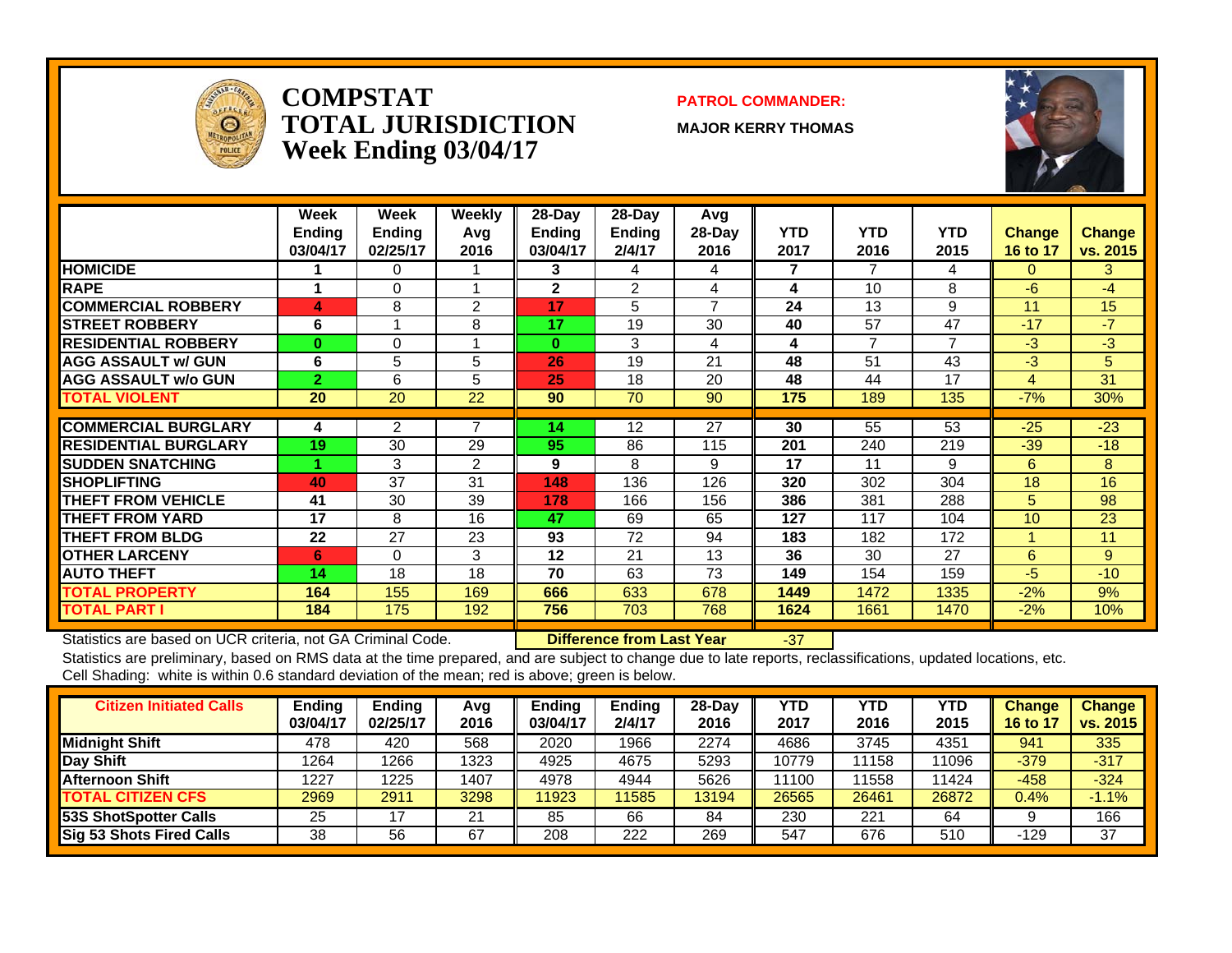

# **Unincorporated Chatham County PATROL COMMANDER:**

**MAJOR KERRY THOMAS**



# **Week Ending 03/04/17**

|                             | Week<br><b>Ending</b><br>03/04/17 | <b>Week</b><br><b>Ending</b><br>02/25/17 | <b>Weekly</b><br>Avg<br>2016 | 28-Day<br>Endina<br>03/04/17 | 28-Day<br>Ending<br>2/4/17 | <b>Avg</b><br>28-Day<br>2016 | <b>YTD</b><br>2017 | <b>YTD</b><br>2016 | <b>YTD</b><br>2015       | <b>Change</b><br>16 to 17 | <b>Change</b><br>vs. 2015 |
|-----------------------------|-----------------------------------|------------------------------------------|------------------------------|------------------------------|----------------------------|------------------------------|--------------------|--------------------|--------------------------|---------------------------|---------------------------|
| <b>HOMICIDE</b>             |                                   | 0                                        | 0.1                          |                              | $\overline{2}$             | 0.5                          | $\overline{2}$     | $\Omega$           |                          | $\overline{2}$            |                           |
| <b>RAPE</b>                 | 0                                 | $\Omega$                                 | 0.1                          |                              | $\Omega$                   | 0.5                          | 0                  | $\Omega$           | $\Omega$                 | $\Omega$                  | $\overline{0}$            |
| <b>COMMERCIAL ROBBERY</b>   | $\bf{0}$                          | $\Omega$                                 | 0.2                          |                              | $\Omega$                   | 0.9                          | 0                  | 3                  | $\overline{2}$           | $-3$                      | $-2$                      |
| <b>STREET ROBBERY</b>       | 0                                 | $\Omega$                                 | 0.5                          | $\mathbf{2}$                 | 0                          | 2.1                          | $\mathbf{2}$       | 3                  | 0                        | -1                        | $\overline{2}$            |
| <b>RESIDENTIAL ROBBERY</b>  | 0                                 | $\Omega$                                 | 0.2                          | $\bf{0}$                     |                            | 0.8                          | 1                  | $\overline{2}$     | $\overline{\phantom{a}}$ | $-1$                      | $\overline{0}$            |
| <b>AGG ASSAULT w/ GUN</b>   |                                   | $\Omega$                                 | 0.8                          | 3                            | 3                          | 3.2                          | 5                  | 4                  | $\overline{2}$           |                           | 3                         |
| <b>AGG ASSAULT w/o GUN</b>  | $\bf{0}$                          | 0                                        | 0.8                          | 3                            | 4                          | 3.1                          | 6                  | 4                  |                          | $\overline{2}$            | 5                         |
| <b>TOTAL VIOLENT</b>        | $\mathbf{2}$                      | $\Omega$                                 | 2.8                          | 11                           | 10                         | 11.1                         | 16                 | 16                 | $\overline{7}$           | 0%                        | 129%                      |
|                             |                                   |                                          |                              |                              |                            |                              |                    |                    |                          |                           |                           |
| <b>COMMERCIAL BURGLARY</b>  | 0                                 | 0                                        | 0.7                          |                              | 2                          | 2.7                          | 3                  | 4                  | 4                        | -1                        | $-1$                      |
| <b>RESIDENTIAL BURGLARY</b> | 5                                 | 5                                        | 6.7                          | 27                           | 20                         | 26.7                         | 50                 | 52                 | 46                       | $-2$                      | $\overline{4}$            |
| <b>SUDDEN SNATCHING</b>     | $\bf{0}$                          | $\Omega$                                 | 0.3                          | $\bf{0}$                     | $\Omega$                   | 1.1                          | 0                  | $\Omega$           | $\Omega$                 | $\Omega$                  | $\Omega$                  |
| <b>SHOPLIFTING</b>          | 6                                 | 8                                        | 6.1                          | 25                           | 26                         | 24.4                         | 48                 | 55                 | 76                       | $-7$                      | $-28$                     |
| <b>THEFT FROM VEHICLE</b>   | 4                                 | 5                                        | 7.1                          | 24                           | 27                         | 28.3                         | 50                 | 63                 | 40                       | $-13$                     | 10 <sup>1</sup>           |
| <b>THEFT FROM YARD</b>      |                                   | $\Omega$                                 | 2.8                          | $\overline{2}$               | 9                          | 11.1                         | 10                 | 19                 | 16                       | $-9$                      | $-6$                      |
| <b>THEFT FROM BLDG</b>      | 3                                 | 4                                        | 3.8                          | 12                           | 24                         | 15.1                         | 35                 | 31                 | 20                       | 4                         | 15                        |
| <b>OTHER LARCENY</b>        | 4                                 | $\Omega$                                 | 0.9                          | 4                            | $\overline{7}$             | 3.7                          | 9                  | 11                 | 7                        | $-2$                      | $\overline{2}$            |
| <b>AUTO THEFT</b>           | 4                                 | 4                                        | 3.0                          | 15                           | 9                          | 12.2                         | 22                 | 17                 | 15                       | 5                         | $\overline{7}$            |
| <b>TOTAL PROPERTY</b>       | 24                                | 26                                       | 31.3                         | 110                          | 124                        | 125.3                        | 227                | 252                | 224                      | $-10%$                    | 1%                        |
| <b>TOTAL PART I</b>         | 26                                | 26                                       | 34.1                         | 121                          | 134                        | 136.4                        | 243                | 268                | 231                      | $-9%$                     | 5%                        |

Statistics are based on UCR criteria, not GA Criminal Code. **Difference from Last Year** -25

| <b>Shots Fired Calls</b>     | Week<br><b>Ending</b><br>03/04/17 | Week<br><b>Ending</b><br>02/25/17 | Weekly<br>Avg<br>2016 | $28-Dav$<br><b>Endina</b><br>03/04/17 | $28-Day$<br>Ending<br>2/4/17 | Avg<br>28-Day<br>2016 | <b>YTD</b><br>2017 | YTD<br>2016 | YTD<br>2015 | <b>Change</b><br>16 to 17 | <b>Change</b><br>vs. 2015 |
|------------------------------|-----------------------------------|-----------------------------------|-----------------------|---------------------------------------|------------------------------|-----------------------|--------------------|-------------|-------------|---------------------------|---------------------------|
| <b>53S ShotSpotter Calls</b> |                                   |                                   | 0.0                   |                                       |                              | 0.0                   |                    |             |             |                           |                           |
| Sig 53 Shots Fired Calls     | 12                                | Ι3                                | ี่ 1 ว<br>ں. ا        | 40                                    | 41                           | 45.                   | 103                | 119         | 115         | -16                       | $-12$                     |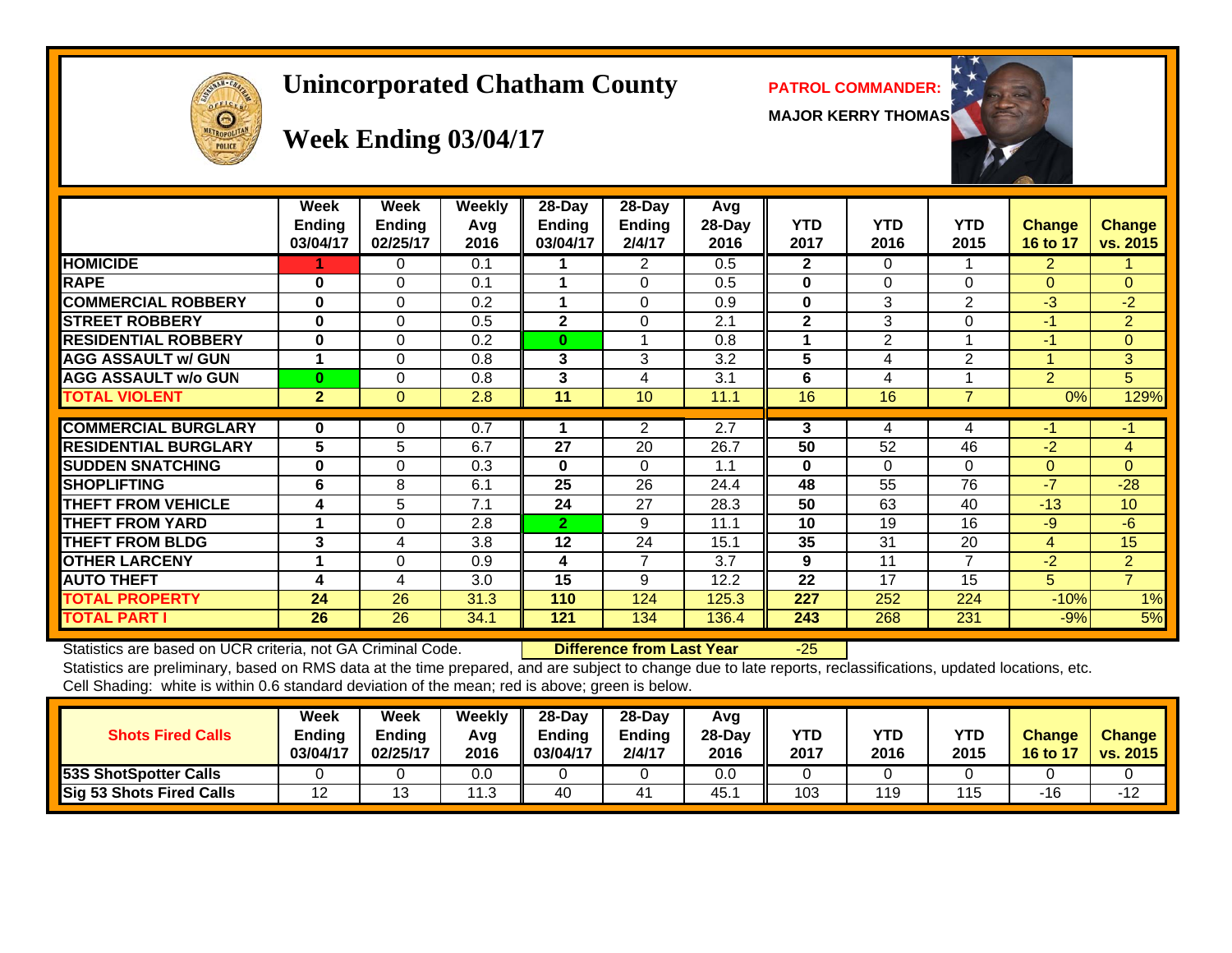

# **City of Savannah Only PATROL COMMANDER:**

**MAJOR KERRY THOMAS**



**Week Ending 03/04/17**

|                             | Week<br><b>Ending</b><br>03/04/17 | Week<br><b>Endina</b><br>02/25/17 | Weekly<br>Avg<br>2016 | $28-Dav$<br><b>Ending</b><br>03/04/17 | $28-Day$<br><b>Ending</b><br>2/4/17 | Avg<br>$28-Day$<br>2016  | <b>YTD</b><br>2017 | <b>YTD</b><br>2016 | YTD.<br>2015   | <b>Change</b><br>16 to 17 | <b>Change</b><br>vs. 2015 |
|-----------------------------|-----------------------------------|-----------------------------------|-----------------------|---------------------------------------|-------------------------------------|--------------------------|--------------------|--------------------|----------------|---------------------------|---------------------------|
| <b>HOMICIDE</b>             | 0                                 | 0                                 |                       | 2                                     | 2                                   | 3                        | 5                  | 7                  | 3              | $-2$                      | $\overline{2}$            |
| <b>RAPE</b>                 | 4                                 | 0                                 | 4                     |                                       | 2                                   | 3                        | 4                  | 10                 | 8              | $-6$                      | $-4$                      |
| <b>COMMERCIAL ROBBERY</b>   | 4                                 | 8                                 | 4                     | 16                                    | 5                                   | 6                        | 24                 | 10                 | $\overline{7}$ | 14                        | 17                        |
| <b>STREET ROBBERY</b>       | 6                                 |                                   | 7                     | 15                                    | 19                                  | 28                       | 38                 | 54                 | 47             | $-16$                     | $-9$                      |
| <b>RESIDENTIAL ROBBERY</b>  | 0                                 | 0                                 |                       | $\Omega$                              | 2                                   | 3                        | 3                  | 5                  | 6              | $-2$                      | $-3$                      |
| <b>AGG ASSAULT w/ GUN</b>   | 5                                 | 5                                 | 5                     | 23                                    | 16                                  | 18                       | 43                 | 47                 | 41             | $-4$                      | $\overline{2}$            |
| <b>AGG ASSAULT w/o GUN</b>  | $\overline{2}$                    | 6                                 | 4                     | 22                                    | 14                                  | 17                       | 42                 | 40                 | 16             | 2                         | 26                        |
| TOTAL VIOLENT               | 18                                | 20                                | 20                    | 79                                    | 60                                  | 79                       | 159                | 173                | 128            | $-8%$                     | 24%                       |
|                             |                                   |                                   |                       |                                       |                                     |                          |                    |                    |                |                           |                           |
| <b>COMMERCIAL BURGLARY</b>  | 4                                 | 2                                 | 6                     | 13                                    | 10                                  | 24                       | 27                 | 51                 | 49             | $-24$                     | $-22$                     |
| <b>RESIDENTIAL BURGLARY</b> | 14                                | 25                                | 22                    | 68                                    | 66                                  | 88                       | 151                | 188                | 173            | $-37$                     | $-22$                     |
| <b>SUDDEN SNATCHING</b>     | 4                                 | 3                                 | 2                     | 9                                     | 8                                   | $\overline{\phantom{a}}$ | 17                 | 11                 | 9              | 6                         | 8                         |
| <b>SHOPLIFTING</b>          | 34                                | 29                                | 25                    | 123                                   | 110                                 | 101                      | 272                | 247                | 228            | 25                        | 44                        |
| <b>THEFT FROM VEHICLE</b>   | 37                                | 25                                | 32                    | 154                                   | 139                                 | 128                      | 336                | 318                | 248            | 18                        | 88                        |
| THEFT FROM YARD             | 16                                | 8                                 | 14                    | 45                                    | 60                                  | 54                       | 117                | 98                 | 88             | 19                        | 29                        |
| <b>THEFT FROM BLDG</b>      | 19                                | 23                                | 20                    | 81                                    | 48                                  | 79                       | 148                | 151                | 152            | $-3$                      | $-4$                      |
| <b>OTHER LARCENY</b>        | 5                                 | 0                                 | 2                     | 8                                     | 14                                  | 9                        | 27                 | 19                 | 20             | 8                         | $\overline{z}$            |
| <b>AUTO THEFT</b>           | 10                                | 14                                | 15                    | 55                                    | 54                                  | 61                       | 127                | 137                | 144            | $-10$                     | $-17$                     |
| <b>TOTAL PROPERTY</b>       | 140                               | 129                               | 138                   | 556                                   | 509                                 | 553                      | 1222               | 1220               | 1111           | 0%                        | 10%                       |
| <b>TOTAL PART I</b>         | 158                               | 149                               | 158                   | 635                                   | 569                                 | 631                      | 1381               | 1393               | 1239           | $-1\%$                    | 11%                       |

Statistics are based on UCR criteria, not GA Criminal Code. **Difference from Last Year** -12

| <b>Shots Fired Calls</b>      | Week<br>Ending<br>03/04/17 | Week<br><b>Endina</b><br>02/25/17 | Weekly<br>Avg<br>2016 | 28-Dav<br>Endina<br>03/04/17 | $28-Dav$<br><b>Ending</b><br>2/4/17 | Avg<br>$28-Day$<br>2016 | YTD<br>2017 | YTD<br>2016 | <b>YTD</b><br>2015 | <b>Change</b><br><b>16 to 17</b> | <b>Change</b><br><b>VS. 2015</b> |
|-------------------------------|----------------------------|-----------------------------------|-----------------------|------------------------------|-------------------------------------|-------------------------|-------------|-------------|--------------------|----------------------------------|----------------------------------|
| <b>153S ShotSpotter Calls</b> | 25                         |                                   | 21.0                  | 85                           | 66                                  | 83.9                    | 230         | 221         | 64                 |                                  | 166                              |
| Sig 53 Shots Fired Calls      | 26                         | 43                                | 56.7                  | 168                          | 181                                 | 224.2                   | 444         | 557         | 395                | 112                              | 49                               |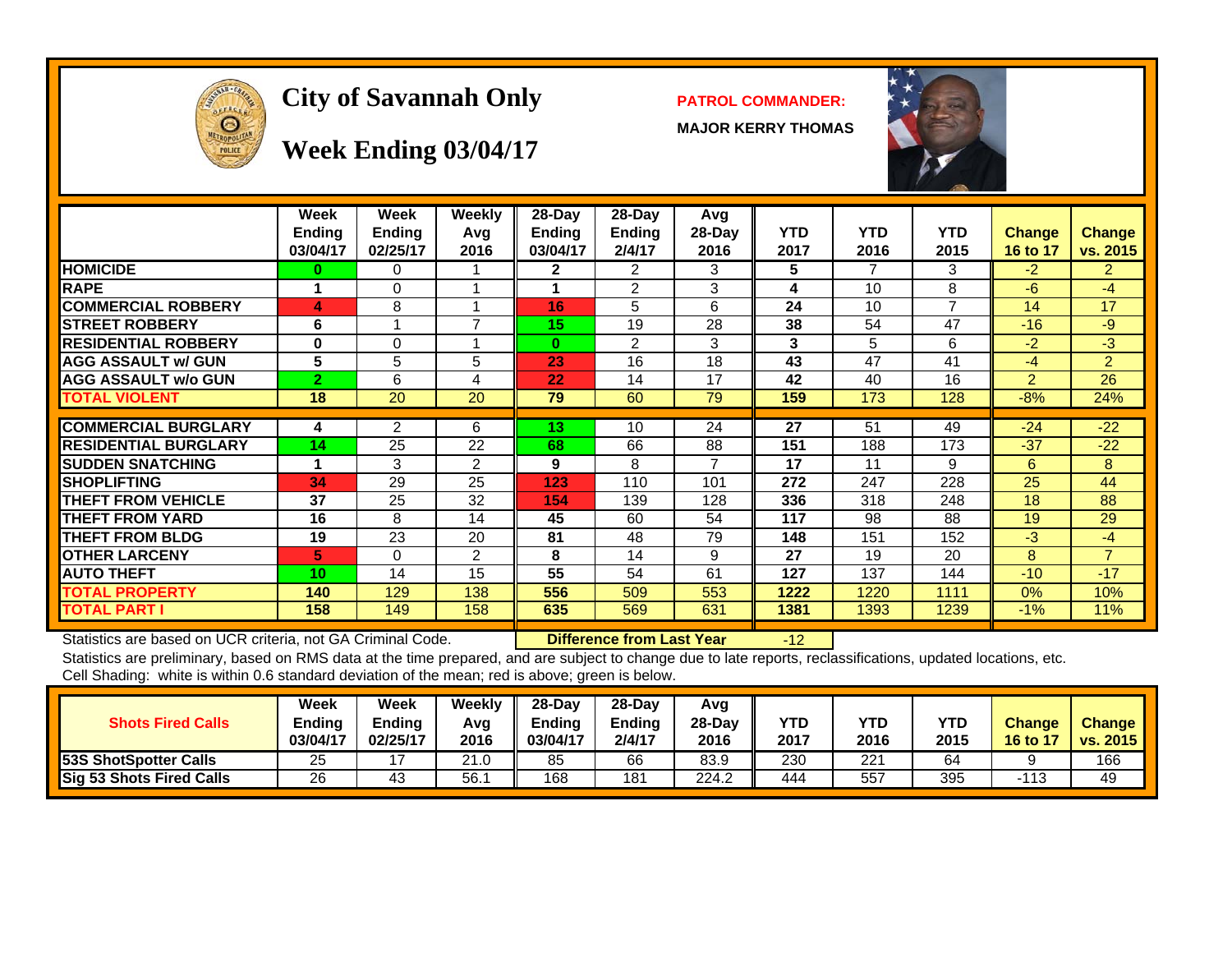

#### **COMPSTATWEST CHATHAM PRECINCTWeek Ending 03/04/17**

**PRECINCT COMMANDER:**

**CAPT. JOHN BEST**



|                             | Week           | Week          | Weekly         | 28-Day        | 28-Day        | Avg             |            |                |            |                |                |
|-----------------------------|----------------|---------------|----------------|---------------|---------------|-----------------|------------|----------------|------------|----------------|----------------|
|                             | <b>Ending</b>  | <b>Ending</b> | Avg            | <b>Ending</b> | <b>Ending</b> | 28-Day          | <b>YTD</b> | <b>YTD</b>     | <b>YTD</b> | <b>Change</b>  | <b>Change</b>  |
|                             | 03/04/17       | 02/25/17      | 2016           | 03/04/17      | 2/4/17        | 2016            | 2017       | 2016           | 2015       | 16 to 17       | vs. 2015       |
| <b>HOMICIDE</b>             | 0              | 0             | $\Omega$       | 0             |               | 0               |            | 0              | 0          |                |                |
| <b>RAPE</b>                 | 0              | $\Omega$      | $\Omega$       | 0             | 1             |                 |            |                |            | $\Omega$       | $\Omega$       |
| <b>COMMERCIAL ROBBERY</b>   | $\bf{0}$       | $\Omega$      | $\Omega$       | 1             | $\Omega$      |                 |            | $\overline{2}$ | 3          | $-1$           | $-2$           |
| <b>ISTREET ROBBERY</b>      |                | $\Omega$      | 1              | 3             | $\Omega$      | 3               | 3          | 3              | 4          | $\Omega$       | $-1$           |
| <b>RESIDENTIAL ROBBERY</b>  | $\bf{0}$       | $\Omega$      | $\Omega$       | 0             | 1             |                 | 4          | 5              | 2          | $-4$           | $-1$           |
| <b>AGG ASSAULT w/ GUN</b>   |                | $\Omega$      | 1              | 3             | 5             | 4               | 8          | 9              | 4          | $-1$           | $\overline{4}$ |
| <b>AGG ASSAULT w/o GUN</b>  |                | 0             | 1              | 5             | 5             | 4               | 11         | 7              | 4          | 4              | $\overline{7}$ |
| <b>TOTAL VIOLENT</b>        | 3              | $\mathbf{0}$  | 4              | 12            | 13            | 15              | 26         | 27             | 18         | $-4%$          | 44%            |
| <b>COMMERCIAL BURGLARY</b>  | $\bf{0}$       | 0             |                |               | 6             | 5.              | 9          | 9              | 19         | $\Omega$       | $-10^{-}$      |
| <b>RESIDENTIAL BURGLARY</b> | $\overline{2}$ | 5             | 6              | 29            | 24            | 22              | 57         | 60             | 45         | $-3$           | 12             |
| <b>SUDDEN SNATCHING</b>     | $\bf{0}$       | $\Omega$      | $\Omega$       | $\bf{0}$      | 1             |                 |            |                |            | $\Omega$       | $\Omega$       |
| <b>SHOPLIFTING</b>          | 5              | 0             | 3              | 10            | 17            | 14              | 29         | 32             | 40         | $-3$           | $-11$          |
| <b>THEFT FROM VEHICLE</b>   | $\overline{7}$ | 4             | $\overline{7}$ | 26            | 24            | 29              | 55         | 67             | 44         | $-12$          | 11             |
| <b>THEFT FROM YARD</b>      | 3              |               | 3              | 8             | 10            | 10 <sup>1</sup> | 19         | 26             | 20         | $-7$           | $-1$           |
| <b>THEFT FROM BLDG</b>      | 6              | 5             | 4              | 17            | 17            | 16              | 38         | 32             | 29         | 6              | 9              |
| <b>OTHER LARCENY</b>        | $\bf{0}$       | $\Omega$      | 1              | 3             | 8             | 4               | 12         | 5.             | 8          | $\overline{7}$ | 4              |
| <b>AUTO THEFT</b>           | 3              | 4             | $\overline{4}$ | 17            | 13            | 16              | 31         | 29             | 38         | $\overline{2}$ | $-7$           |
| <b>TOTAL PROPERTY</b>       | 26             | 19            | 29             | 111           | 120           | 118             | 251        | 261            | 244        | $-4%$          | 3%             |
| <b>TOTAL PART I</b>         | 29             | 19            | 33             | 123           | 133           | 132             | 277        | 288            | 262        | $-4%$          | 6%             |

Statistics are based on UCR criteria, not GA Criminal Code. **Difference from Last Year** -11

| <b>Citizen Initiated Calls</b>  | Week<br>Ending<br>03/04/17 | Week<br><b>Ending</b><br>02/25/17 | Weekly<br>Avg<br>2016 | $28-Day$<br><b>Ending</b><br>03/04/17 | 28-Day<br><b>Endina</b><br>2/4/17 | Avg<br>$28-Dav$<br>2016 | YTD<br>2017 | YTD<br>2016 | YTD<br>2015 | <b>Change</b><br>16 to 17 | <b>Change</b><br>vs. 2015 |
|---------------------------------|----------------------------|-----------------------------------|-----------------------|---------------------------------------|-----------------------------------|-------------------------|-------------|-------------|-------------|---------------------------|---------------------------|
| <b>Midnight Shift</b>           | 103                        | 116                               | 114                   | 445                                   | 436                               | 455                     | 999         | 992         | 963         |                           | 36                        |
| Day Shift                       | 245                        | 262                               | 282                   | 1045                                  | 1012                              | 1127                    | 2311        | 2481        | 2405        | $-170$                    | $-94$                     |
| <b>Afternoon Shift</b>          | 283                        | 259                               | 294                   | 1075                                  | 1035                              | 1177                    | 2342        | 2488        | 2411        | $-146$                    | $-69$                     |
| <b>TOTAL CITIZEN CFS</b>        | 631                        | 631                               | 690                   | 2565                                  | 2483                              | 2758                    | 5652        | 5961        | 5780        | $-5.2%$                   | $-2.2%$                   |
| <b>53S ShotSpotter Calls</b>    |                            |                                   |                       |                                       |                                   |                         |             |             |             |                           |                           |
| <b>Sig 53 Shots Fired Calls</b> |                            | 13                                | 9                     | 36                                    | 20                                | 37                      | 73          | 107         | 78          | $-34$                     | -5                        |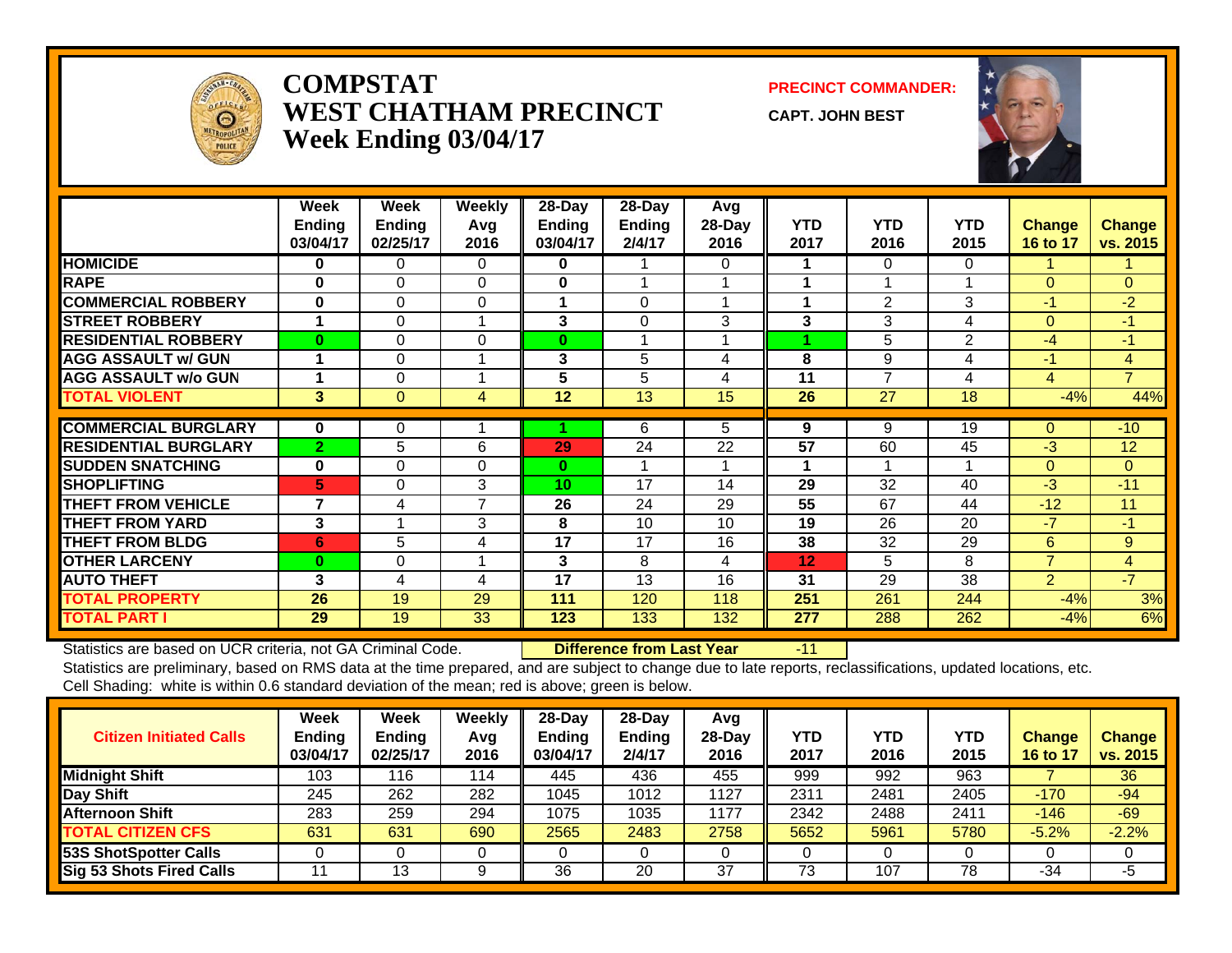#### **BEAT 11 West Chatham Precinct Week Ending 03/04/17**



|                             |                           |                           | <b>Last 4 Weeks</b>       |                           | 28 Days                   | 28 Day                 |                    |                    |                    |                           |                           |
|-----------------------------|---------------------------|---------------------------|---------------------------|---------------------------|---------------------------|------------------------|--------------------|--------------------|--------------------|---------------------------|---------------------------|
|                             | <b>Ending</b><br>02/11/17 | <b>Ending</b><br>02/18/17 | <b>Ending</b><br>02/25/17 | <b>Ending</b><br>03/04/17 | <b>Ending</b><br>03/04/17 | <b>Average</b><br>2016 | <b>YTD</b><br>2017 | <b>YTD</b><br>2016 | <b>YTD</b><br>2015 | <b>Change</b><br>16 to 17 | <b>Change</b><br>vs. 2015 |
| <b>HOMICIDE</b>             | 0                         | 0                         | 0                         | 0                         | 0                         | 0.0                    | $\mathbf{0}$       | 0                  | 0                  | $\Omega$                  | $\Omega$                  |
| <b>RAPE</b>                 | $\Omega$                  | $\Omega$                  | $\Omega$                  | 0                         | $\Omega$                  | 0.1                    | $\Omega$           | $\Omega$           | $\Omega$           | $\Omega$                  | $\Omega$                  |
| <b>COMMERCIAL ROBBERY</b>   | $\Omega$                  | $\Omega$                  | $\Omega$                  | $\Omega$                  | $\Omega$                  | 0.3                    | $\mathbf{0}$       | $\Omega$           | $\mathbf{1}$       | $\Omega$                  | $-1$                      |
| <b>STREET ROBBERY</b>       | 0                         | 0                         | $\Omega$                  | $\Omega$                  | 0                         | 0.2                    | $\Omega$           | 0                  | $\mathbf{1}$       | $\Omega$                  | $-1$                      |
| <b>RESIDENTIAL ROBBERY</b>  | 0                         | $\Omega$                  | $\Omega$                  | $\Omega$                  | 0                         | 0.1                    | $\mathbf 0$        | $\Omega$           | 0                  | $\Omega$                  | $\Omega$                  |
| <b>AGG ASSAULT w/ GUN</b>   | $\mathbf{1}$              | $\Omega$                  | $\Omega$                  | $\Omega$                  | $\mathbf{1}$              | 0.1                    | $\overline{2}$     | $\Omega$           | $\Omega$           | 2                         | $\overline{2}$            |
| <b>AGG ASSAULT w/o GUN</b>  | 0                         | 0                         | $\Omega$                  | 0                         | $\Omega$                  | 0.5                    | 2                  | $\overline{2}$     | $\Omega$           | $\Omega$                  | $\overline{2}$            |
| <b>TOTAL VIOLENT</b>        | $\mathbf{1}$              | $\mathbf{0}$              | $\mathbf{0}$              | $\mathbf{0}$              | $\mathbf{1}$              | 1.2                    | 4                  | $\overline{2}$     | $\overline{2}$     | 100%                      | 100%                      |
| <b>COMMERCIAL BURGLARY</b>  | $\Omega$                  | 0                         | $\Omega$                  | $\Omega$                  | 0                         | 0.4                    | 1                  | 0                  | 3                  | 1                         | $-2$                      |
| <b>RESIDENTIAL BURGLARY</b> | $\mathbf{1}$              | 0                         | $\Omega$                  | $\Omega$                  | 1                         | 1.1                    | 4                  | 5                  | 6                  | $-1$                      | $-2$                      |
| <b>SUDDEN SNATCHING</b>     | 0                         | $\Omega$                  | $\Omega$                  | $\Omega$                  | $\Omega$                  | 0.1                    | $\Omega$           | $\Omega$           | 0                  | $\Omega$                  | $\Omega$                  |
| <b>SHOPLIFTING</b>          | 0                         | 0                         | $\Omega$                  | $\Omega$                  | 0                         | 0.2                    | $\Omega$           | $\Omega$           | 0                  | $\Omega$                  | $\Omega$                  |
| <b>THEFT FROM VEHICLE</b>   | $\overline{2}$            | 1                         | 1                         | $\Omega$                  | 4                         | 3.6                    | 11                 | 4                  | $\overline{2}$     | $\overline{7}$            | 9                         |
| <b>THEFT FROM YARD</b>      | 1                         | 0                         | $\mathbf{1}$              | 1                         | 3                         | 1.9                    | 7                  | 6                  | 4                  | 1                         | 3                         |
| <b>THEFT FROM BLDG</b>      | 1                         | $\mathbf{1}$              | $\Omega$                  | 3                         | 5                         | 3.3                    | 8                  | 8                  | 10                 | $\Omega$                  | $-2$                      |
| <b>OTHER LARCENY</b>        | 0                         | 0                         | $\Omega$                  | $\Omega$                  | 0                         | 0.7                    | $\mathbf{1}$       | $\Omega$           | 0                  | $\overline{1}$            | $\mathbf{1}$              |
| <b>AUTO THEFT</b>           | $\mathbf 1$               | 1                         | $\mathbf{1}$              | $\mathbf{1}$              | 4                         | 2.2                    | 6                  | 4                  | 6                  | $\overline{2}$            | $\Omega$                  |
| <b>TOTAL PROPERTY</b>       | 6                         | 3                         | 3                         | 5                         | 17                        | 13.5                   | 38                 | 27                 | 31                 | 41%                       | 23%                       |
| <b>TOTAL PART I</b>         | $\overline{7}$            | 3                         | 3                         | 5                         | 18                        | 14.7                   | 42                 | 29                 | 33                 | 45%                       | 27%                       |

 **Difference from Last Year**r 13

Statistics are based on UCR criteria, not GA Criminal Code.

| <b>Shots Fired Calls</b>        | Week<br><b>Ending</b><br>02/11/17 | Week<br><b>Ending</b><br>02/18/17 | Week<br><b>Ending</b><br>02/25/17 | Week<br>Ending $\parallel$<br>03/04/17 03/04/17 | $\parallel$ 28 Days<br>Ending | 28 Day<br>Average II<br>2016 | YTD<br>2017 | YTD<br>2016 | YTD<br>2015 | <b>Change</b><br>16 to 17 | <b>Change</b><br><b>vs. 2015</b> |
|---------------------------------|-----------------------------------|-----------------------------------|-----------------------------------|-------------------------------------------------|-------------------------------|------------------------------|-------------|-------------|-------------|---------------------------|----------------------------------|
| 53S ShotSpotter Calls           |                                   |                                   |                                   |                                                 |                               | 0.0                          |             |             |             | 0%                        | $0\%$                            |
| <b>Sig 53 Shots Fired Calls</b> |                                   |                                   |                                   |                                                 |                               | 1.4                          |             |             |             | 0%                        | $-56%$                           |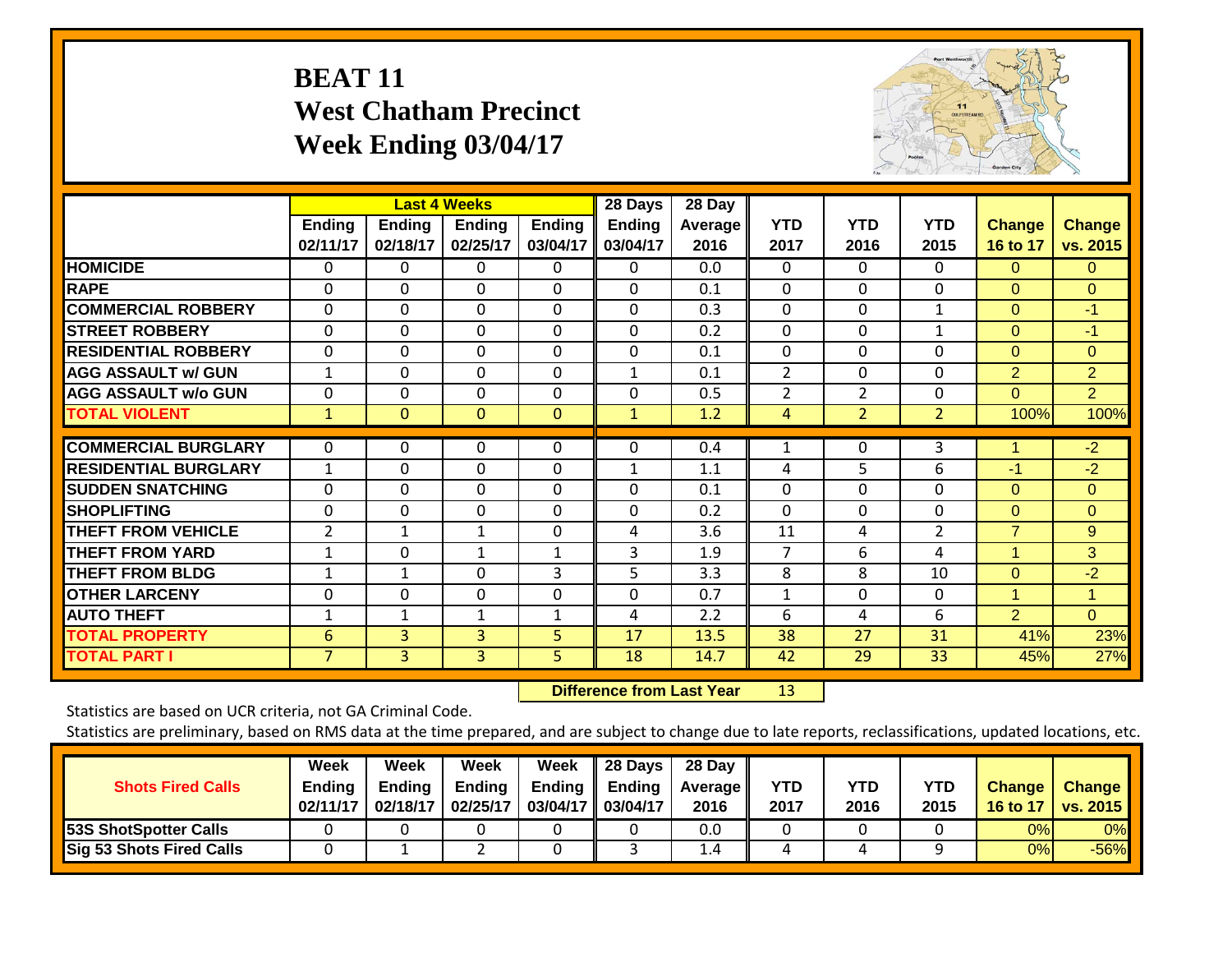# **BEAT 12 West Chatham Precinct Week Ending 03/04/17**



|                             |                    |                           | <b>Last 4 Weeks</b>       |                           | 28 Days            | 28 Day          |                    |                    |                    |                           |                           |
|-----------------------------|--------------------|---------------------------|---------------------------|---------------------------|--------------------|-----------------|--------------------|--------------------|--------------------|---------------------------|---------------------------|
|                             | Ending<br>02/11/17 | <b>Ending</b><br>02/18/17 | <b>Endina</b><br>02/25/17 | <b>Ending</b><br>03/04/17 | Ending<br>03/04/17 | Average<br>2016 | <b>YTD</b><br>2017 | <b>YTD</b><br>2016 | <b>YTD</b><br>2015 | <b>Change</b><br>16 to 17 | <b>Change</b><br>vs. 2015 |
| <b>HOMICIDE</b>             | 0                  | 0                         | $\Omega$                  | $\Omega$                  | 0                  | 0.1             | $\Omega$           | $\Omega$           | 0                  | $\Omega$                  | 0                         |
| <b>RAPE</b>                 | 0                  | $\Omega$                  | $\Omega$                  | $\Omega$                  | $\Omega$           | 0.2             | $\mathbf{0}$       | $\Omega$           | $\Omega$           | $\Omega$                  | $\Omega$                  |
| <b>COMMERCIAL ROBBERY</b>   | $\Omega$           | $\Omega$                  | $\Omega$                  | $\Omega$                  | 0                  | 0.3             | $\theta$           | 1                  | 1                  | -1                        | $-1$                      |
| <b>STREET ROBBERY</b>       | $\Omega$           | 0                         | $\mathbf{0}$              | $\mathbf 0$               | $\Omega$           | 0.6             | $\mathbf 0$        | $\overline{2}$     | 1                  | $-2$                      | $-1$                      |
| <b>RESIDENTIAL ROBBERY</b>  | 0                  | $\Omega$                  | $\Omega$                  | $\Omega$                  | $\Omega$           | 0.3             | $\Omega$           | 0                  | 0                  | $\Omega$                  | $\Omega$                  |
| <b>AGG ASSAULT w/ GUN</b>   | $\Omega$           | $\mathbf{1}$              | $\Omega$                  | 0                         | $\mathbf{1}$       | 0.7             | 2                  | 0                  | 0                  | 2                         | $\overline{2}$            |
| <b>AGG ASSAULT w/o GUN</b>  | $\Omega$           | 0                         | $\Omega$                  | 0                         | $\Omega$           | 0.8             | 1                  | $\mathbf{1}$       | 1                  | $\Omega$                  | $\Omega$                  |
| <b>TOTAL VIOLENT</b>        | $\mathbf{0}$       | $\mathbf{1}$              | $\mathbf{0}$              | $\mathbf{0}$              | $\mathbf{1}$       | 3.0             | 3                  | 4                  | 3                  | $-25%$                    | 0%                        |
| <b>COMMERCIAL BURGLARY</b>  | $\Omega$           | $\Omega$                  | $\Omega$                  | 0                         | $\Omega$           | 0.5             | 1                  |                    | 3                  | $\Omega$                  | $-2$                      |
| <b>RESIDENTIAL BURGLARY</b> | $\overline{2}$     | 2                         | $\overline{2}$            | $\mathbf{1}$              | 7                  | 7.1             | 9                  | 16                 | 12                 | $-7$                      | $-3$                      |
| <b>ISUDDEN SNATCHING</b>    | $\Omega$           | $\Omega$                  | $\Omega$                  | $\Omega$                  | $\Omega$           | 0.3             | $\Omega$           | 0                  | $\mathbf 0$        | $\Omega$                  | $\Omega$                  |
| <b>SHOPLIFTING</b>          | 0                  | $\overline{2}$            | $\Omega$                  | 0                         | $\overline{2}$     | 2.9             | 4                  | 9                  | 5                  | $-5$                      | $-1$                      |
| <b>THEFT FROM VEHICLE</b>   | 5                  | 2                         | $\overline{2}$            | $\mathbf{1}$              | 10                 | 8.6             | 16                 | 14                 | 14                 | 2                         | $\overline{2}$            |
| <b>THEFT FROM YARD</b>      | $\mathbf 0$        | $\Omega$                  | $\Omega$                  | 0                         | $\Omega$           | 2.6             | 1                  | 4                  | 5                  | $-3$                      | $-4$                      |
| <b>THEFT FROM BLDG</b>      | $\mathbf 1$        | $\Omega$                  | $\mathbf{1}$              | $\Omega$                  | $\overline{2}$     | 2.7             | 6                  | 6                  | 4                  | $\Omega$                  | $\overline{2}$            |
| <b>OTHER LARCENY</b>        | $\Omega$           | $\overline{2}$            | $\Omega$                  | $\Omega$                  | $\overline{2}$     | 0.9             | 3                  | 3                  | $\overline{2}$     | $\Omega$                  | $\mathbf{1}$              |
| <b>AUTO THEFT</b>           | 0                  | 0                         | $\mathbf{1}$              | $\overline{2}$            | 3                  | 4.0             | 4                  | 4                  | 10                 | $\Omega$                  | $-6$                      |
| <b>TOTAL PROPERTY</b>       | 8                  | 8                         | 6                         | 4                         | 26                 | 29.5            | 44                 | 57                 | 55                 | $-23%$                    | $-20%$                    |
| <b>TOTAL PART I</b>         | 8                  | 9                         | 6                         | 4                         | 27                 | 32.5            | 47                 | 61                 | 58                 | $-23%$                    | $-19%$                    |

 **Difference from Last Year**r -14

Statistics are based on UCR criteria, not GA Criminal Code.

| <b>Shots Fired Calls</b>        | Week<br><b>Ending</b><br>02/11/17 | Week<br><b>Ending</b><br>02/18/17 | Week<br><b>Ending</b><br>02/25/17 | Week<br><b>Ending</b><br>03/04/17 | 28 Days<br>Ending<br>03/04/17 | 28 Day<br><b>Average II</b><br>2016 | YTD<br>2017 | <b>YTD</b><br>2016 | <b>YTD</b><br>2015 | <b>Change</b><br>16 to 17 | <b>Change</b><br><b>vs. 2015</b> |
|---------------------------------|-----------------------------------|-----------------------------------|-----------------------------------|-----------------------------------|-------------------------------|-------------------------------------|-------------|--------------------|--------------------|---------------------------|----------------------------------|
| <b>53S ShotSpotter Calls</b>    |                                   |                                   |                                   |                                   |                               | 0.0                                 |             |                    |                    | 0%                        | 0%                               |
| <b>Sig 53 Shots Fired Calls</b> |                                   |                                   |                                   |                                   |                               | 6.4                                 | 21          | 15                 | 16                 | 40%                       | $31\%$                           |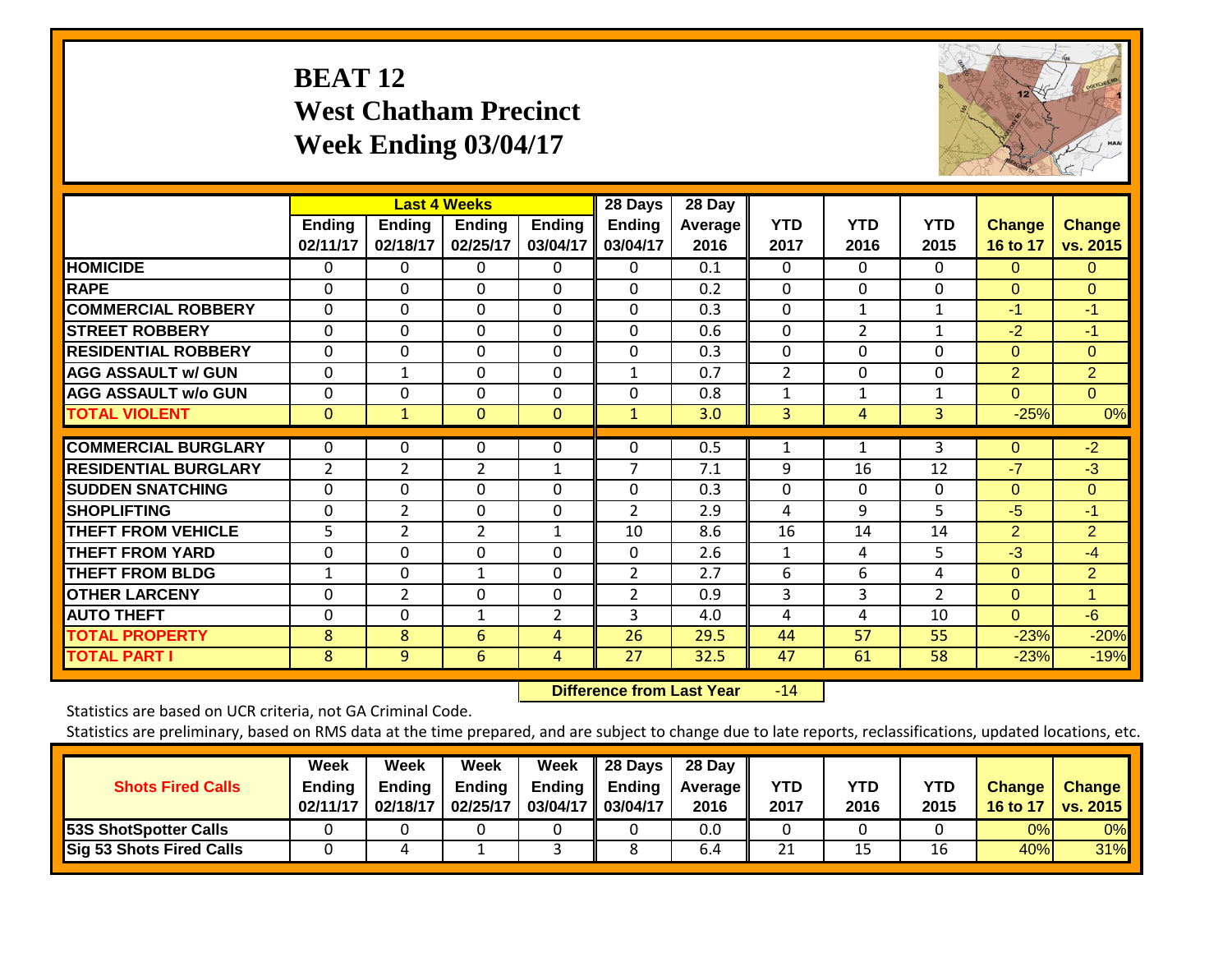#### **BEAT 13 West Chatham Precinct Week Ending 03/04/17**



|                             |                    |                           | <b>Last 4 Weeks</b>       |                           | 28 Days            | 28 Day          |                    |                    |                    |                           |                           |
|-----------------------------|--------------------|---------------------------|---------------------------|---------------------------|--------------------|-----------------|--------------------|--------------------|--------------------|---------------------------|---------------------------|
|                             | Ending<br>02/11/17 | <b>Ending</b><br>02/18/17 | <b>Ending</b><br>02/25/17 | <b>Ending</b><br>03/04/17 | Ending<br>03/04/17 | Average<br>2016 | <b>YTD</b><br>2017 | <b>YTD</b><br>2016 | <b>YTD</b><br>2015 | <b>Change</b><br>16 to 17 | <b>Change</b><br>vs. 2015 |
| <b>HOMICIDE</b>             | $\mathbf{0}$       | $\Omega$                  | 0                         | $\mathbf 0$               | $\Omega$           | 0.1             | $\mathbf{0}$       | $\Omega$           | 0                  | $\Omega$                  | $\overline{0}$            |
| <b>RAPE</b>                 | 0                  | 0                         | $\mathbf 0$               | $\mathbf 0$               | $\Omega$           | 0.4             | $\mathbf{1}$       | 1                  | $\Omega$           | $\mathbf{0}$              | 1                         |
| <b>COMMERCIAL ROBBERY</b>   | $\mathbf{1}$       | 0                         | $\mathbf 0$               | $\mathbf 0$               | $\mathbf{1}$       | 0.2             | $\mathbf{1}$       | $\mathbf 0$        | 0                  | 1                         | 1                         |
| <b>STREET ROBBERY</b>       | $\mathbf 0$        | $\mathbf 0$               | $\mathbf 0$               | $\mathbf{1}$              | $\mathbf{1}$       | 0.8             | $\mathbf{1}$       | $\mathbf 0$        | 0                  | $\overline{1}$            | 1                         |
| <b>RESIDENTIAL ROBBERY</b>  | $\mathbf{0}$       | 0                         | $\Omega$                  | $\Omega$                  | $\Omega$           | 0.2             | $\Omega$           | 1                  | 0                  | -1                        | $\Omega$                  |
| <b>AGG ASSAULT w/ GUN</b>   | $\Omega$           | 0                         | $\Omega$                  | $\Omega$                  | $\Omega$           | 1.2             | 2                  | 6                  | 3                  | $-4$                      | $-1$                      |
| <b>AGG ASSAULT w/o GUN</b>  | $\overline{2}$     | 0                         | $\Omega$                  | $\Omega$                  | $\overline{2}$     | 0.8             | 4                  | 3                  | $\mathbf{1}$       | $\overline{1}$            | 3                         |
| <b>TOTAL VIOLENT</b>        | 3                  | $\Omega$                  | $\mathbf{0}$              | $\mathbf{1}$              | 4                  | 3.5             | 9                  | 11                 | 4                  | $-18%$                    | 125%                      |
| <b>COMMERCIAL BURGLARY</b>  | $\mathbf 0$        | 0                         | 0                         | 0                         | $\Omega$           | 1.1             | 3                  | 2                  | 5                  |                           | $-2$                      |
| <b>RESIDENTIAL BURGLARY</b> | 3                  | 4                         | 0                         | $\Omega$                  | 7                  | 3.1             | 9                  | 8                  | 9                  | 1                         | $\Omega$                  |
| <b>SUDDEN SNATCHING</b>     | $\mathbf 0$        | $\Omega$                  | $\mathbf 0$               | $\mathbf 0$               | $\Omega$           | 0.3             | $\mathbf{1}$       | $\Omega$           | $\mathbf{1}$       | 1                         | $\Omega$                  |
| <b>SHOPLIFTING</b>          | $\Omega$           | 0                         | $\Omega$                  | $\mathbf{1}$              | 1                  | 1.6             | 3                  | $\overline{2}$     | $\overline{2}$     | 1                         | 1                         |
| <b>THEFT FROM VEHICLE</b>   | $\Omega$           | $\overline{2}$            | $\Omega$                  | $\overline{2}$            | 4                  | 4.2             | $\overline{7}$     | 17                 | 6                  | $-10$                     | $\blacktriangleleft$      |
| <b>THEFT FROM YARD</b>      | 0                  | $\Omega$                  | $\Omega$                  | $\mathbf{1}$              | 1                  | 1.9             | 3                  | 6                  | 3                  | $-3$                      | $\Omega$                  |
| <b>THEFT FROM BLDG</b>      | $\Omega$           | 0                         | $\mathbf{1}$              | $\mathbf{1}$              | 2                  | 2.1             | 4                  | 4                  | 5                  | $\Omega$                  | $-1$                      |
| <b>OTHER LARCENY</b>        | 0                  | $\Omega$                  | 0                         | 0                         | $\Omega$           | 0.1             | 0                  | $\Omega$           | 0                  | $\mathbf{0}$              | $\overline{0}$            |
| <b>AUTO THEFT</b>           | 0                  | $\mathbf 1$               | $\overline{2}$            | $\mathbf 0$               | 3                  | 2.7             | $\overline{7}$     | 6                  | 7                  | $\overline{4}$            | $\Omega$                  |
| <b>TOTAL PROPERTY</b>       | 3                  | $\overline{7}$            | 3                         | 5                         | 18                 | 17.1            | 37                 | 45                 | 38                 | $-18%$                    | $-3%$                     |
| <b>TOTAL PART I</b>         | 6                  | $\overline{7}$            | 3                         | 6                         | 22                 | 20.7            | 46                 | 56                 | 42                 | $-18%$                    | 10%                       |

 **Difference from Last Year**r -10

Statistics are based on UCR criteria, not GA Criminal Code.

| <b>Shots Fired Calls</b>        | Week<br><b>Ending</b><br>02/11/17 | Week<br>Endina<br>02/18/17 | Week<br><b>Ending</b><br>02/25/17 | Week<br>Ending<br>03/04/17 03/04/17 | 28 Days<br><b>Ending</b> | 28 Day<br><b>Average II</b><br>2016 | YTD<br>2017 | YTD<br>2016 | <b>YTD</b><br>2017 | <b>Change</b><br>16 to 17 | <b>Change</b><br>vs. $2015$ |
|---------------------------------|-----------------------------------|----------------------------|-----------------------------------|-------------------------------------|--------------------------|-------------------------------------|-------------|-------------|--------------------|---------------------------|-----------------------------|
| 53S ShotSpotter Calls           |                                   |                            |                                   |                                     |                          | 0.2                                 |             |             |                    | 0%                        | 0%                          |
| <b>Sig 53 Shots Fired Calls</b> |                                   |                            |                                   |                                     |                          | 8.1                                 | 12          | 27          | 15                 | $-56%$                    | $-20%$                      |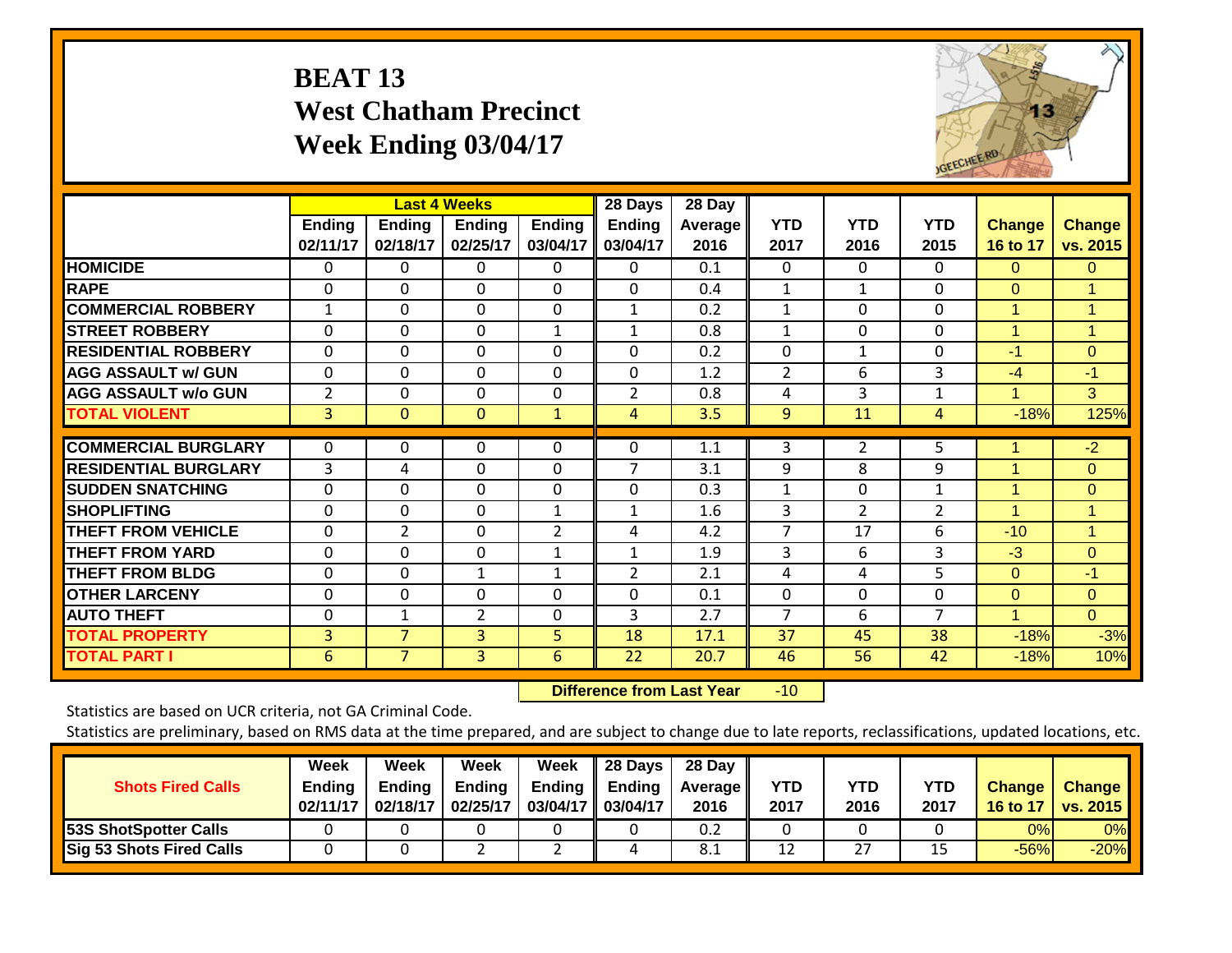### **BEAT 14 West Chatham Precinct Week Ending 03/04/17**



|                             |                    |                           | <b>Last 4 Weeks</b>       |                    | 28 Days                   | 28 Day                 |                    |                    |                    |                           |                           |
|-----------------------------|--------------------|---------------------------|---------------------------|--------------------|---------------------------|------------------------|--------------------|--------------------|--------------------|---------------------------|---------------------------|
|                             | Ending<br>02/11/17 | <b>Ending</b><br>02/18/17 | <b>Ending</b><br>02/25/17 | Ending<br>03/04/17 | <b>Ending</b><br>03/04/17 | <b>Average</b><br>2016 | <b>YTD</b><br>2017 | <b>YTD</b><br>2016 | <b>YTD</b><br>2015 | <b>Change</b><br>16 to 17 | <b>Change</b><br>vs. 2015 |
| <b>HOMICIDE</b>             | $\Omega$           | 0                         | $\mathbf{0}$              | $\Omega$           | 0                         | 0.2                    | $\Omega$           | $\Omega$           | $\Omega$           | $\Omega$                  | $\Omega$                  |
| <b>RAPE</b>                 | $\Omega$           | $\Omega$                  | $\Omega$                  | 0                  | $\Omega$                  | 0.0                    | $\Omega$           | $\Omega$           | $\Omega$           | $\Omega$                  | $\Omega$                  |
| <b>COMMERCIAL ROBBERY</b>   | $\Omega$           | $\Omega$                  | $\Omega$                  | $\Omega$           | $\Omega$                  | 0.2                    | $\mathbf{0}$       | $\Omega$           | $\Omega$           | $\Omega$                  | $\Omega$                  |
| <b>STREET ROBBERY</b>       | $\Omega$           | $\mathbf 1$               | $\Omega$                  | $\Omega$           | $\mathbf{1}$              | 0.4                    | $\mathbf{1}$       | $\Omega$           | $\Omega$           | 1                         | $\mathbf{1}$              |
| <b>RESIDENTIAL ROBBERY</b>  | $\mathbf 0$        | $\Omega$                  | $\mathbf 0$               | $\mathbf 0$        | $\Omega$                  | 0.2                    | $\Omega$           | $\Omega$           | $\Omega$           | $\Omega$                  | $\Omega$                  |
| <b>AGG ASSAULT w/ GUN</b>   | 0                  | $\Omega$                  | 0                         | $\mathbf{1}$       | $\mathbf{1}$              | 0.2                    | $\mathbf{1}$       | 1                  | $\Omega$           | $\mathbf{0}$              | $\blacktriangleleft$      |
| <b>AGG ASSAULT w/o GUN</b>  | $\mathbf 1$        | 0                         | $\Omega$                  | 0                  | $\mathbf{1}$              | 0.5                    | $\mathbf{1}$       |                    | 1                  | $\Omega$                  | $\Omega$                  |
| <b>TOTAL VIOLENT</b>        | 1                  | 1                         | $\mathbf{0}$              | $\mathbf{1}$       | 3                         | 1.5                    | 3                  | $\overline{2}$     | 1                  | 50%                       | 200%                      |
| <b>COMMERCIAL BURGLARY</b>  | 1                  | 0                         | 0                         | $\Omega$           | 1                         | 0.9                    | $\overline{2}$     | 3                  | $\Omega$           | -1                        | $\overline{2}$            |
| <b>RESIDENTIAL BURGLARY</b> | 4                  | 3                         | $\overline{2}$            | $\mathbf 0$        | 9                         | 4.0                    | 18                 | 10                 | 5                  | 8                         | 13                        |
| <b>SUDDEN SNATCHING</b>     | $\Omega$           | $\Omega$                  | $\Omega$                  | $\Omega$           | $\Omega$                  | 0.1                    | $\mathbf{0}$       | $\Omega$           | $\Omega$           | $\Omega$                  | $\Omega$                  |
| <b>SHOPLIFTING</b>          | $\Omega$           | $\Omega$                  | $\Omega$                  | 2                  | $\overline{2}$            | 0.7                    | 3                  | 1                  | 1                  | $\overline{2}$            | $\overline{2}$            |
| <b>THEFT FROM VEHICLE</b>   | $\overline{2}$     | $\Omega$                  | $\mathbf{1}$              | $\overline{2}$     | 5.                        | 3.7                    | 8                  | 5                  | 8                  | 3                         | $\Omega$                  |
| <b>THEFT FROM YARD</b>      | $\Omega$           | $\Omega$                  | $\Omega$                  | 0                  | $\Omega$                  | 1.6                    | 2                  | 5                  | 4                  | $-3$                      | $-2$                      |
| <b>THEFT FROM BLDG</b>      | $\mathbf 0$        | $\Omega$                  | $\mathbf 0$               | $\mathbf 0$        | $\Omega$                  | 1.8                    | 6                  | $\overline{2}$     | 4                  | 4                         | $\overline{2}$            |
| <b>OTHER LARCENY</b>        | $\mathbf 0$        | 0                         | $\mathbf 0$               | $\mathbf 0$        | $\Omega$                  | 1.2                    | 5                  | $\Omega$           | 4                  | 5                         | $\blacktriangleleft$      |
| <b>AUTO THEFT</b>           | 1                  | 1                         | $\Omega$                  | 0                  | 2                         | 2.6                    | $\overline{2}$     | 3                  | 7                  | $-1$                      | $-5$                      |
| <b>TOTAL PROPERTY</b>       | 8                  | 4                         | 3                         | 4                  | 19                        | 16.5                   | 46                 | 29                 | 33                 | 59%                       | 39%                       |
| <b>TOTAL PART I</b>         | 9                  | 5.                        | 3 <sup>1</sup>            | 5                  | 22                        | 18.0                   | 49                 | 31                 | 34                 | 58%                       | 44%                       |

 **Difference from Last Year**r 18

Statistics are based on UCR criteria, not GA Criminal Code.

| <b>Shots Fired Calls</b>        | Week<br><b>Ending</b><br>02/11/17 | Week<br>Ending<br>02/18/17 | Week<br><b>Ending</b><br>02/25/17 | <b>Week</b><br>Ending<br>03/04/17   03/04/17 | 28 Days<br><b>Ending</b> | 28 Day<br><b>Average II</b><br>2016 | <b>YTD</b><br>2017 | YTD<br>2016 | <b>YTD</b><br>2015 | <b>Change</b><br>16 to 17 | <b>Change</b><br><b>vs. 2015</b> |
|---------------------------------|-----------------------------------|----------------------------|-----------------------------------|----------------------------------------------|--------------------------|-------------------------------------|--------------------|-------------|--------------------|---------------------------|----------------------------------|
| <b>53S ShotSpotter Calls</b>    |                                   |                            |                                   |                                              |                          | 0.0                                 |                    |             |                    | 0%                        | 0%                               |
| <b>Sig 53 Shots Fired Calls</b> |                                   |                            |                                   | 4                                            | 14                       | 3.'                                 | 16                 | 29          | 20                 | $-45%$                    | $-20%$                           |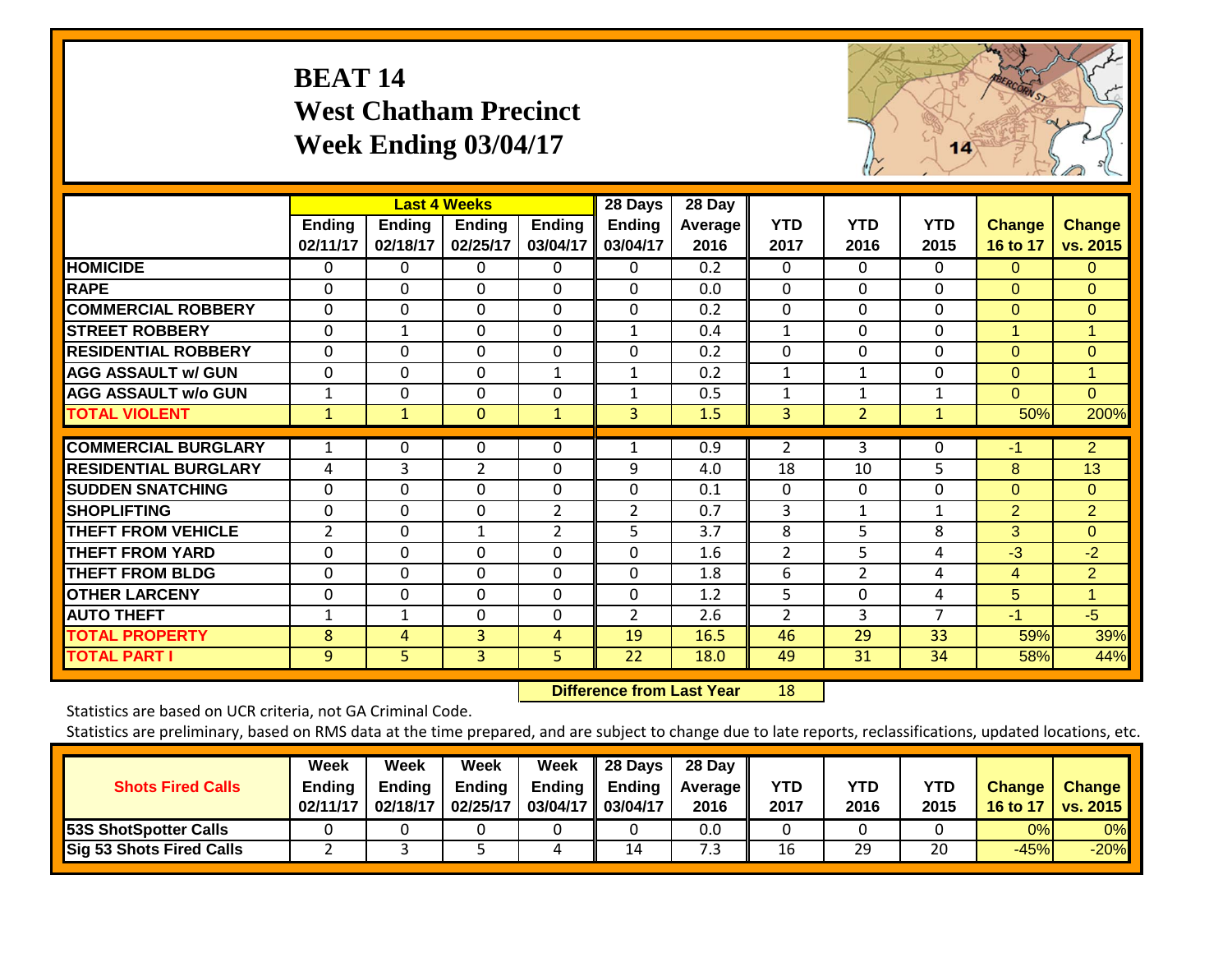#### **BEAT 15 West Chatham Precinct Week Ending 03/04/17**



|                             |                    |                           | <b>Last 4 Weeks</b>       |                           | 28 Days                   | 28 Day           |                    |                    |                    |                           |                           |
|-----------------------------|--------------------|---------------------------|---------------------------|---------------------------|---------------------------|------------------|--------------------|--------------------|--------------------|---------------------------|---------------------------|
|                             | Ending<br>02/11/17 | <b>Ending</b><br>02/18/17 | <b>Ending</b><br>02/25/17 | <b>Ending</b><br>03/04/17 | <b>Ending</b><br>03/04/17 | Average<br>2016  | <b>YTD</b><br>2017 | <b>YTD</b><br>2016 | <b>YTD</b><br>2015 | <b>Change</b><br>16 to 17 | <b>Change</b><br>vs. 2015 |
| <b>HOMICIDE</b>             | 0                  | 0                         | 0                         | 0                         | 0                         | 0.2              | $\Omega$           | 0                  | 0                  | $\Omega$                  | 0                         |
| <b>RAPE</b>                 | 0                  | $\Omega$                  | $\Omega$                  | 0                         | $\Omega$                  | 0.1              | $\mathbf{0}$       | 0                  | 1                  | $\Omega$                  | $-1$                      |
| <b>ICOMMERCIAL ROBBERY</b>  | $\Omega$           | $\Omega$                  | $\Omega$                  | $\Omega$                  | $\Omega$                  | 0.5              | $\mathbf{0}$       | $\mathbf{1}$       | $\Omega$           | -1                        | $\Omega$                  |
| <b>STREET ROBBERY</b>       | $\mathbf 0$        | $\mathbf{1}$              | $\mathbf 0$               | 0                         | $\mathbf{1}$              | 0.7              | $\mathbf{1}$       | $\mathbf{1}$       | 1                  | $\Omega$                  | $\overline{0}$            |
| <b>RESIDENTIAL ROBBERY</b>  | $\Omega$           | 0                         | $\mathbf{0}$              | 0                         | $\Omega$                  | 0.3              | $\Omega$           | $\overline{2}$     | $\mathbf 1$        | $-2$                      | $-1$                      |
| <b>AGG ASSAULT w/ GUN</b>   | $\Omega$           | $\Omega$                  | $\mathbf{0}$              | $\Omega$                  | $\Omega$                  | 0.9              | 1                  | 1                  | 1                  | $\Omega$                  | $\Omega$                  |
| <b>AGG ASSAULT w/o GUN</b>  | $\Omega$           | $\Omega$                  | $\Omega$                  | $\Omega$                  | $\Omega$                  | 0.9              | $\Omega$           | $\Omega$           | 1                  | $\Omega$                  | $-1$                      |
| <b>TOTAL VIOLENT</b>        | $\mathbf 0$        | $\mathbf{1}$              | $\mathbf{0}$              | $\mathbf{0}$              | $\mathbf{1}$              | 3.5              | $\overline{2}$     | 5                  | 5                  | $-60%$                    | $-60%$                    |
| <b>COMMERCIAL BURGLARY</b>  | 0                  | 0                         | 0                         | 0                         | 0                         | $\overline{1.3}$ | $\overline{2}$     | 3                  | 8                  | $-1$                      | $-6$                      |
| <b>RESIDENTIAL BURGLARY</b> | $\mathbf{1}$       | $\overline{2}$            | $\mathbf{1}$              | $\Omega$                  | 4                         | 3.9              | 13                 | 16                 | 4                  | $-3$                      | 9                         |
| <b>SUDDEN SNATCHING</b>     | $\Omega$           | $\Omega$                  | $\Omega$                  | $\Omega$                  | $\Omega$                  | 0.2              | $\mathbf{0}$       | 1                  | 0                  | -1                        | $\Omega$                  |
| <b>SHOPLIFTING</b>          | 0                  | $\Omega$                  | $\mathbf{0}$              | 1                         | 1                         | 1.5              | 3                  | 5                  | $\mathbf 1$        | $-2$                      | $\overline{2}$            |
| <b>THEFT FROM VEHICLE</b>   | 1                  | $\Omega$                  | $\Omega$                  | 1                         | $\overline{2}$            | 2.9              | $\overline{7}$     | 17                 | 4                  | $-10$                     | 3                         |
| <b>THEFT FROM YARD</b>      | $\overline{2}$     | $\mathbf 0$               | $\Omega$                  | $\mathbf{1}$              | 3                         | 1.0              | 4                  | $\overline{2}$     | $\mathbf 1$        | $\overline{2}$            | 3                         |
| <b>THEFT FROM BLDG</b>      | 1                  | $\Omega$                  | $\overline{2}$            | $\Omega$                  | 3                         | 2.2              | 4                  | $\overline{7}$     | 1                  | $-3$                      | 3                         |
| <b>OTHER LARCENY</b>        | $\Omega$           | 0                         | $\mathbf{0}$              | 0                         | $\Omega$                  | 0.3              | $\mathbf{1}$       | $\overline{2}$     | 0                  | $-1$                      | 1                         |
| <b>AUTO THEFT</b>           | 2                  | $\overline{2}$            | $\mathbf{0}$              | $\Omega$                  | 4                         | 1.9              | 8                  | 5                  | 5                  | 3                         | 3                         |
| <b>TOTAL PROPERTY</b>       | 7                  | 4                         | 3                         | $\overline{3}$            | 17                        | 15.2             | 42                 | 58                 | 24                 | $-28%$                    | 75%                       |
| <b>TOTAL PART I</b>         | $\overline{7}$     | 5                         | 3                         | 3                         | 18                        | 18.7             | 44                 | 63                 | 29                 | $-30%$                    | 52%                       |

 **Difference from Last Year**r -19

Statistics are based on UCR criteria, not GA Criminal Code.

| <b>Shots Fired Calls</b>        | Week<br><b>Ending</b><br>02/11/17 | Week<br><b>Ending</b><br>02/18/17 | Week<br><b>Ending</b><br>02/25/17 | Week<br><b>Ending</b><br>03/04/17 | 28 Days<br>Ending<br>03/04/17 | 28 Day<br><b>Average II</b><br>2016 | YTD<br>2017 | <b>YTD</b><br>2016 | <b>YTD</b><br>2015 | <b>Change</b><br><b>16 to 17</b> | <b>Change</b><br><b>vs. 2015</b> |
|---------------------------------|-----------------------------------|-----------------------------------|-----------------------------------|-----------------------------------|-------------------------------|-------------------------------------|-------------|--------------------|--------------------|----------------------------------|----------------------------------|
| <b>53S ShotSpotter Calls</b>    |                                   |                                   |                                   |                                   |                               | 0.0                                 |             |                    |                    | 0%                               | 0%                               |
| <b>Sig 53 Shots Fired Calls</b> |                                   |                                   |                                   |                                   |                               | 8.1                                 |             | 17                 | 12                 | $-35%$                           | $-8%$                            |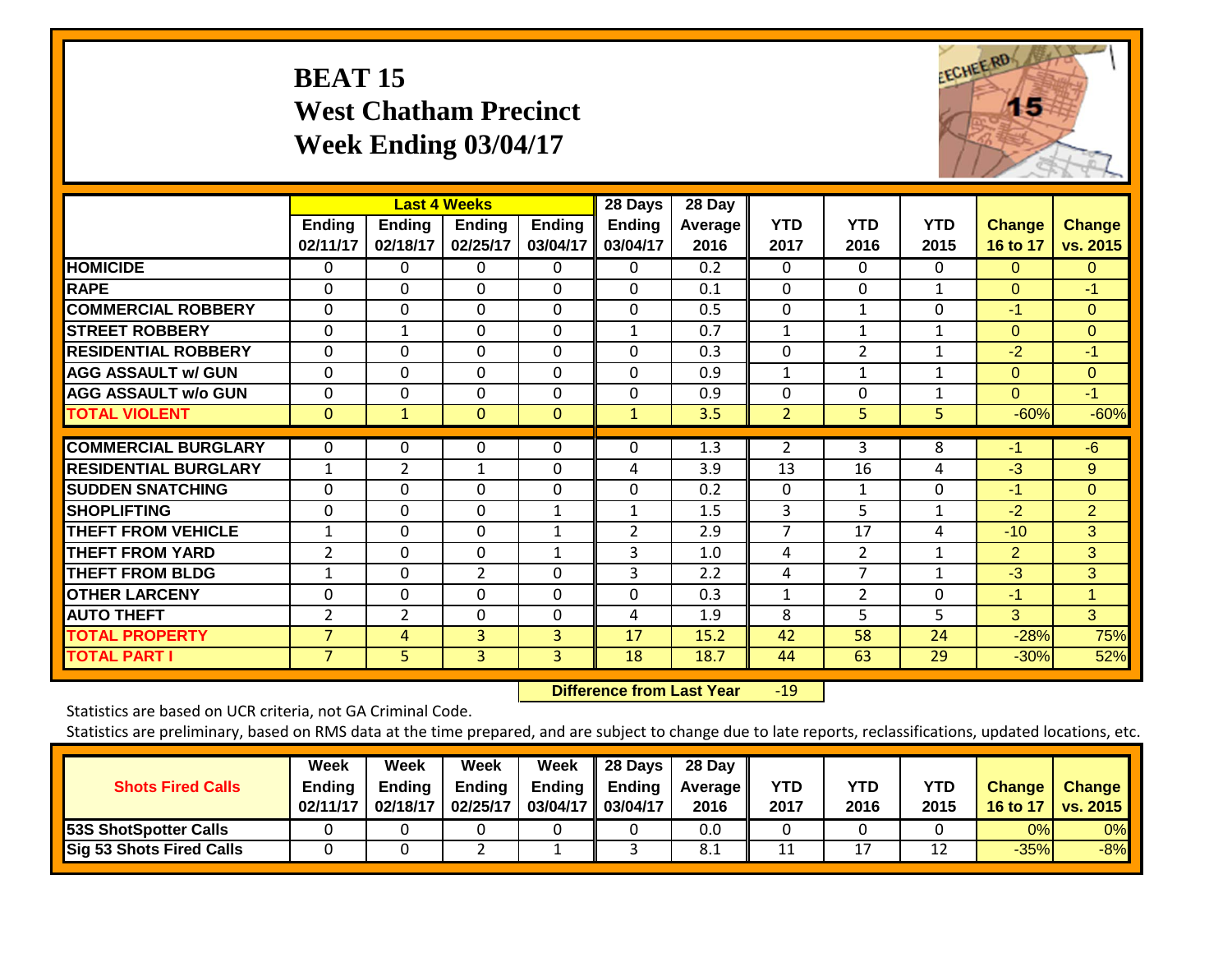### **BEAT 16 West Chatham Precinct Week Ending 03/04/17**



|                             |                           |                           | <b>Last 4 Weeks</b>       |                           | 28 Days            | 28 Day          |                    |                    |                    |                           |                           |
|-----------------------------|---------------------------|---------------------------|---------------------------|---------------------------|--------------------|-----------------|--------------------|--------------------|--------------------|---------------------------|---------------------------|
|                             | <b>Ending</b><br>02/11/17 | <b>Ending</b><br>02/18/17 | <b>Endina</b><br>02/25/17 | <b>Ending</b><br>03/04/17 | Ending<br>03/04/17 | Average<br>2016 | <b>YTD</b><br>2017 | <b>YTD</b><br>2016 | <b>YTD</b><br>2015 | <b>Change</b><br>16 to 17 | <b>Change</b><br>vs. 2015 |
| <b>HOMICIDE</b>             | 0                         | 0                         | $\Omega$                  | $\Omega$                  | 0                  | 0.0             | 1                  | $\Omega$           | 0                  | 1.                        | $\mathbf 1$               |
| <b>RAPE</b>                 | 0                         | $\Omega$                  | $\Omega$                  | $\Omega$                  | $\Omega$           | 0.2             | $\mathbf{0}$       | $\Omega$           | $\Omega$           | $\Omega$                  | $\Omega$                  |
| <b>COMMERCIAL ROBBERY</b>   | $\Omega$                  | $\Omega$                  | $\mathbf 0$               | $\Omega$                  | 0                  | 0.1             | $\theta$           | 0                  | 1                  | $\Omega$                  | $-1$                      |
| <b>STREET ROBBERY</b>       | $\Omega$                  | 0                         | $\mathbf{0}$              | $\mathbf 0$               | $\Omega$           | 0.4             | $\mathbf 0$        | $\Omega$           | $\mathbf 1$        | $\Omega$                  | $-1$                      |
| <b>RESIDENTIAL ROBBERY</b>  | 0                         | $\Omega$                  | $\Omega$                  | $\Omega$                  | $\Omega$           | 0.4             | 1                  | $\overline{2}$     | $\mathbf 1$        | -1                        | $\Omega$                  |
| <b>AGG ASSAULT w/ GUN</b>   | $\Omega$                  | $\Omega$                  | $\mathbf{0}$              | $\Omega$                  | $\Omega$           | 0.5             | $\Omega$           | $\mathbf{1}$       | 0                  | -1                        | $\Omega$                  |
| <b>AGG ASSAULT w/o GUN</b>  | $\Omega$                  | 1                         | $\mathbf{0}$              | 1                         | $\overline{2}$     | 0.5             | 3                  | 0                  | 0                  | 3                         | 3                         |
| <b>TOTAL VIOLENT</b>        | $\mathbf{0}$              | $\mathbf{1}$              | $\mathbf{0}$              | $\mathbf{1}$              | 2                  | 1.9             | 5                  | 3                  | 3                  | 67%                       | 67%                       |
| <b>COMMERCIAL BURGLARY</b>  | $\Omega$                  | $\Omega$                  | $\Omega$                  | 0                         | $\Omega$           | 0.9             | 0                  | 0                  | 0                  | $\Omega$                  | $\Omega$                  |
| <b>RESIDENTIAL BURGLARY</b> | $\Omega$                  | 0                         | $\mathbf{0}$              | $\mathbf{1}$              | $\mathbf{1}$       | 3.1             | 4                  | 5.                 | 9                  | -1                        | $-5$                      |
| <b>ISUDDEN SNATCHING</b>    | $\Omega$                  | $\Omega$                  | $\mathbf 0$               | $\Omega$                  | $\Omega$           | 0.1             | $\Omega$           | 0                  | $\Omega$           | $\Omega$                  | $\Omega$                  |
| <b>SHOPLIFTING</b>          | 3                         | 0                         | $\mathbf{0}$              | 1                         | 4                  | 7.0             | 16                 | 15                 | 31                 | 1                         | $-15$                     |
| <b>THEFT FROM VEHICLE</b>   | $\Omega$                  | $\Omega$                  | $\mathbf{0}$              | $\mathbf{1}$              | $\mathbf{1}$       | 6.3             | 6                  | 10                 | 10                 | $-4$                      | $-4$                      |
| <b>THEFT FROM YARD</b>      | $\mathbf 1$               | $\Omega$                  | $\Omega$                  | 0                         | $\mathbf{1}$       | 1.4             | $\overline{2}$     | 3                  | 3                  | $-1$                      | $-1$                      |
| <b>THEFT FROM BLDG</b>      | $\Omega$                  | $\overline{2}$            | $\mathbf{1}$              | $\overline{2}$            | 5                  | 3.7             | 10                 | 5                  | 5                  | 5                         | 5                         |
| <b>OTHER LARCENY</b>        | 1                         | 0                         | $\mathbf{0}$              | 0                         | $\mathbf{1}$       | 0.4             | 2                  | $\Omega$           | $\overline{2}$     | 2                         | $\Omega$                  |
| <b>AUTO THEFT</b>           | 1                         | 0                         | $\mathbf{0}$              | 0                         |                    | 3.0             | 4                  | $\overline{ }$     | 3                  | $-3$                      | $\mathbf 1$               |
| <b>TOTAL PROPERTY</b>       | 6                         | $\overline{2}$            | $\mathbf{1}$              | 5                         | 14                 | 25.9            | 44                 | 45                 | 63                 | $-2%$                     | $-30%$                    |
| <b>TOTAL PART I</b>         | 6                         | 3                         | $\mathbf{1}$              | 6                         | 16                 | 27.8            | 49                 | 48                 | 66                 | 2%                        | $-26%$                    |

 **Difference from Last Year**

1

Statistics are based on UCR criteria, not GA Criminal Code.

| <b>Shots Fired Calls</b>        | Week<br><b>Ending</b><br>02/11/17 | Week<br><b>Ending</b><br>02/18/17 | Week<br><b>Ending</b><br>02/25/17 | Week<br><b>Ending</b><br>03/04/17 | 28 Days<br>Ending<br>03/04/17 | 28 Day<br><b>Average II</b><br>2016 | YTD<br>2017 | <b>YTD</b><br>2016 | <b>YTD</b><br>2015 | <b>Change</b><br>16 to 17 | <b>Change</b><br><b>vs. 2015</b> |
|---------------------------------|-----------------------------------|-----------------------------------|-----------------------------------|-----------------------------------|-------------------------------|-------------------------------------|-------------|--------------------|--------------------|---------------------------|----------------------------------|
| <b>53S ShotSpotter Calls</b>    |                                   |                                   |                                   |                                   |                               | 0.0                                 |             |                    |                    | 0%                        | 0%                               |
| <b>Sig 53 Shots Fired Calls</b> |                                   |                                   |                                   |                                   | 4                             | 6.0                                 |             | 15                 |                    | $-40%$                    | <b>50%</b>                       |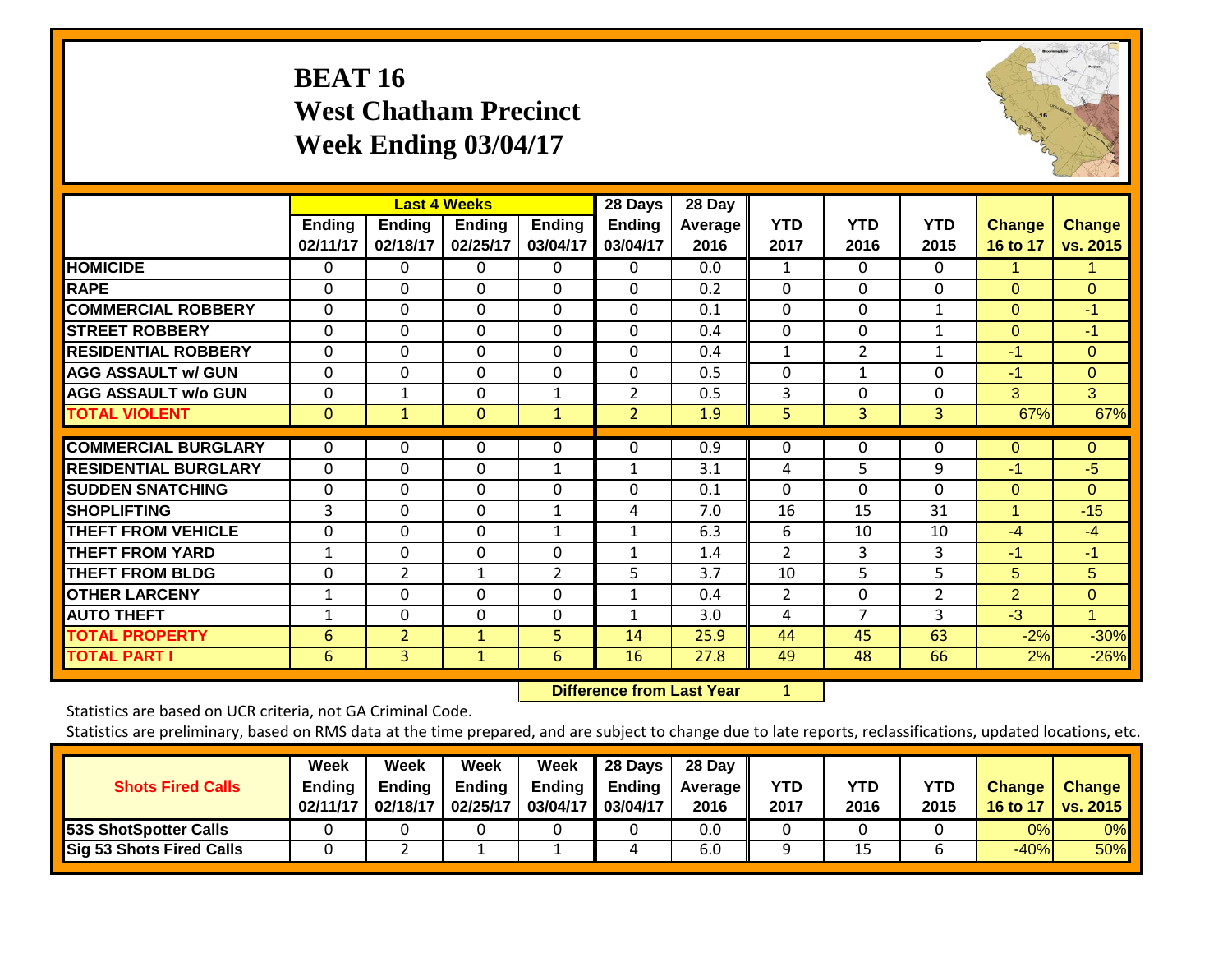

#### **COMPSTATDOWNTOWN PRECINCTWeek Ending 03/04/17**

**PRECINCT COMMANDER:**

**CAPT. JOY GELLATLY**



|                             | Week<br><b>Ending</b> | Week<br><b>Ending</b> | <b>Weekly</b><br>Avg | 28-Day<br><b>Ending</b> | 28-Day<br><b>Ending</b> | Avg<br>28-Day   | <b>YTD</b>   | <b>YTD</b>      | <b>YTD</b>      | <b>Change</b>  | <b>Change</b>  |
|-----------------------------|-----------------------|-----------------------|----------------------|-------------------------|-------------------------|-----------------|--------------|-----------------|-----------------|----------------|----------------|
|                             | 03/04/17              | 02/25/17              | 2016                 | 03/04/17                | 2/4/17                  | 2016            | 2017         | 2016            | 2015            | 16 to 17       | vs. 2015       |
| <b>HOMICIDE</b>             | 0                     | 0                     | 0                    |                         |                         | 0               | $\mathbf{2}$ | $\overline{2}$  | $\Omega$        | $\Omega$       | $\overline{2}$ |
| <b>RAPE</b>                 | $\bf{0}$              | $\Omega$              | $\Omega$             |                         | $\Omega$                |                 |              | 2               | 3               | $-1$           | $-2$           |
| <b>COMMERCIAL ROBBERY</b>   | $\mathbf 0$           |                       | 0                    |                         | $\Omega$                |                 |              | 2               | $\overline{2}$  | $-1$           | $-1$           |
| <b>STREET ROBBERY</b>       | $\mathbf{2}$          |                       | 3                    | 7                       | 15                      | 13              | 25           | 25              | 13              | $\Omega$       | 12             |
| <b>RESIDENTIAL ROBBERY</b>  | $\bf{0}$              | $\Omega$              | $\Omega$             | 0                       |                         | 0               |              | $\Omega$        | $\Omega$        |                |                |
| <b>AGG ASSAULT w/ GUN</b>   | $\mathbf 1$           | 2                     |                      | 6                       | 4                       | 6               | 11           | 11              | 9               | $\Omega$       | $\overline{2}$ |
| <b>AGG ASSAULT w/o GUN</b>  | $\bf{0}$              | 3                     | $\overline{ }$       | $\overline{7}$          | 6                       | 5               | 15           | 12              | 2               | 3 <sup>1</sup> | 13             |
| <b>TOTAL VIOLENT</b>        | 3                     | $\overline{7}$        | $\overline{7}$       | 23                      | 27                      | $\overline{26}$ | 56           | $\overline{54}$ | $\overline{29}$ | 4%             | 93%            |
| <b>COMMERCIAL BURGLARY</b>  |                       |                       |                      |                         |                         | 5               |              | 9               | 3               | $-2$           |                |
|                             |                       | 0                     |                      | 3                       | 4<br>7                  |                 |              |                 |                 |                | 4              |
| <b>RESIDENTIAL BURGLARY</b> | $\bf{0}$              | 2                     | 3                    | 4                       |                         | 11              | 13           | 28              | 21              | $-15$          | $-8$           |
| <b>SUDDEN SNATCHING</b>     | $\bf{0}$              | $\overline{2}$        |                      | 5                       | 5                       | 4               | 10           | $\overline{ }$  | 5               | 3              | 5              |
| <b>SHOPLIFTING</b>          | $\overline{7}$        | 4                     | 5                    | 20                      | 13                      | 19              | 40           | 32              | 38              | 8              | $\overline{2}$ |
| <b>THEFT FROM VEHICLE</b>   | 21                    | 11                    | 11                   | 52                      | 41                      | 42              | 102          | 95              | 54              | $\overline{7}$ | 48             |
| <b>THEFT FROM YARD</b>      | 4                     | $\overline{2}$        | 4                    | 12                      | 17                      | 16              | 33           | 32              | 22              |                | 11             |
| <b>THEFT FROM BLDG</b>      | 3                     | 10                    | 5                    | 27                      | 16                      | 21              | 44           | 41              | 34              | 3 <sup>1</sup> | 10             |
| <b>OTHER LARCENY</b>        |                       | 0                     |                      | $\mathbf 2$             | 0                       | $\overline{2}$  | 3            | 9               | $\overline{2}$  | $-6$           |                |
| <b>AUTO THEFT</b>           | $\overline{2}$        | 3                     | 4                    | 13                      | 12                      | 16              | 28           | 35              | 23              | $-7$           | 5              |
| <b>TOTAL PROPERTY</b>       | 39                    | 34                    | 34                   | 138                     | 115                     | 136             | 280          | 288             | 202             | $-3%$          | 39%            |
| <b>TOTAL PART I</b>         | 42                    | 41                    | 41                   | 161                     | 142                     | 162             | 336          | 342             | 231             | $-2%$          | 45%            |

Statistics are based on UCR criteria, not GA Criminal Code. **Difference from Last Year** -6

| <b>Citizen Initiated Calls</b> | Week<br>Ending<br>03/04/17 | Week<br><b>Ending</b><br>02/25/17 | Weekly<br>Avg<br>2016 | $28-Dav$<br><b>Ending</b><br>03/04/17 | 28-Day<br><b>Endina</b><br>2/4/17 | Avg<br>$28-Dav$<br>2016 | YTD<br>2017      | YTD<br>2016 | YTD<br>2015 | <b>Change</b><br>16 to 17 | <b>Change</b><br>vs. 2015 |
|--------------------------------|----------------------------|-----------------------------------|-----------------------|---------------------------------------|-----------------------------------|-------------------------|------------------|-------------|-------------|---------------------------|---------------------------|
| <b>Midnight Shift</b>          | 101                        | 93                                | 121                   | 420                                   | 429                               | 484                     | 101 <sup>2</sup> | 966         | 960         | 45                        | 51                        |
| Day Shift                      | 224                        | 242                               | 233                   | 881                                   | 748                               | 931                     | 1826             | 1817        | 1865        |                           | $-39$                     |
| Afternoon Shift                | 217                        | 246                               | 252                   | 899                                   | 906                               | 1010                    | 2019             | 1958        | 1999        | 61                        | 20                        |
| <b>TOTAL CITIZEN CFS</b>       | 542                        | 581                               | 606                   | 2200                                  | 2083                              | 2425                    | 4856             | 4741        | 4823        | 2.4%                      | 0.7%                      |
| <b>53S ShotSpotter Calls</b>   |                            |                                   | 8                     | 14                                    | 19                                | 30                      | 49               | 64          | 26          | $-15$                     | 23                        |
| Sig 53 Shots Fired Calls       |                            |                                   |                       | 24                                    | 40                                | 43                      | 85               | 104         | 61          | -19                       | 24                        |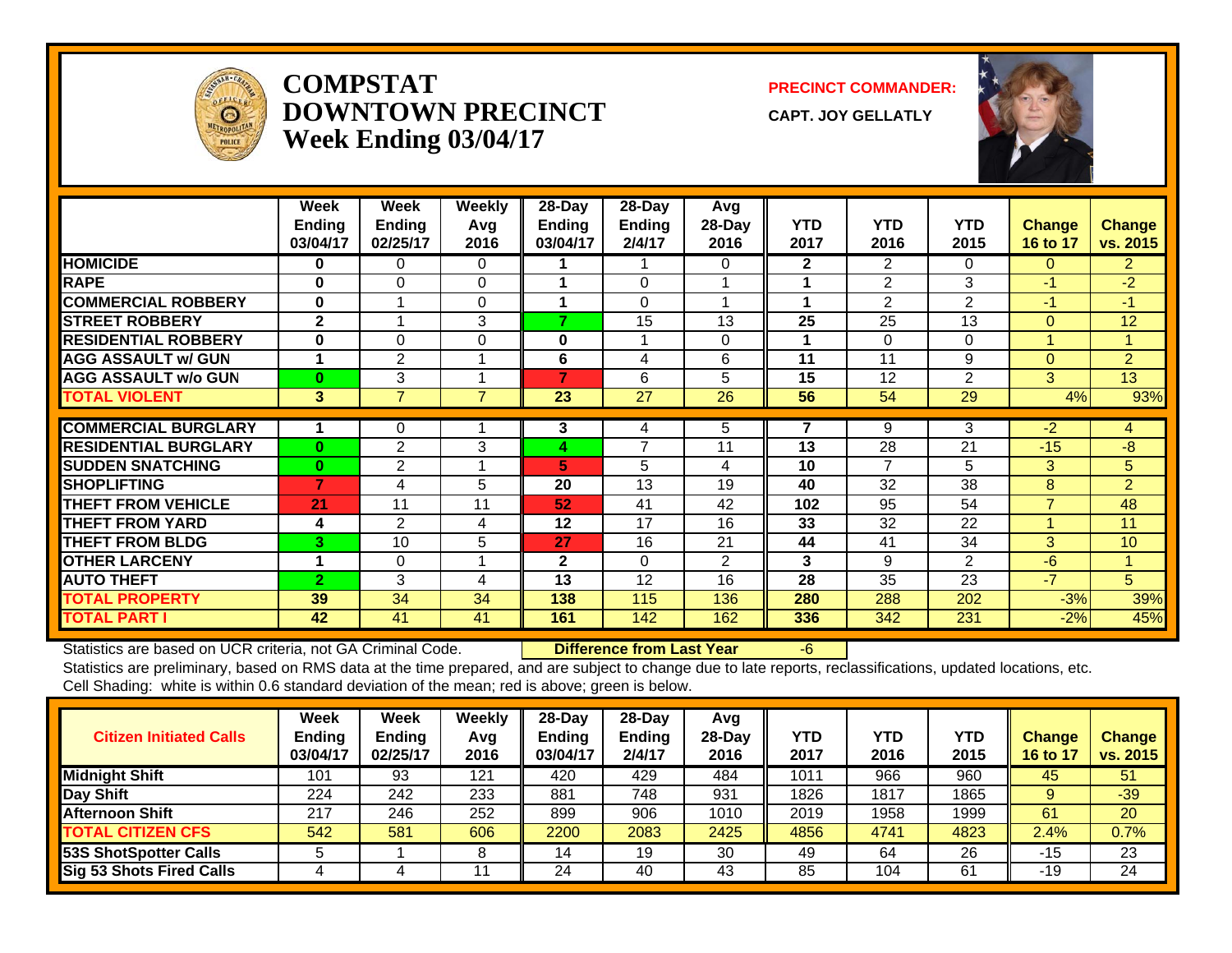#### **BEAT 21 Downtown Precinct Week Ending 03/04/17**



|                             |                    |                           | <b>Last 4 Weeks</b>       |                           | 28 Days                   | 28 Day                 |                    |                    |                    |                           |                           |
|-----------------------------|--------------------|---------------------------|---------------------------|---------------------------|---------------------------|------------------------|--------------------|--------------------|--------------------|---------------------------|---------------------------|
|                             | Ending<br>02/11/17 | <b>Ending</b><br>02/18/17 | <b>Ending</b><br>02/25/17 | <b>Ending</b><br>03/04/17 | <b>Ending</b><br>03/04/17 | <b>Average</b><br>2016 | <b>YTD</b><br>2017 | <b>YTD</b><br>2016 | <b>YTD</b><br>2015 | <b>Change</b><br>16 to 17 | <b>Change</b><br>vs. 2015 |
| <b>HOMICIDE</b>             | 0                  | 0                         | $\Omega$                  | 0                         | 0                         | 0.2                    | $\Omega$           | 1                  | 0                  | $-1$                      | $\Omega$                  |
| <b>RAPE</b>                 | 0                  | $\Omega$                  | $\Omega$                  | 0                         | $\Omega$                  | 0.1                    | $\mathbf{0}$       | 0                  | 0                  | $\Omega$                  | $\Omega$                  |
| <b>COMMERCIAL ROBBERY</b>   | $\Omega$           | $\Omega$                  | $\Omega$                  | $\Omega$                  | $\Omega$                  | 0.3                    | $\mathbf{0}$       | $\overline{2}$     | $\Omega$           | $-2$                      | $\Omega$                  |
| <b>STREET ROBBERY</b>       | $\Omega$           | $\mathbf{1}$              | $\Omega$                  | $\Omega$                  | $\mathbf{1}$              | 0.7                    | 3                  | $\mathbf{1}$       | 0                  | 2                         | 3                         |
| <b>RESIDENTIAL ROBBERY</b>  | $\Omega$           | $\Omega$                  | $\mathbf{0}$              | $\Omega$                  | $\Omega$                  | 0.1                    | $\Omega$           | 0                  | 0                  | $\Omega$                  | $\Omega$                  |
| <b>AGG ASSAULT w/ GUN</b>   | 0                  | $\overline{2}$            | $\overline{2}$            | $\Omega$                  | 4                         | 1.1                    | 8                  | $\overline{2}$     | 3                  | 6                         | 5                         |
| <b>AGG ASSAULT w/o GUN</b>  | $\Omega$           | $\mathbf{1}$              | $\mathbf{0}$              | 0                         | 1                         | 1.4                    | 1                  | 6                  | 1                  | $-5$                      | $\Omega$                  |
| <b>TOTAL VIOLENT</b>        | $\mathbf{0}$       | 4                         | $\overline{2}$            | $\mathbf{0}$              | 6                         | 3.8                    | 12                 | 12                 | 4                  | 0%                        | 200%                      |
| <b>COMMERCIAL BURGLARY</b>  | $\Omega$           | 0                         | 0                         | $\mathbf{1}$              |                           | 0.7                    | 1                  | $\Omega$           | 1                  | 1                         | $\Omega$                  |
| <b>RESIDENTIAL BURGLARY</b> | $\Omega$           | $\mathbf{1}$              | $\mathbf{0}$              | 0                         | 1                         | 1.9                    | $\overline{2}$     | 3                  | 6                  | -1                        | $-4$                      |
| <b>SUDDEN SNATCHING</b>     | $\Omega$           | $\Omega$                  | $\mathbf{0}$              | $\Omega$                  | $\Omega$                  | 0.1                    | $\Omega$           | 0                  | $\Omega$           | $\Omega$                  | $\Omega$                  |
| <b>SHOPLIFTING</b>          | $\Omega$           | $\Omega$                  | $\mathbf{1}$              | 4                         | 5.                        | 2.1                    | 6                  | $\overline{2}$     | 5                  | 4                         | $\mathbf 1$               |
| <b>THEFT FROM VEHICLE</b>   | $\Omega$           | $\Omega$                  | $\Omega$                  | $\mathbf{1}$              | 1                         | 2.5                    | 3                  | 3                  | $\overline{7}$     | $\Omega$                  | $-4$                      |
| <b>THEFT FROM YARD</b>      | $\Omega$           | $\mathbf 0$               | $\mathbf 0$               | 0                         | 0                         | 1.7                    | $\mathbf 0$        | $\overline{2}$     | $\mathbf 0$        | $-2$                      | $\Omega$                  |
| <b>THEFT FROM BLDG</b>      | $\Omega$           | $\Omega$                  | $\mathbf{1}$              | $\Omega$                  | $\mathbf{1}$              | 2.0                    | 3                  | 4                  | 6                  | $-1$                      | $-3$                      |
| <b>OTHER LARCENY</b>        | $\Omega$           | $\Omega$                  | $\mathbf{0}$              | $\Omega$                  | $\Omega$                  | 0.2                    | $\Omega$           | 0                  | 0                  | $\Omega$                  | $\Omega$                  |
| <b>AUTO THEFT</b>           | 1                  | 0                         | $\mathbf{1}$              | 0                         | $\overline{2}$            | 2.5                    | 3                  | 9                  | 4                  | $-6$                      | $-1$                      |
| <b>TOTAL PROPERTY</b>       | $\mathbf{1}$       | $\mathbf{1}$              | 3                         | 6                         | 11                        | 13.6                   | 18                 | 23                 | 29                 | $-22%$                    | $-38%$                    |
| <b>TOTAL PART I</b>         | $\mathbf{1}$       | 5                         | 5 <sup>1</sup>            | 6                         | 17                        | 17.4                   | 30                 | 35                 | 33                 | $-14%$                    | $-9%$                     |

 **Difference from Last Year**‐5

Statistics are based on UCR criteria, not GA Criminal Code.

| <b>Shots Fired Calls</b>        | Week<br><b>Ending</b><br>02/11/17 | Week<br><b>Ending</b><br>02/18/17 | Week<br><b>Ending</b><br>02/25/17 | Week<br><b>Ending</b><br>03/04/17 | 28 Days<br>Ending<br>03/04/17 | 28 Day<br><b>Average II</b><br>2016 | YTD<br>2017 | <b>YTD</b><br>2016 | <b>YTD</b><br>2015 | <b>Change</b><br>16 to 17 | <b>Change</b><br><b>vs. 2015</b> |
|---------------------------------|-----------------------------------|-----------------------------------|-----------------------------------|-----------------------------------|-------------------------------|-------------------------------------|-------------|--------------------|--------------------|---------------------------|----------------------------------|
| <b>53S ShotSpotter Calls</b>    |                                   |                                   |                                   |                                   |                               | 0.0                                 |             |                    |                    | 0%                        | 0%                               |
| <b>Sig 53 Shots Fired Calls</b> |                                   |                                   |                                   |                                   |                               | 9.2                                 | 16          | 25                 | 10                 | $-36%$                    | 60%                              |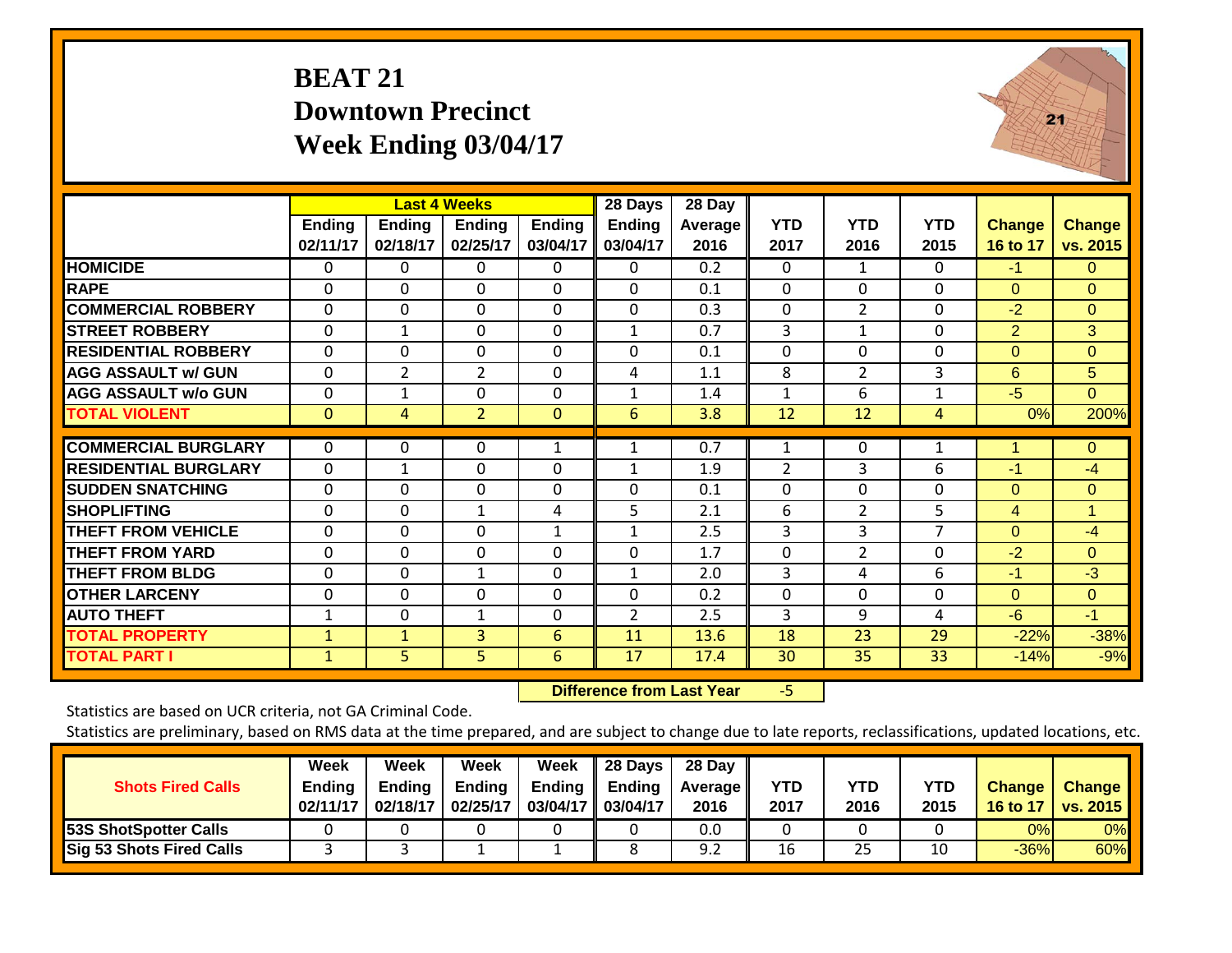#### **BEAT 22 Downtown Precinct Week Ending 03/04/17**



|                             |                |              | <b>Last 4 Weeks</b> |                | 28 Days        | 28 Day  |                |                |                |                |                      |
|-----------------------------|----------------|--------------|---------------------|----------------|----------------|---------|----------------|----------------|----------------|----------------|----------------------|
|                             | Ending         | Ending       | <b>Ending</b>       | <b>Ending</b>  | <b>Ending</b>  | Average | <b>YTD</b>     | <b>YTD</b>     | <b>YTD</b>     | <b>Change</b>  | <b>Change</b>        |
|                             | 02/11/17       | 02/18/17     | 02/25/17            | 03/04/17       | 03/04/17       | 2016    | 2017           | 2016           | 2015           | 16 to 17       | vs. 2015             |
| <b>HOMICIDE</b>             | $\Omega$       | $\Omega$     | $\Omega$            | $\Omega$       | 0              | 0.0     | $\mathbf{0}$   | $\mathbf{0}$   | $\Omega$       | $\Omega$       | $\Omega$             |
| <b>RAPE</b>                 | $\Omega$       | 1            | $\mathbf{0}$        | $\Omega$       | $\mathbf{1}$   | 0.4     | $\mathbf{1}$   | $\Omega$       | $\overline{2}$ | 1              | $-1$                 |
| <b>COMMERCIAL ROBBERY</b>   | $\mathbf 0$    | 0            | $\mathbf 0$         | $\mathbf 0$    | $\mathbf 0$    | 0.1     | $\Omega$       | $\mathbf 0$    | $\mathbf 0$    | $\Omega$       | $\overline{0}$       |
| <b>STREET ROBBERY</b>       | 1              | $\Omega$     | $\Omega$            | $\Omega$       | $\mathbf{1}$   | 3.5     | 2              | 5.             | 3              | $-3$           | $-1$                 |
| <b>RESIDENTIAL ROBBERY</b>  | $\mathbf 0$    | 0            | $\mathbf 0$         | $\mathbf 0$    | $\Omega$       | 0.0     | $\mathbf{0}$   | $\mathbf 0$    | $\mathbf 0$    | $\mathbf{0}$   | $\Omega$             |
| <b>AGG ASSAULT w/ GUN</b>   | $\mathbf 0$    | 0            | $\mathbf 0$         | $\Omega$       | $\Omega$       | 0.6     | $\mathbf{0}$   | 1              | $\mathbf 0$    | $-1$           | $\overline{0}$       |
| <b>AGG ASSAULT w/o GUN</b>  | 0              | 0            | $\mathbf{0}$        | $\Omega$       | 0              | 0.9     | $\mathbf{0}$   | $\overline{2}$ | $\Omega$       | $-2$           | $\Omega$             |
| <b>TOTAL VIOLENT</b>        | $\mathbf{1}$   | $\mathbf{1}$ | $\mathbf{0}$        | $\mathbf{0}$   | $\overline{2}$ | 5.5     | 3              | 8              | 5              | $-63%$         | $-40%$               |
| <b>COMMERCIAL BURGLARY</b>  |                |              |                     |                |                | 0.8     |                |                |                | $\overline{2}$ |                      |
|                             | 0              | 1            | 0                   | 0              | 1              |         | 3              | 1              | 1              |                | $\overline{2}$       |
| <b>RESIDENTIAL BURGLARY</b> | $\Omega$       | $\Omega$     | $\Omega$            | $\Omega$       | $\Omega$       | 0.5     | $\mathbf{0}$   | 3              | $\Omega$       | $-3$           | $\Omega$             |
| <b>SUDDEN SNATCHING</b>     | $\overline{2}$ | $\mathbf{1}$ | $\overline{2}$      | $\mathbf 0$    | 5              | 2.9     | 9              | 5              | 4              | 4              | 5                    |
| <b>SHOPLIFTING</b>          | 1              | 1            | $\overline{2}$      | $\overline{2}$ | 6              | 3.0     | 10             | 8              | $\overline{2}$ | $\overline{2}$ | 8                    |
| <b>THEFT FROM VEHICLE</b>   | 1              | $\Omega$     | $\Omega$            | $\mathbf{1}$   | $\overline{2}$ | 10.9    | 12             | 19             | 11             | $-7$           | $\blacktriangleleft$ |
| <b>THEFT FROM YARD</b>      | 0              | 1            | 0                   | $\overline{2}$ | 3              | 3.1     | 6              | 11             | 6              | $-5$           | $\Omega$             |
| <b>THEFT FROM BLDG</b>      | 3              | 4            | 4                   | $\Omega$       | 11             | 8.0     | 19             | 14             | $\overline{7}$ | 5              | 12                   |
| <b>OTHER LARCENY</b>        | $\mathbf 0$    | $\mathbf{1}$ | $\mathbf 0$         | $\mathbf 0$    | $\mathbf{1}$   | 0.2     | $\overline{2}$ | $\overline{2}$ | $\mathbf 0$    | $\Omega$       | $\overline{2}$       |
| <b>AUTO THEFT</b>           | 1              | 2            | $\mathbf{0}$        | $\mathbf{1}$   | 4              | 3.1     | 8              | 5              | $\overline{2}$ | 3              | 6                    |
| <b>TOTAL PROPERTY</b>       | 8              | 11           | 8                   | 6              | 33             | 32.6    | 69             | 68             | 33             | 1%             | 109%                 |
| <b>TOTAL PART I</b>         | 9              | 12           | 8                   | 6              | 35             | 38.1    | 72             | 76             | 38             | $-5%$          | 89%                  |

 **Difference from Last Year**

‐4

Statistics are based on UCR criteria, not GA Criminal Code.

| <b>Shots Fired Calls</b>        | Week<br><b>Ending</b><br>02/11/17 | Week<br>Endina<br>02/18/17 | Week<br><b>Ending</b><br>02/25/17 | Week<br>Ending<br>03/04/17 03/04/17 | 28 Days<br><b>Ending</b> | 28 Day<br><b>Average II</b><br>2016 | YTD<br>2017 | YTD<br>2016 | <b>YTD</b><br>2015 | <b>Change</b><br>16 to 17 | <b>Change</b><br><b>vs. 2015</b> |
|---------------------------------|-----------------------------------|----------------------------|-----------------------------------|-------------------------------------|--------------------------|-------------------------------------|-------------|-------------|--------------------|---------------------------|----------------------------------|
| 53S ShotSpotter Calls           |                                   |                            |                                   |                                     |                          | 1.Z                                 |             |             |                    | 0%                        | 0%                               |
| <b>Sig 53 Shots Fired Calls</b> |                                   |                            |                                   |                                     |                          | 1.8                                 |             |             |                    | 0%                        | $-25%$                           |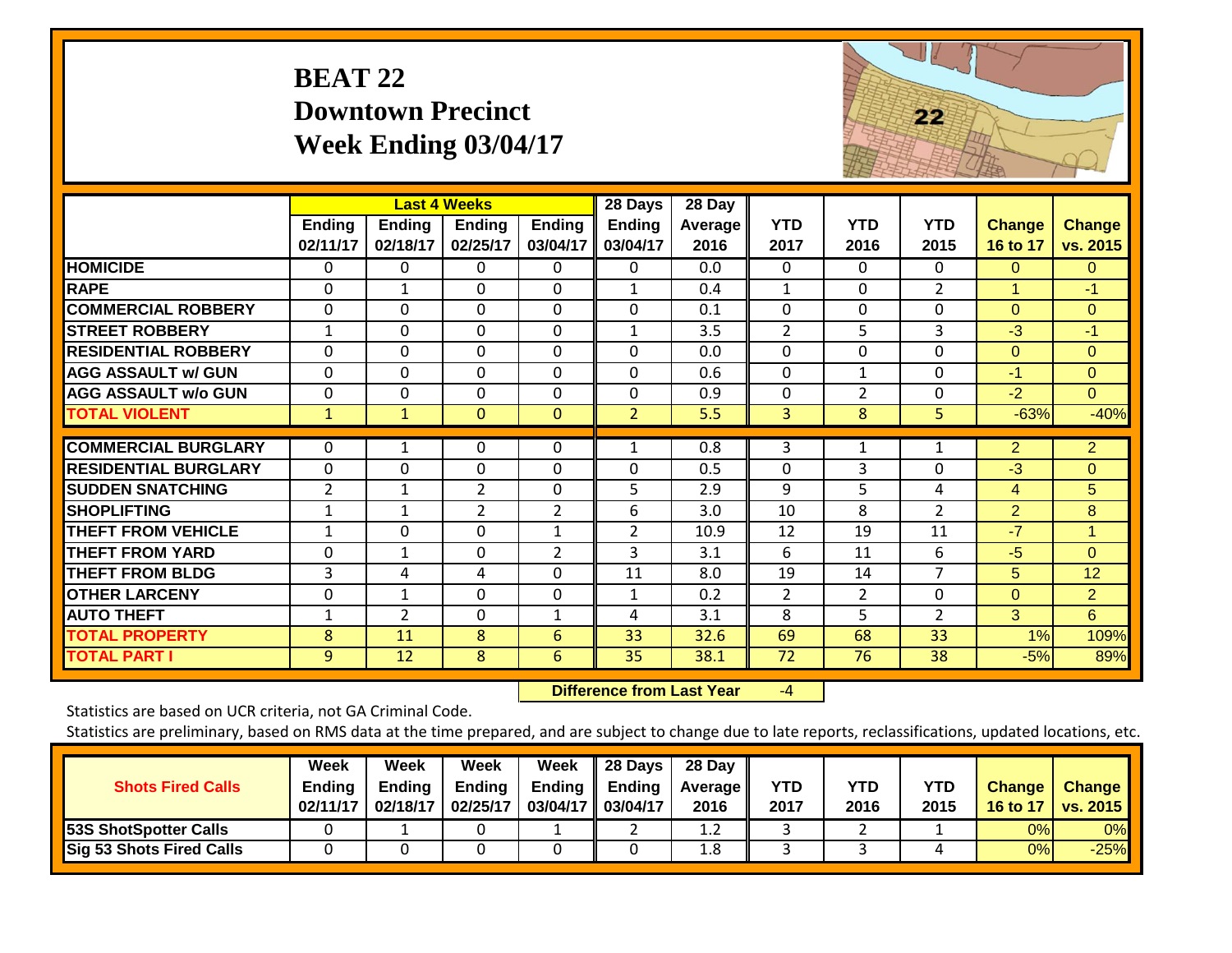#### **BEAT 23 Downtown Precinct Week Ending 03/04/17**



|                             |                           |                    | <b>Last 4 Weeks</b> |                           | 28 Days                   | 28 Day          |                    |                    |                    |                           |                           |
|-----------------------------|---------------------------|--------------------|---------------------|---------------------------|---------------------------|-----------------|--------------------|--------------------|--------------------|---------------------------|---------------------------|
|                             | <b>Ending</b><br>02/11/17 | Ending<br>02/18/17 | Ending<br>02/25/17  | <b>Ending</b><br>03/04/17 | <b>Ending</b><br>03/04/17 | Average<br>2016 | <b>YTD</b><br>2017 | <b>YTD</b><br>2016 | <b>YTD</b><br>2015 | <b>Change</b><br>16 to 17 | <b>Change</b><br>vs. 2015 |
|                             |                           |                    |                     |                           |                           |                 |                    |                    |                    |                           |                           |
| <b>HOMICIDE</b>             | 0                         | 1                  | 0                   | $\Omega$                  | 1                         | 0.0             | $\mathbf{1}$       | $\Omega$           | $\Omega$           | 1                         | 1                         |
| <b>RAPE</b>                 | $\Omega$                  | 0                  | $\Omega$            | $\Omega$                  | $\Omega$                  | 0.1             | $\Omega$           | 1                  | $\Omega$           | $-1$                      | $\Omega$                  |
| <b>COMMERCIAL ROBBERY</b>   | $\Omega$                  | 0                  | 0                   | $\Omega$                  | $\Omega$                  | 0.0             | $\Omega$           | 0                  | $\Omega$           | $\Omega$                  | $\Omega$                  |
| <b>STREET ROBBERY</b>       | $\Omega$                  | 0                  | $\Omega$            | $\Omega$                  | $\Omega$                  | 1.7             | $\overline{2}$     | 1                  | 3                  | 1                         | $-1$                      |
| <b>RESIDENTIAL ROBBERY</b>  | $\Omega$                  | 0                  | $\Omega$            | $\Omega$                  | $\Omega$                  | 0.2             | $\Omega$           | $\Omega$           | $\Omega$           | $\Omega$                  | $\Omega$                  |
| <b>AGG ASSAULT w/ GUN</b>   | $\mathbf 0$               | 0                  | $\mathbf 0$         | $\mathbf{1}$              | 1                         | 0.6             | $\mathbf{1}$       | $\mathbf{1}$       | $\mathbf{1}$       | $\Omega$                  | $\overline{0}$            |
| <b>AGG ASSAULT w/o GUN</b>  | $\Omega$                  | 0                  | $\mathbf{0}$        | $\Omega$                  | $\Omega$                  | 0.8             | 3                  | $\overline{2}$     | $\Omega$           | 1                         | 3                         |
| <b>TOTAL VIOLENT</b>        | $\mathbf{0}$              | $\mathbf{1}$       | $\Omega$            | $\mathbf{1}$              | 2                         | 3.3             | 7                  | 5                  | 4                  | 40%                       | 75%                       |
| <b>COMMERCIAL BURGLARY</b>  | $\mathbf 0$               | 0                  | 0                   | 0                         | 0                         | 0.1             | 0                  | 0                  | 0                  | $\overline{0}$            | $\overline{0}$            |
|                             |                           |                    |                     |                           |                           |                 |                    |                    |                    |                           |                           |
| <b>RESIDENTIAL BURGLARY</b> | $\Omega$                  | 0                  | $\Omega$            | $\Omega$                  | $\Omega$                  | 1.3             | $\Omega$           | 2                  | $\overline{2}$     | $-2$                      | $-2$                      |
| <b>SUDDEN SNATCHING</b>     | 0                         | 0                  | $\mathbf 0$         | $\Omega$                  | 0                         | 0.4             | $\Omega$           | $\mathbf{1}$       | 0                  | $-1$                      | $\Omega$                  |
| <b>SHOPLIFTING</b>          | $\mathbf{1}$              | 0                  | $\mathbf{0}$        | $\Omega$                  | $\mathbf{1}$              | 2.0             | 3                  | 4                  | 4                  | $-1$                      | $-1$                      |
| <b>THEFT FROM VEHICLE</b>   | 3                         | $\overline{2}$     | $\Omega$            | $\Omega$                  | 5                         | 4.4             | 11                 | 18                 | 5                  | $-7$                      | 6                         |
| <b>THEFT FROM YARD</b>      | 0                         | 0                  | $\mathbf{0}$        | $\Omega$                  | $\Omega$                  | 1.7             | $\mathbf{1}$       | 3                  | 1                  | $-2$                      | $\Omega$                  |
| <b>THEFT FROM BLDG</b>      | 1                         | 0                  | $\overline{2}$      | $\Omega$                  | 3                         | 3.1             | 6                  | $\overline{7}$     | 6                  | -1                        | $\Omega$                  |
| <b>OTHER LARCENY</b>        | 0                         | 0                  | $\mathbf{0}$        | $\Omega$                  | $\Omega$                  | 0.3             | $\Omega$           | 0                  | $\Omega$           | $\mathbf{0}$              | $\Omega$                  |
| <b>AUTO THEFT</b>           | 1                         | 0                  | $\Omega$            | 0                         | $\mathbf{1}$              | 2.0             | 1                  | 4                  | $\overline{2}$     | $-3$                      | $-1$                      |
| <b>TOTAL PROPERTY</b>       | 6                         | 2                  | $\overline{2}$      | $\mathbf 0$               | 10                        | 15.3            | 22                 | 39                 | 20                 | $-44%$                    | 10%                       |
| <b>TOTAL PART I</b>         | 6                         | 3                  | $\overline{2}$      | $\mathbf{1}$              | 12                        | 18.6            | 29                 | 44                 | 24                 | $-34%$                    | 21%                       |

 **Difference from Last Year**r -15

Statistics are based on UCR criteria, not GA Criminal Code.

| <b>Shots Fired Calls</b>        | Week<br><b>Ending</b><br>02/11/17 | Week<br>Endina<br>02/18/17 | Week<br><b>Ending</b><br>02/25/17 | Week<br>Ending<br>03/04/17 03/04/17 | 28 Days<br>Ending | 28 Day<br><b>Average II</b><br>2016 | YTD<br>2017 | YTD<br>2016 | <b>YTD</b><br>2015 | <b>Change</b><br>16 to 17 | <b>Change</b><br><b>vs. 2015</b> |
|---------------------------------|-----------------------------------|----------------------------|-----------------------------------|-------------------------------------|-------------------|-------------------------------------|-------------|-------------|--------------------|---------------------------|----------------------------------|
| 53S ShotSpotter Calls           |                                   |                            |                                   | _                                   |                   | ر.ر                                 |             |             |                    | 0%                        | 0%                               |
| <b>Sig 53 Shots Fired Calls</b> |                                   |                            |                                   |                                     |                   | ر.ر                                 |             |             |                    | $-56%$                    | $-33%$                           |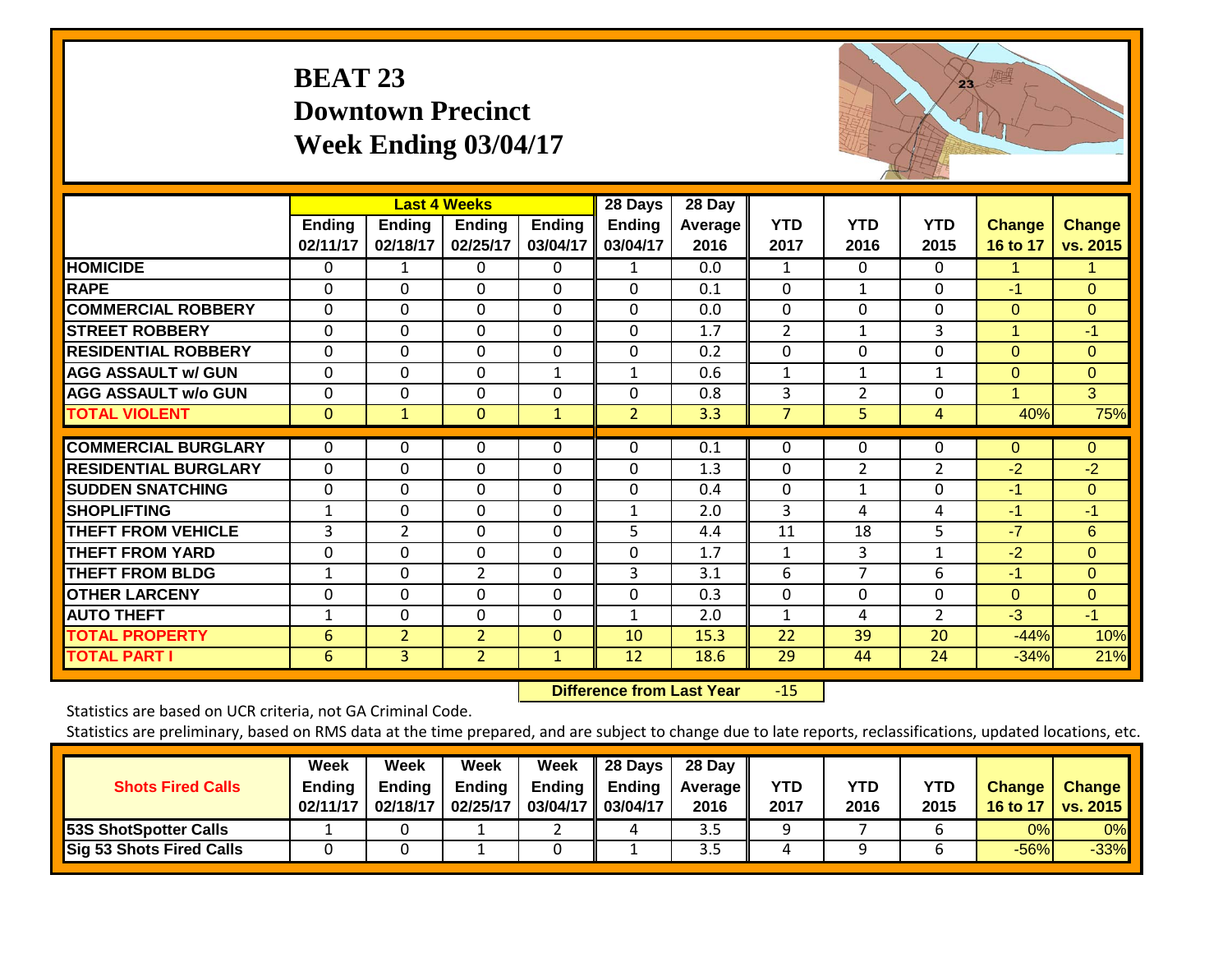#### **BEAT 24 Downtown Precinct Week Ending 03/04/17**



|                             |                    |                           | <b>Last 4 Weeks</b>       |                           | 28 Days                   | 28 Day          |                    |                    |                    |                    |                           |
|-----------------------------|--------------------|---------------------------|---------------------------|---------------------------|---------------------------|-----------------|--------------------|--------------------|--------------------|--------------------|---------------------------|
|                             | Ending<br>02/11/17 | <b>Ending</b><br>02/18/17 | <b>Ending</b><br>02/25/17 | <b>Ending</b><br>03/04/17 | <b>Ending</b><br>03/04/17 | Average<br>2016 | <b>YTD</b><br>2017 | <b>YTD</b><br>2016 | <b>YTD</b><br>2015 | Change<br>16 to 17 | <b>Change</b><br>vs. 2015 |
| <b>HOMICIDE</b>             | $\Omega$           | $\Omega$                  | $\Omega$                  | $\Omega$                  | 0                         | 0.1             | $\Omega$           | 0                  | 0                  | $\Omega$           | $\Omega$                  |
| <b>RAPE</b>                 | 0                  | 0                         | $\mathbf{0}$              | 0                         | $\Omega$                  | 0.2             | $\Omega$           | 0                  | $\mathbf{1}$       | $\Omega$           | $-1$                      |
| <b>COMMERCIAL ROBBERY</b>   | $\Omega$           | $\Omega$                  | $\mathbf{1}$              | $\Omega$                  | 1                         | 0.1             | 1                  | 0                  | $\mathbf{1}$       | -1                 | $\overline{0}$            |
| <b>STREET ROBBERY</b>       | $\mathbf 0$        | $\mathbf 0$               | $\mathbf{0}$              | $\mathbf{1}$              | $\mathbf{1}$              | 3.1             | 6                  | 5                  | $\mathbf 1$        | -4                 | 5                         |
| <b>RESIDENTIAL ROBBERY</b>  | $\Omega$           | 0                         | $\mathbf{0}$              | $\Omega$                  | $\Omega$                  | 0.2             | $\mathbf 0$        | 0                  | 0                  | $\Omega$           | $\overline{0}$            |
| <b>AGG ASSAULT w/ GUN</b>   | $\Omega$           | $\Omega$                  | $\Omega$                  | $\Omega$                  | $\Omega$                  | 0.1             | $\Omega$           | 0                  | 1                  | $\Omega$           | $-1$                      |
| <b>AGG ASSAULT w/o GUN</b>  | 0                  | 0                         | 0                         | $\Omega$                  | 0                         | 0.5             | 1                  | 1                  | $\Omega$           | $\Omega$           | $\mathbf 1$               |
| <b>TOTAL VIOLENT</b>        | $\mathbf{0}$       | $\Omega$                  | $\mathbf{1}$              | $\mathbf{1}$              | $\overline{2}$            | 4.1             | 8                  | 6                  | 4                  | 33%                | 100%                      |
|                             |                    |                           |                           |                           |                           |                 |                    |                    |                    |                    |                           |
| <b>COMMERCIAL BURGLARY</b>  | 1                  | 0                         | $\mathbf 0$               | 0                         | 1                         | 0.5             | 1                  | $\mathbf{1}$       | 1                  | $\Omega$           | $\overline{0}$            |
| <b>RESIDENTIAL BURGLARY</b> | $\Omega$           | 0                         | $\overline{2}$            | 0                         | 2                         | 1.5             | 5                  | 3                  | 3                  | $\overline{2}$     | $\overline{2}$            |
| <b>SUDDEN SNATCHING</b>     | 0                  | 0                         | 0                         | 0                         | 0                         | 0.5             | 0                  | $\mathbf{1}$       | $\Omega$           | $-1$               | $\overline{0}$            |
| <b>SHOPLIFTING</b>          | $\mathbf 1$        | $\Omega$                  | $\mathbf{0}$              | $\mathbf{1}$              | $\overline{2}$            | 5.0             | 7                  | 8                  | 22                 | $-1$               | $-15$                     |
| <b>THEFT FROM VEHICLE</b>   | 4                  | 1                         | 7                         | 13                        | 25                        | 10.2            | 37                 | 23                 | 20                 | 14                 | 17                        |
| <b>THEFT FROM YARD</b>      | $\mathbf 1$        | $\mathbf{1}$              | $\overline{2}$            | 0                         | 4                         | 5.1             | 17                 | 7                  | 13                 | 10                 | $\overline{4}$            |
| <b>THEFT FROM BLDG</b>      | 0                  | 1                         | $\overline{2}$            | 1                         | 4                         | 3.7             | 5                  | $\overline{7}$     | 8                  | $-2$               | $-3$                      |
| <b>OTHER LARCENY</b>        | $\Omega$           | 0                         | $\mathbf{0}$              | $\mathbf{1}$              | $\mathbf{1}$              | 0.8             | 1                  | 4                  | $\overline{2}$     | $-3$               | $-1$                      |
| <b>AUTO THEFT</b>           | $\mathbf 0$        | 1                         | $\overline{2}$            | $\mathbf 0$               | 3                         | 3.3             | $\overline{7}$     | $\overline{7}$     | 3                  | $\overline{0}$     | $\overline{4}$            |
| <b>TOTAL PROPERTY</b>       | $\overline{7}$     | 4                         | 15                        | 16                        | 42                        | 30.6            | 80                 | 61                 | 72                 | 31%                | 11%                       |
| <b>TOTAL PART I</b>         | 7                  | 4                         | 16                        | 17                        | 44                        | 34.7            | 88                 | 67                 | 76                 | 31%                | 16%                       |

 **Difference from Last Year**r 21

Statistics are based on UCR criteria, not GA Criminal Code.

| <b>Shots Fired Calls</b>     | Week<br>Ending<br>02/11/17 | Week<br><b>Ending</b><br>02/18/17 | Week<br><b>Ending</b><br>02/25/17 | Week<br><b>Ending</b><br>03/04/17 | 28 Days<br><b>Ending</b><br>03/04/17 | 28 Day<br>Average II<br>2016 | <b>YTD</b><br>2017 | <b>YTD</b><br>2016 | YTD<br>2015 | <b>Change</b><br><b>16 to 17</b> | <b>Change</b><br><b>vs. 2015</b> |
|------------------------------|----------------------------|-----------------------------------|-----------------------------------|-----------------------------------|--------------------------------------|------------------------------|--------------------|--------------------|-------------|----------------------------------|----------------------------------|
| <b>53S ShotSpotter Calls</b> |                            |                                   |                                   |                                   |                                      | 3.8                          | 10                 |                    |             | 0%                               | 0%                               |
| Sig 53 Shots Fired Calls     |                            |                                   |                                   |                                   |                                      | 8.9                          | 21                 | 21                 | 10          | 0%                               | <b>110%</b>                      |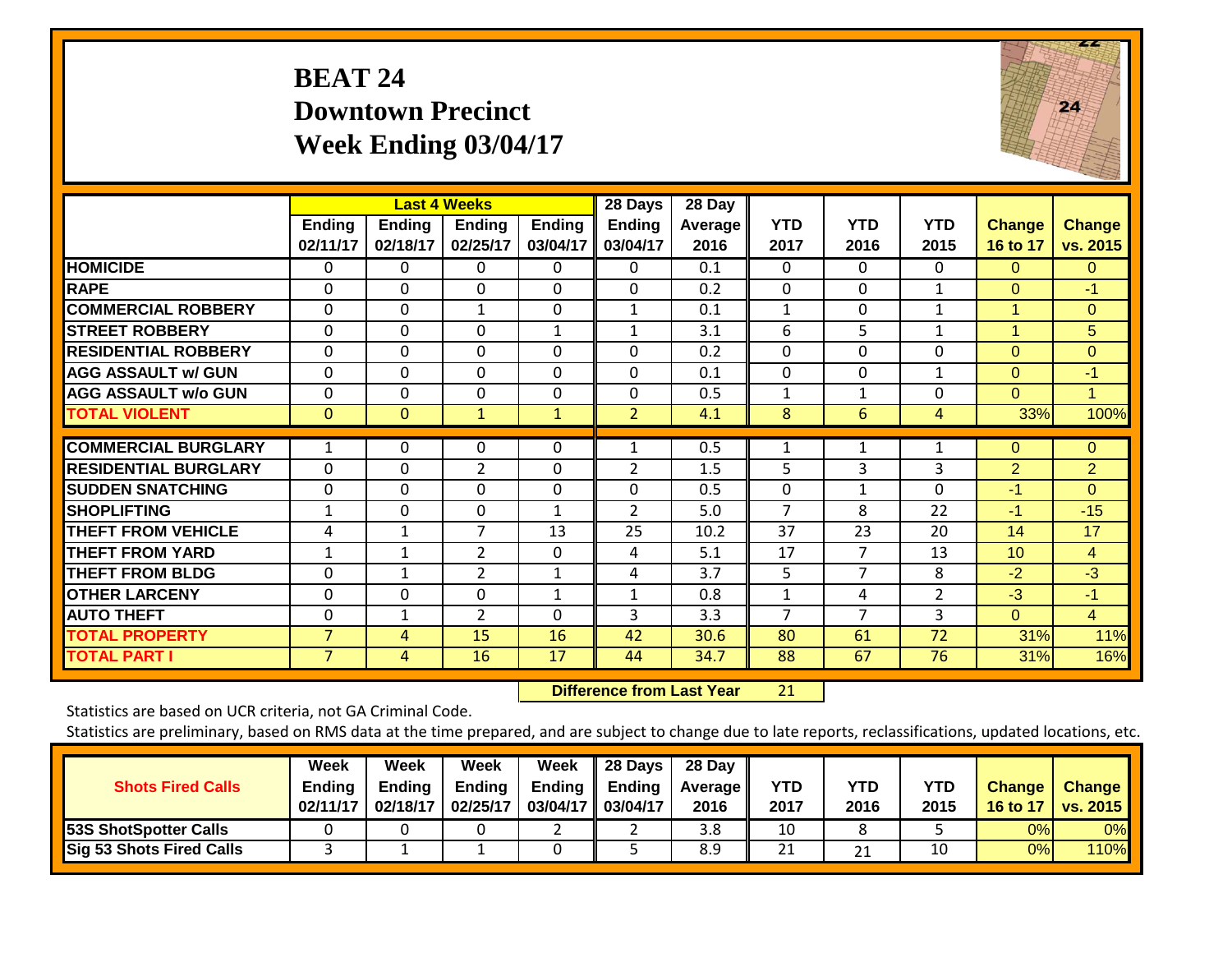#### **BEAT 25 Downtown Precinct Week Ending 03/04/17**



|                             |                    |                           | <b>Last 4 Weeks</b>       |                           | 28 Days                   | 28 Day          |                    |                    |                    |                           |                           |
|-----------------------------|--------------------|---------------------------|---------------------------|---------------------------|---------------------------|-----------------|--------------------|--------------------|--------------------|---------------------------|---------------------------|
|                             | Ending<br>02/11/17 | <b>Ending</b><br>02/18/17 | <b>Ending</b><br>02/25/17 | <b>Ending</b><br>03/04/17 | <b>Ending</b><br>03/04/17 | Average<br>2016 | <b>YTD</b><br>2017 | <b>YTD</b><br>2016 | <b>YTD</b><br>2015 | <b>Change</b><br>16 to 17 | <b>Change</b><br>vs. 2015 |
| <b>HOMICIDE</b>             | 0                  | 0                         | 0                         | 0                         | 0                         | 0.0             | $\Omega$           | 0                  | $\Omega$           | $\Omega$                  | $\Omega$                  |
| <b>RAPE</b>                 | $\Omega$           | 0                         | $\Omega$                  | $\Omega$                  | $\Omega$                  | 0.1             | $\Omega$           | 1                  | $\Omega$           | $-1$                      | $\Omega$                  |
| <b>COMMERCIAL ROBBERY</b>   | $\Omega$           | 0                         | $\mathbf{0}$              | $\Omega$                  | $\Omega$                  | 0.1             | $\Omega$           | $\Omega$           | $\mathbf{1}$       | $\Omega$                  | $-1$                      |
| <b>STREET ROBBERY</b>       | $\mathbf 0$        | 0                         | $\mathbf{1}$              | $\mathbf 0$               | $\mathbf{1}$              | 2.4             | 6                  | 8                  | $\overline{2}$     | $-2$                      | $\overline{4}$            |
| <b>RESIDENTIAL ROBBERY</b>  | 0                  | 0                         | $\Omega$                  | $\Omega$                  | $\Omega$                  | 0.0             | $\Omega$           | 0                  | 0                  | $\Omega$                  | $\Omega$                  |
| <b>AGG ASSAULT w/ GUN</b>   | $\Omega$           | 0                         | $\Omega$                  | $\Omega$                  | $\Omega$                  | 0.9             | $\mathbf{1}$       | 2                  | 3                  | -1                        | $-2$                      |
| <b>AGG ASSAULT w/o GUN</b>  | $\mathbf 1$        | 0                         | 1                         | 0                         | $\overline{2}$            | 0.8             | 3                  | 1                  | $\Omega$           | $\overline{2}$            | $\mathbf{3}$              |
| <b>TOTAL VIOLENT</b>        | $\mathbf{1}$       | $\mathbf{0}$              | $\overline{2}$            | $\mathbf 0$               | 3                         | 4.3             | 10                 | 12                 | 6                  | $-17%$                    | 67%                       |
| <b>COMMERCIAL BURGLARY</b>  | $\mathbf{0}$       | 0                         | 0                         | $\Omega$                  | $\Omega$                  | 1.6             | $\mathbf{1}$       | 5                  | $\Omega$           | $-4$                      |                           |
| <b>RESIDENTIAL BURGLARY</b> | $\Omega$           | 0                         | $\Omega$                  | $\Omega$                  | $\Omega$                  | 1.7             | $\Omega$           | 4                  | $\overline{2}$     | $-4$                      | $-2$                      |
| <b>ISUDDEN SNATCHING</b>    | 0                  | 0                         | $\Omega$                  | $\Omega$                  | $\Omega$                  | 0.2             | $\Omega$           | $\Omega$           | $\Omega$           | $\Omega$                  | $\Omega$                  |
| <b>SHOPLIFTING</b>          | $\overline{2}$     | 3                         | 1                         | $\Omega$                  | 6                         | 4.0             | 11                 | $\overline{2}$     | 3                  | 9                         | 8                         |
| <b>THEFT FROM VEHICLE</b>   | 0                  | $\overline{2}$            | $\overline{2}$            | $\overline{2}$            | 6                         | 9.5             | 17                 | 24                 | $\overline{7}$     | $-7$                      | 10 <sup>°</sup>           |
| <b>THEFT FROM YARD</b>      | $\mathbf{1}$       | $\overline{2}$            | $\mathbf{0}$              | $\overline{2}$            | 5                         | 2.3             | 9                  | 6                  | $\Omega$           | 3                         | 9                         |
| <b>THEFT FROM BLDG</b>      | $\overline{2}$     | 1                         | $\Omega$                  | $\overline{2}$            | 5                         | 2.3             | 8                  | 4                  | 6                  | 4                         | $\overline{2}$            |
| <b>OTHER LARCENY</b>        | 0                  | 0                         | $\Omega$                  | $\Omega$                  | $\Omega$                  | 0.3             | $\Omega$           | 2                  | $\Omega$           | $-2$                      | $\Omega$                  |
| <b>AUTO THEFT</b>           | $\overline{2}$     | 0                         | $\Omega$                  | $\mathbf{1}$              | 3                         | 3.2             | $\overline{7}$     | 6                  | 5                  | 1                         | $\overline{2}$            |
| <b>TOTAL PROPERTY</b>       | $\overline{7}$     | 8                         | 3                         | $\overline{7}$            | 25                        | 25.0            | 53                 | 53                 | 23                 | 0%                        | 130%                      |
| <b>TOTAL PART I</b>         | 8                  | 8                         | 5 <sup>1</sup>            | $\overline{7}$            | 28                        | 29.3            | 63                 | 65                 | 29                 | $-3%$                     | 117%                      |

 **Difference from Last Year**‐2

Statistics are based on UCR criteria, not GA Criminal Code.

| <b>Shots Fired Calls</b>        | Week<br><b>Ending</b><br>02/11/17 | Week<br><b>Ending</b><br>02/18/17 | Week<br><b>Ending</b><br>02/25/17 | Week<br>Ending<br>03/04/17 03/04/17 | 28 Days<br><b>Ending</b> | 28 Day<br>Average II<br>2016 | <b>YTD</b><br>2017 | YTD<br>2016 | <b>YTD</b><br>2015 | <b>Change</b><br>16 to 17 | <b>Change</b><br><b>vs. 2015</b> |
|---------------------------------|-----------------------------------|-----------------------------------|-----------------------------------|-------------------------------------|--------------------------|------------------------------|--------------------|-------------|--------------------|---------------------------|----------------------------------|
| <b>53S ShotSpotter Calls</b>    |                                   |                                   |                                   |                                     |                          | 6.3                          |                    | 16          |                    | 0%                        | 0%                               |
| <b>Sig 53 Shots Fired Calls</b> |                                   |                                   |                                   |                                     |                          | 6.4                          | 14                 | 14          | 14                 | 0%                        | 0%                               |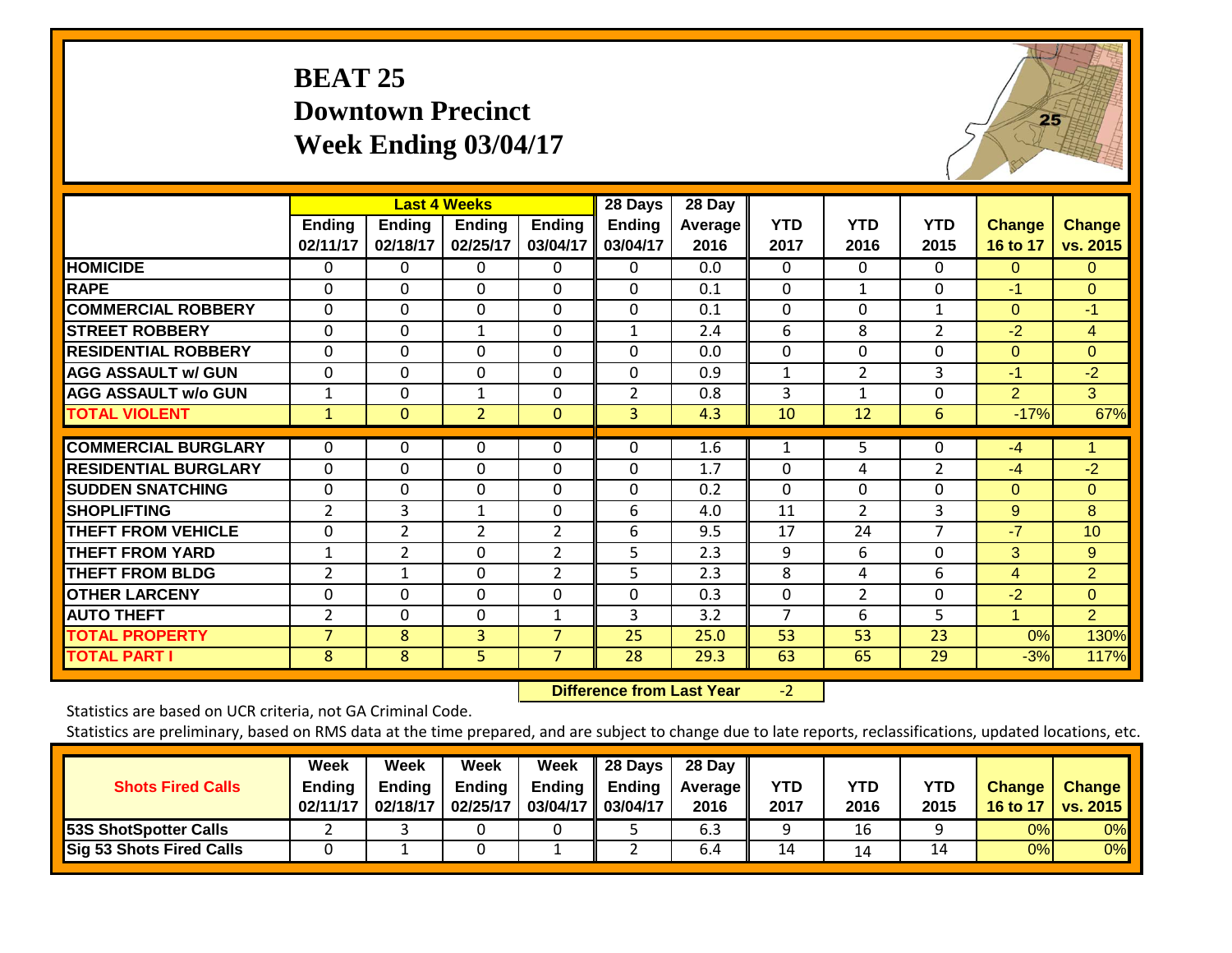#### **BEAT 26 Downtown Precinct Week Ending 03/04/17**



|                              |               |                | <b>Last 4 Weeks</b> |               | 28 Days        | 28 Day  |              |              |                |                |                |
|------------------------------|---------------|----------------|---------------------|---------------|----------------|---------|--------------|--------------|----------------|----------------|----------------|
|                              | <b>Ending</b> | <b>Ending</b>  | <b>Ending</b>       | <b>Ending</b> | <b>Ending</b>  | Average | <b>YTD</b>   | <b>YTD</b>   | <b>YTD</b>     | <b>Change</b>  | <b>Change</b>  |
|                              | 02/11/17      | 02/18/17       | 02/25/17            | 03/04/17      | 03/04/17       | 2016    | 2017         | 2016         | 2015           | 16 to 17       | vs. 2015       |
| <b>HOMICIDE</b>              | 0             | 0              | $\Omega$            | 0             | 0              | 0.2     | 1            | 1            | $\Omega$       | $\Omega$       | 1.             |
| <b>RAPE</b>                  | $\Omega$      | $\Omega$       | $\Omega$            | $\Omega$      | $\Omega$       | 0.1     | $\Omega$     | $\Omega$     | $\Omega$       | $\Omega$       | $\Omega$       |
| <b>COMMERCIAL ROBBERY</b>    | $\Omega$      | 0              | $\Omega$            | $\Omega$      | 0              | 0.0     | $\Omega$     | $\Omega$     | $\Omega$       | $\Omega$       | $\Omega$       |
| <b>STREET ROBBERY</b>        | 1             | 1              | $\Omega$            | 1             | 3              | 1.6     | 6            | 5            | 4              | 1              | $\overline{2}$ |
| <b>RESIDENTIAL ROBBERY</b>   | $\Omega$      | $\Omega$       | $\Omega$            | $\Omega$      | $\Omega$       | 0.1     | $\mathbf{1}$ | $\Omega$     | $\Omega$       | 1              | 1              |
| <b>AGG ASSAULT w/ GUN</b>    | $\mathbf{1}$  | $\Omega$       | $\mathbf{0}$        | $\Omega$      | $\mathbf{1}$   | 2.4     | 1            | 5            | $\mathbf{1}$   | $-4$           | $\Omega$       |
| <b>AGG ASSAULT w/o GUN</b>   | 2             | 0              | $\overline{2}$      | 0             | 4              | 1.1     | 7            | $\Omega$     | 1              | $\overline{7}$ | 6              |
| <b>TOTAL VIOLENT</b>         | 4             | $\mathbf{1}$   | $\overline{2}$      | $\mathbf{1}$  | 8              | 5.4     | 16           | 11           | 6              | 45%            | 167%           |
|                              |               |                |                     |               |                |         |              |              |                |                |                |
| <b>COMMERCIAL BURGLARY</b>   | $\Omega$      | 0              | $\Omega$            | $\Omega$      | 0              | 1.3     | 1            | 2            | $\mathbf{0}$   | $-1$           |                |
| <b>IRESIDENTIAL BURGLARY</b> | 1             | 0              | $\Omega$            | $\Omega$      | 1              | 4.1     | 6            | 13           | 8              | $-7$           | $-2$           |
| <b>ISUDDEN SNATCHING</b>     | $\Omega$      | 0              | $\mathbf{0}$        | $\Omega$      | 0              | 0.0     | $\mathbf{1}$ | $\Omega$     | 1              | 1              | $\overline{0}$ |
| <b>SHOPLIFTING</b>           | $\Omega$      | $\Omega$       | $\mathbf{0}$        | $\Omega$      | $\Omega$       | 2.4     | 3            | 8            | $\overline{2}$ | $-5$           | 1              |
| <b>THEFT FROM VEHICLE</b>    | 4             | 3              | $\overline{2}$      | 4             | 13             | 4.6     | 22           | 8            | 4              | 14             | 18             |
| <b>THEFT FROM YARD</b>       | $\Omega$      | $\mathbf 0$    | $\mathbf 0$         | $\Omega$      | $\mathbf 0$    | 1.7     | $\Omega$     | 3            | $\overline{2}$ | $-3$           | $-2$           |
| <b>THEFT FROM BLDG</b>       | 1             | 1              | $\mathbf{1}$        | $\Omega$      | $\overline{3}$ | 1.9     | 3            | 5            | $\mathbf{1}$   | $-2$           | $\overline{2}$ |
| <b>OTHER LARCENY</b>         | $\Omega$      | $\Omega$       | $\Omega$            | $\Omega$      | $\Omega$       | 0.5     | $\Omega$     | $\mathbf{1}$ | $\Omega$       | $-1$           | $\overline{O}$ |
| <b>AUTO THEFT</b>            | $\Omega$      | $\Omega$       | $\Omega$            | $\Omega$      | $\Omega$       | 2.1     | 2            | 4            | 7              | $-2$           | $-5$           |
| <b>TOTAL PROPERTY</b>        | 6             | 4              | 3 <sup>1</sup>      | 4             | 17             | 18.7    | 38           | 44           | 25             | $-14%$         | 52%            |
| <b>TOTAL PART I</b>          | 10            | 5 <sup>1</sup> | 5 <sup>1</sup>      | 5             | 25             | 24.1    | 54           | 55           | 31             | $-2%$          | 74%            |

 **Difference from Last Year**r -1

Statistics are based on UCR criteria, not GA Criminal Code.

| <b>Shots Fired Calls</b>        | Week<br><b>Ending</b><br>02/11/17 | Week<br><b>Ending</b><br>02/18/17 | Week<br><b>Ending</b><br>02/25/17 | Week<br>Ending<br>03/04/17 03/04/17 | 28 Days<br><b>Ending</b> | 28 Day<br><b>Average II</b><br>2016 | YTD<br>2017 | YTD<br>2016 | <b>YTD</b><br>2015 | <b>Change</b><br>16 to 17 | <b>Change</b><br><b>vs. 2015</b> |
|---------------------------------|-----------------------------------|-----------------------------------|-----------------------------------|-------------------------------------|--------------------------|-------------------------------------|-------------|-------------|--------------------|---------------------------|----------------------------------|
| 53S ShotSpotter Calls           |                                   |                                   |                                   |                                     |                          | 15.5                                | 18          | 31          |                    | 0%                        | 0%                               |
| <b>Sig 53 Shots Fired Calls</b> |                                   |                                   |                                   |                                     |                          | 13.3                                | 27          | 32          |                    | $-16%$                    | 59%                              |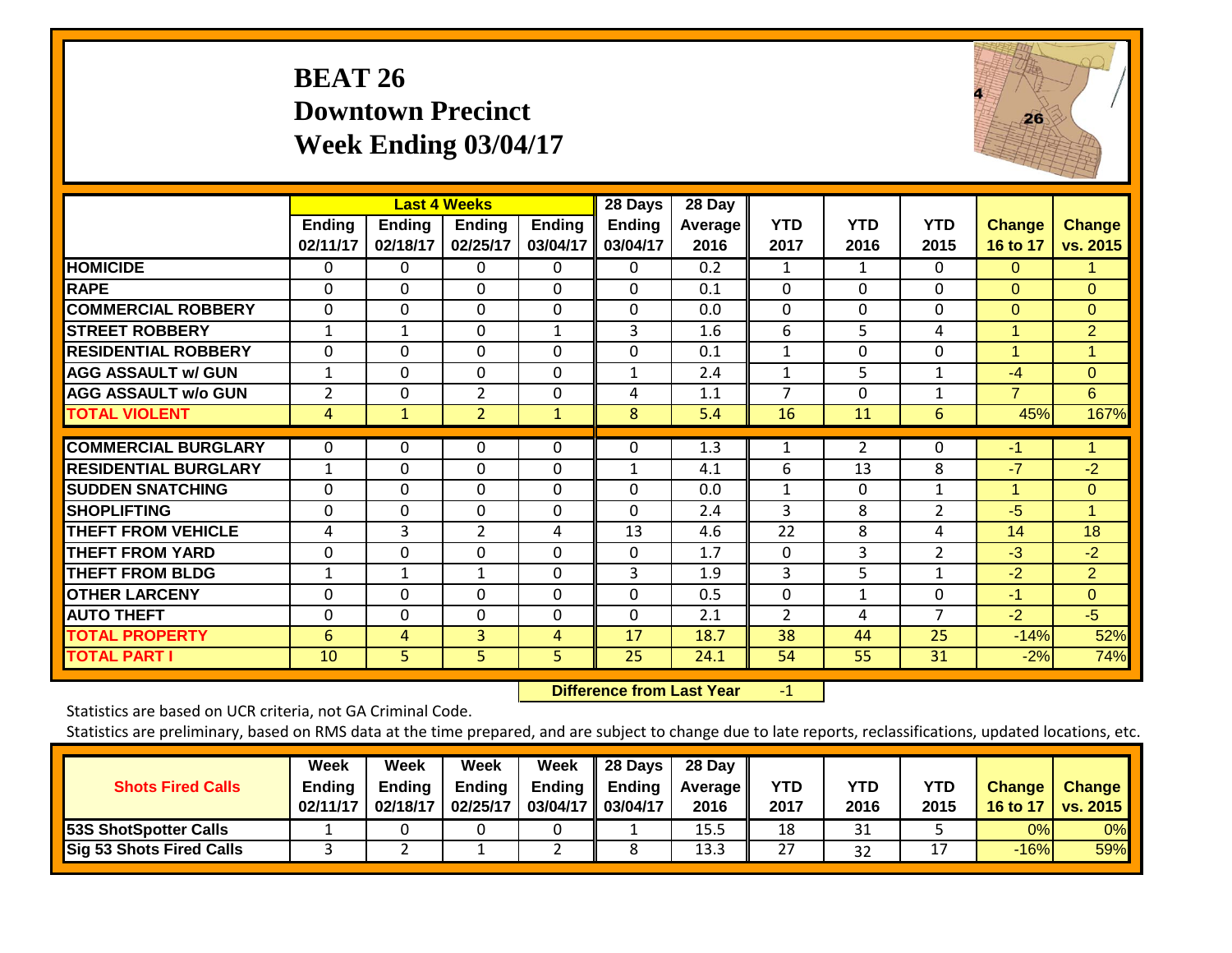

#### **COMPSTATCENTRAL PRECINCTWeek Ending 03/04/17**

**PRECINCT COMMANDER:**

**CAPT. BEN HERRON**



|                             | Week<br><b>Ending</b><br>03/04/17 | Week<br>Ending<br>02/25/17 | <b>Weekly</b><br>Avg<br>2016 | 28-Day<br><b>Ending</b><br>03/04/17 | 28-Day<br><b>Ending</b><br>2/4/17 | Avg<br>28-Day<br>2016 | <b>YTD</b><br>2017 | <b>YTD</b><br>2016 | <b>YTD</b><br>2015 | <b>Change</b><br>16 to 17 | <b>Change</b><br>vs. 2015 |
|-----------------------------|-----------------------------------|----------------------------|------------------------------|-------------------------------------|-----------------------------------|-----------------------|--------------------|--------------------|--------------------|---------------------------|---------------------------|
| <b>HOMICIDE</b>             | 0                                 | 0                          | 0                            | 0                                   | 0                                 | 2                     | 0                  | 4                  |                    | $-4$                      | $-1$                      |
| <b>RAPE</b>                 | $\bf{0}$                          | 0                          | $\Omega$                     | $\bf{0}$                            |                                   |                       |                    | 4                  | $\mathbf{2}$       | $-3$                      | -1                        |
| <b>COMMERCIAL ROBBERY</b>   | 0                                 | 4                          | $\Omega$                     | 4                                   | $\Omega$                          |                       | 4                  | $\Omega$           | $\overline{2}$     | 4                         | $\overline{2}$            |
| <b>STREET ROBBERY</b>       | 1                                 | $\Omega$                   | 2                            |                                     | 3                                 | 8                     | 5                  | 10                 | 14                 | $-5$                      | $-9$                      |
| <b>RESIDENTIAL ROBBERY</b>  | $\bf{0}$                          | $\Omega$                   | $\Omega$                     | 0                                   | 4                                 |                       |                    | $\overline{2}$     | $\Omega$           | $-1$                      | 1                         |
| <b>AGG ASSAULT w/ GUN</b>   | $\vert$ 3                         | $\overline{\mathbf{A}}$    | -1                           | 7                                   | 4                                 | 5                     | 12                 | 12                 | 18                 | $\Omega$                  | $-6$                      |
| <b>AGG ASSAULT w/o GUN</b>  | $\bf{0}$                          | $\overline{2}$             |                              | 5                                   | 4                                 | 4                     | 11                 | 7                  | 5                  | 4                         | 6                         |
| <b>TOTAL VIOLENT</b>        | 4                                 | $\overline{7}$             | 5                            | 17                                  | 13                                | 21                    | 34                 | 39                 | 42                 | $-13%$                    | $-19%$                    |
|                             |                                   |                            |                              |                                     |                                   |                       |                    |                    |                    |                           |                           |
| <b>COMMERCIAL BURGLARY</b>  | $\overline{2}$                    |                            | 2                            | 3.                                  |                                   | 8                     | 5.                 | 21                 | 14                 | $-16$                     | $-9$                      |
| <b>RESIDENTIAL BURGLARY</b> |                                   | 8                          | $\overline{7}$               | 12 <sub>2</sub>                     | 15                                | 30                    | 31                 | 45                 | 60                 | $-14$                     | $-29$                     |
| <b>SUDDEN SNATCHING</b>     |                                   | 0                          | $\Omega$                     | 3                                   | 1                                 |                       | 4                  | 2                  | $\mathbf{2}$       | $\overline{2}$            | $\overline{2}$            |
| <b>SHOPLIFTING</b>          | 6                                 | 6                          | 3                            | 20                                  | 20                                | 13                    | 47                 | 24                 | 12                 | 23                        | 35                        |
| <b>THEFT FROM VEHICLE</b>   | 7                                 | 3                          | 9                            | 40                                  | 35                                | 35                    | 83                 | 91                 | 89                 | -8                        | $-6$                      |
| <b>THEFT FROM YARD</b>      | 4                                 | 4                          | 4                            | 13                                  | 18                                | 17                    | 34                 | 25                 | 26                 | 9                         | 8                         |
| <b>THEFT FROM BLDG</b>      | 5                                 | 5                          | 6                            | 16                                  | 8                                 | 22                    | 27                 | 46                 | 39                 | $-19$                     | $-12$                     |
| <b>OTHER LARCENY</b>        |                                   | $\Omega$                   | $\Omega$                     | 1                                   | 4                                 | $\overline{2}$        | 6                  |                    | 10                 | 5                         | $-4$                      |
| <b>AUTO THEFT</b>           | 4                                 | 6                          | 4                            | 17                                  | 11                                | 18                    | 31                 | 46                 | 39                 | $-15$                     | $-8$                      |
| <b>TOTAL PROPERTY</b>       | 31                                | 33                         | 37                           | 125                                 | 113                               | 146                   | 268                | 301                | 291                | $-11%$                    | $-8%$                     |
| <b>TOTAL PART I</b>         | 35                                | 40                         | 42                           | 142                                 | 126                               | 167                   | 302                | 340                | 333                | $-11%$                    | $-9%$                     |

Statistics are based on UCR criteria, not GA Criminal Code. **Difference from Last Year** -38

| <b>Citizen Initiated Calls</b> | Week<br><b>Ending</b><br>03/04/17 | <b>Week</b><br>Ending<br>02/25/17 | Weekly<br>Avg<br>2015 | $28-Dav$<br><b>Ending</b><br>03/04/17 | $28-Dav$<br><b>Ending</b><br>2/4/17 | Avg<br>28-Day<br>2016 | YTD<br>2017 | YTD<br>2016 | <b>YTD</b><br>2015 | <b>Change</b><br>16 to 17 | <b>Change</b><br>vs. 2015 |
|--------------------------------|-----------------------------------|-----------------------------------|-----------------------|---------------------------------------|-------------------------------------|-----------------------|-------------|-------------|--------------------|---------------------------|---------------------------|
| <b>Midnight Shift</b>          | 96                                |                                   | 126                   | 407                                   | 356                                 | 503                   | 922         | 113         | 699                | 809                       | 223                       |
| Day Shift                      | 242                               | 244                               | 271                   | 935                                   | 942                                 | 1085                  | 2115        | 2302        | 2344               | $-187$                    | $-229$                    |
| <b>Afternoon Shift</b>         | 264                               | 216                               | 294                   | 1007                                  | 960                                 | 1176                  | 2198        | 2435        | 2371               | $-237$                    | $-173$                    |
| <b>TOTAL CITIZEN CFS</b>       | 602                               | 465                               | 691                   | 2349                                  | 2258                                | 2764                  | 5235        | 4850        | 5414               | $7.9\%$                   | $-3.3%$                   |
| <b>53S ShotSpotter Calls</b>   |                                   | 16                                | 10                    | 51                                    | 39                                  | 42                    | 150         | 136         | 32                 | 14                        | 118                       |
| Sig 53 Shots Fired Calls       |                                   | 16                                | 18                    | 67                                    | 55                                  | 74                    | 158         | 189         | 166                | $-31$                     | -8                        |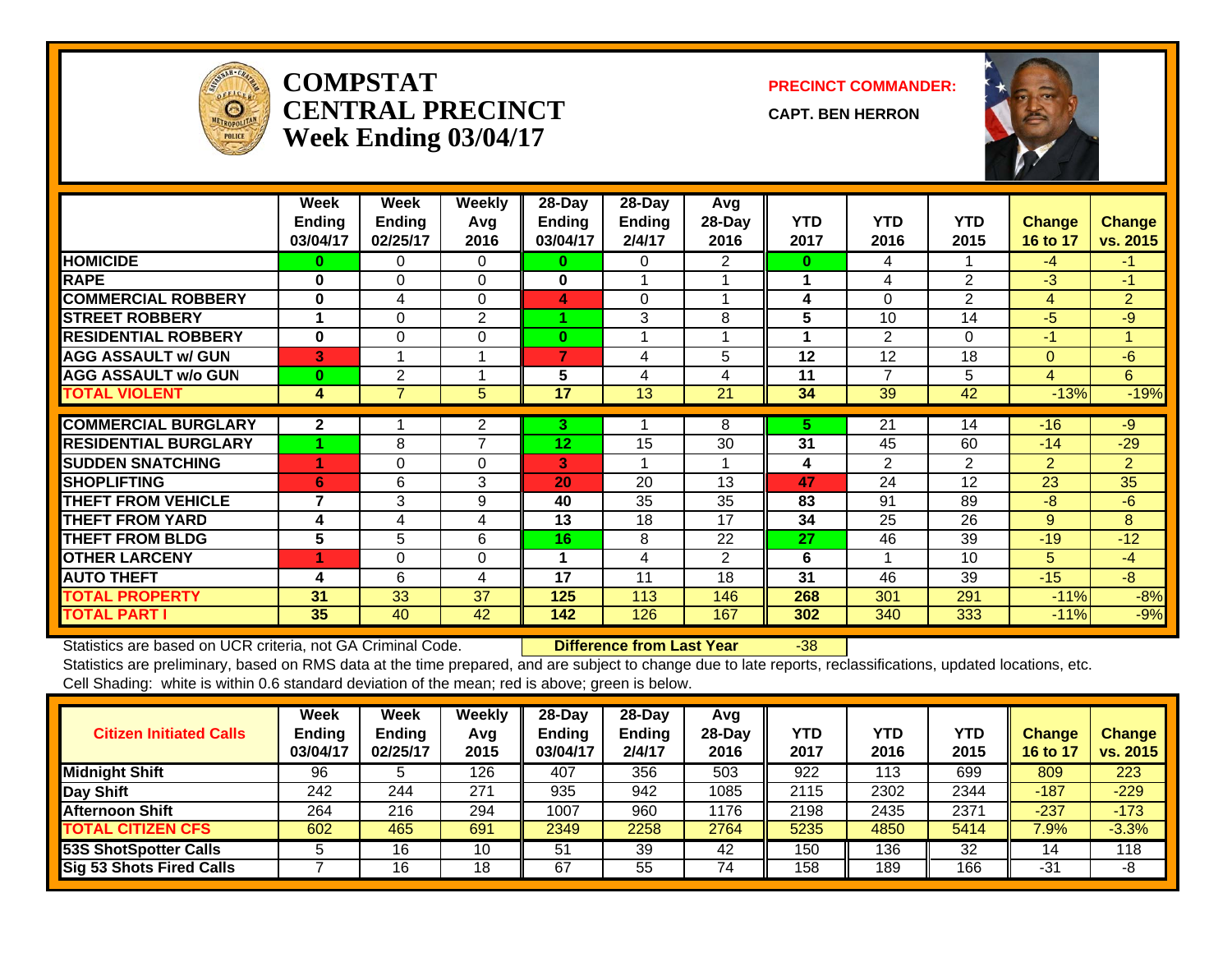# **BEAT 31 Central PrecinctWeek Ending 03/04/17**



 $31$ 

| <b>COMMERCIAL ROBBERY</b>   | $\Omega$       | $\Omega$     | $\Omega$       | $\Omega$       | 0  | 0.1  | $\Omega$              | $\Omega$ | $\mathbf{0}$   | 0              | $\Omega$       |
|-----------------------------|----------------|--------------|----------------|----------------|----|------|-----------------------|----------|----------------|----------------|----------------|
| <b>STREET ROBBERY</b>       | $\Omega$       | $\Omega$     | $\Omega$       | $\Omega$       | 0  | 0.8  |                       |          | 3              | $\Omega$       | $-2$           |
| <b>RESIDENTIAL ROBBERY</b>  | $\Omega$       | 0            | $\Omega$       | $\Omega$       | 0  | 0.2  | $\Omega$              |          | $\mathbf{0}$   | -1             | $\Omega$       |
| <b>AGG ASSAULT w/ GUN</b>   | 2              |              | $\Omega$       | $\overline{2}$ | 5  | 1.5  |                       | 5.       | 6              | $\overline{2}$ |                |
| <b>AGG ASSAULT w/o GUN</b>  | $\Omega$       | $\Omega$     | $\Omega$       | $\Omega$       | 0  | 0.8  | 3                     |          | 1              | $\overline{2}$ | $\overline{2}$ |
| <b>TOTAL VIOLENT</b>        | $\overline{2}$ |              | $\mathbf{0}$   | $\overline{2}$ | 5. | 3.7  | 11                    | 9        | 10             | 22%            | 10%            |
|                             |                |              |                |                |    |      |                       |          |                |                |                |
| <b>COMMERCIAL BURGLARY</b>  | $\Omega$       | 0            | $\Omega$       |                |    | 0.5  |                       | 2        |                | -1             | $-1$           |
| <b>RESIDENTIAL BURGLARY</b> | $\Omega$       |              | $\overline{2}$ | 1              | 5  | 6.0  | 14                    | 9        | 9              | 5              | 5              |
| <b>SUDDEN SNATCHING</b>     | 0              | 0            | $\Omega$       | $\Omega$       | 0  | 0.3  | 1                     | $\Omega$ | 1              |                | $\Omega$       |
| <b>SHOPLIFTING</b>          | $\Omega$       | $\Omega$     | $\Omega$       | $\Omega$       | 0  | 0.5  | $\Omega$              | 1        | $\Omega$       | $-1$           | $\Omega$       |
| THEFT FROM VEHICLE          |                | 4            | $\Omega$       | $\Omega$       | 5  | 2.8  | 11                    | 5.       | 9              | 6              | 2              |
| <b>THEFT FROM YARD</b>      | 0              | $\mathbf{0}$ | $\Omega$       | $\mathbf{1}$   |    | 1.8  | $\mathbf{2}^{\prime}$ | 3        | $\overline{2}$ | -1             | $\mathbf{0}$   |
| <b>THEFT FROM BLDG</b>      | 0              | 0            | 1              | 2              | 3  | 2.4  | 4                     | 4        | 6              | $\Omega$       | $-2$           |
| <b>OTHER LARCENY</b>        | $\Omega$       | $\Omega$     | $\Omega$       | $\Omega$       | 0  | 0.3  | $\Omega$              | $\Omega$ | 1              | $\Omega$       | $-1$           |
| <b>AUTO THEFT</b>           | $\Omega$       | $\Omega$     | 3              | $\Omega$       | 3  | 3.0  | 6                     | 4        | 3              | $\overline{2}$ | 3              |
| <b>TOTAL PROPERTY</b>       | $\mathbf{1}$   | 6            | 6              | 5              | 18 | 17.6 | 39                    | 28       | 33             | 39%            | 18%            |
| TOTAL PART I                | 3              |              | 6              | 7              | 23 | 21.3 | 50                    | 37       | 43             | 35%            | 16%            |

 **Difference from Last Year**13

Statistics are based on UCR criteria, not GA Criminal Code.

**HOMICIDE**

**RAPE**

| <b>Shots Fired Calls</b>        | Week<br><b>Ending</b><br>02/11/17 | Week<br><b>Ending</b><br>02/18/17 | Week<br><b>Ending</b><br>02/25/17 | Week<br>Ending<br>03/04/17 03/04/17 | 28 Days<br><b>Ending</b> | 28 Day<br><b>Average II</b><br>2016 | YTD<br>2017 | YTD<br>2016 | <b>YTD</b><br>2015 | <b>Change</b><br>16 to 17 | <b>Change</b><br>vs. $2015$ |
|---------------------------------|-----------------------------------|-----------------------------------|-----------------------------------|-------------------------------------|--------------------------|-------------------------------------|-------------|-------------|--------------------|---------------------------|-----------------------------|
| <b>53S ShotSpotter Calls</b>    |                                   |                                   |                                   |                                     | 18                       | 16.7                                | 55          | 52          | 13                 | 0%                        | 0%                          |
| <b>Sig 53 Shots Fired Calls</b> |                                   |                                   |                                   |                                     | 19                       | 13.7                                | 37          | 29          | 40                 | 28%                       | $-8%$                       |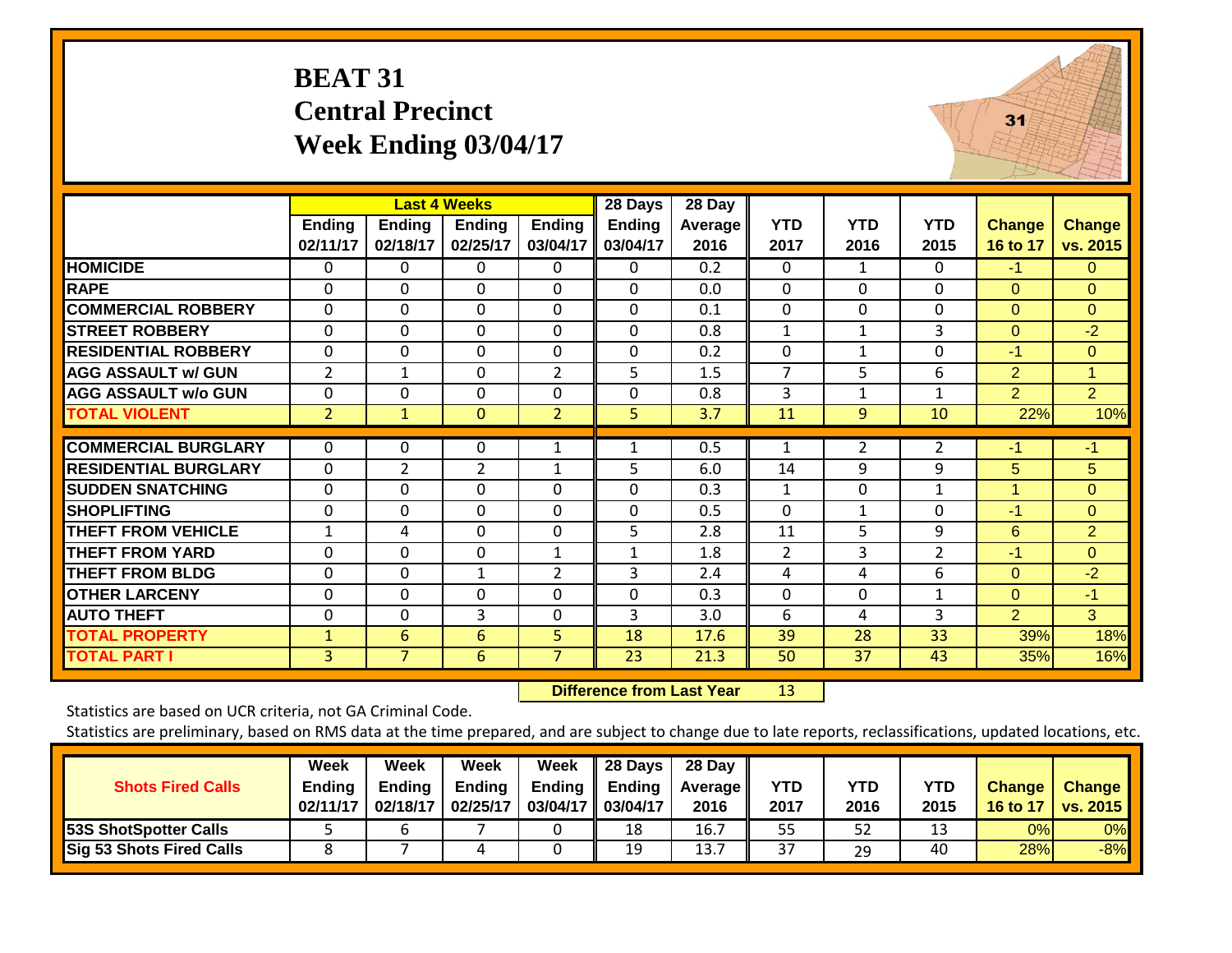# **BEAT 32 Central Precinct Week Ending 03/04/17**

|                             |                           |                           | <b>Last 4 Weeks</b>       |                    | 28 Days            | 28 Day                 |                    |                    |                    |                           |                           |
|-----------------------------|---------------------------|---------------------------|---------------------------|--------------------|--------------------|------------------------|--------------------|--------------------|--------------------|---------------------------|---------------------------|
|                             | <b>Ending</b><br>02/11/17 | <b>Ending</b><br>02/18/17 | <b>Ending</b><br>02/25/17 | Ending<br>03/04/17 | Ending<br>03/04/17 | <b>Average</b><br>2016 | <b>YTD</b><br>2017 | <b>YTD</b><br>2016 | <b>YTD</b><br>2015 | <b>Change</b><br>16 to 17 | <b>Change</b><br>vs. 2015 |
| <b>HOMICIDE</b>             | $\Omega$                  | 0                         | $\Omega$                  | $\Omega$           | $\Omega$           | 0.3                    | $\mathbf{0}$       | $\mathbf{1}$       | 0                  | $-1$                      | $\overline{0}$            |
| <b>RAPE</b>                 | $\Omega$                  | 0                         | $\Omega$                  | 0                  | $\Omega$           | 0.1                    | 0                  | 1                  | 1                  | $-1$                      | $-1$                      |
| <b>COMMERCIAL ROBBERY</b>   | $\Omega$                  | 0                         | $\Omega$                  | $\Omega$           | $\Omega$           | 0.4                    | $\mathbf{0}$       | $\Omega$           | $\Omega$           | $\Omega$                  | $\Omega$                  |
| <b>STREET ROBBERY</b>       | $\mathbf 0$               | $\Omega$                  | $\Omega$                  | 0                  | $\mathbf 0$        | 1.1                    | $\mathbf 0$        | $\overline{2}$     | $\Omega$           | $-2$                      | $\Omega$                  |
| <b>RESIDENTIAL ROBBERY</b>  | $\Omega$                  | 0                         | $\Omega$                  | $\Omega$           | $\Omega$           | 0.0                    | $\mathbf{0}$       | 0                  | $\Omega$           | $\Omega$                  | $\Omega$                  |
| <b>AGG ASSAULT w/ GUN</b>   | $\Omega$                  | $\Omega$                  | $\Omega$                  | 0                  | $\Omega$           | 1.0                    | $\mathbf{1}$       | $\overline{2}$     | $\overline{2}$     | $-1$                      | $-1$                      |
| <b>AGG ASSAULT w/o GUN</b>  | 0                         | 0                         | 1                         | 0                  | 1                  | 0.5                    | 1                  | 1                  | 1                  | $\Omega$                  | $\Omega$                  |
| <b>TOTAL VIOLENT</b>        | $\mathbf{0}$              | $\mathbf{0}$              | $\mathbf{1}$              | $\Omega$           | $\mathbf{1}$       | 3.3                    | $\overline{2}$     | 7                  | 4                  | $-71%$                    | $-50%$                    |
|                             |                           |                           |                           |                    |                    |                        |                    |                    |                    |                           |                           |
| <b>COMMERCIAL BURGLARY</b>  | $\Omega$                  | 0                         | 0                         | $\Omega$           | $\Omega$           | 1.8                    | $\mathbf{1}$       | 3                  | 1                  | $-2$                      | $\Omega$                  |
| <b>RESIDENTIAL BURGLARY</b> | $\Omega$                  | 0                         | 2                         | $\Omega$           | $\overline{2}$     | 4.5                    | 4                  | 8                  | 11                 | $-4$                      | $-7$                      |
| <b>SUDDEN SNATCHING</b>     | $\Omega$                  | $\Omega$                  | $\Omega$                  | 0                  | $\Omega$           | 0.2                    | $\Omega$           | 1                  | $\Omega$           | -1                        | $\Omega$                  |
| <b>SHOPLIFTING</b>          | $\mathbf 0$               | 1                         | $\Omega$                  | $\overline{2}$     | 3                  | 2.1                    | 10                 | 4                  | 4                  | 6                         | 6                         |
| <b>THEFT FROM VEHICLE</b>   | $\mathbf 0$               | 0                         | $\Omega$                  | $\mathbf{1}$       | $\mathbf{1}$       | 4.3                    | $\overline{2}$     | 10                 | 5                  | $-8$                      | $-3$                      |
| THEFT FROM YARD             | 0                         | 0                         | $\Omega$                  | 0                  | $\Omega$           | 1.8                    | 2                  | 5                  | 2                  | $-3$                      | $\Omega$                  |
| <b>THEFT FROM BLDG</b>      | 2                         | 1                         | $\mathbf{1}$              | 0                  | 4                  | 2.7                    | 6                  | 9                  | 6                  | $-3$                      | $\Omega$                  |
| <b>OTHER LARCENY</b>        | 0                         | 0                         | $\Omega$                  | $\Omega$           | $\Omega$           | 0.1                    | $\mathbf{1}$       | 0                  | 1                  | 1                         | $\Omega$                  |
| <b>AUTO THEFT</b>           | $\mathbf 0$               | 0                         | $\mathbf 0$               | 2                  | $\overline{2}$     | 2.8                    | 5                  | 8                  | 8                  | $-3$                      | $-3$                      |
| <b>TOTAL PROPERTY</b>       | $\overline{2}$            | $\overline{2}$            | $\overline{3}$            | 5                  | 12                 | 20.2                   | 31                 | 48                 | 38                 | $-35%$                    | $-18%$                    |
| <b>TOTAL PART I</b>         | $\overline{2}$            | $\overline{2}$            | 4                         | $\overline{5}$     | 13                 | 23.5                   | 33                 | 55                 | 42                 | $-40%$                    | $-21%$                    |

 **Difference from Last Year**‐22

Statistics are based on UCR criteria, not GA Criminal Code.

Statistics are preliminary, based on RMS data at the time prepared, and are subject to change due to late reports, reclassifications, updated locations, etc.

| <b>Shots Fired Calls</b>        | Week<br><b>Ending</b><br>02/11/17 | Week<br>Endina<br>02/18/17 | Week<br><b>Ending</b><br>02/25/17 | Week<br>Ending<br>03/04/17 03/04/17 | 28 Days<br><b>Ending</b> | 28 Day<br><b>Average II</b><br>2016 | YTD<br>2017 | YTD<br>2016 | <b>YTD</b><br>2015 | <b>Change</b><br>16 to 17 | <b>Change</b><br><b>vs. 2015</b> |
|---------------------------------|-----------------------------------|----------------------------|-----------------------------------|-------------------------------------|--------------------------|-------------------------------------|-------------|-------------|--------------------|---------------------------|----------------------------------|
| 53S ShotSpotter Calls           |                                   |                            |                                   |                                     |                          | 0.1                                 |             |             |                    | 0%                        | 0%                               |
| <b>Sig 53 Shots Fired Calls</b> |                                   |                            |                                   |                                     |                          | 9.3                                 | 13          | 16          | 14                 | $-19%$                    | $-7%$                            |

 $32$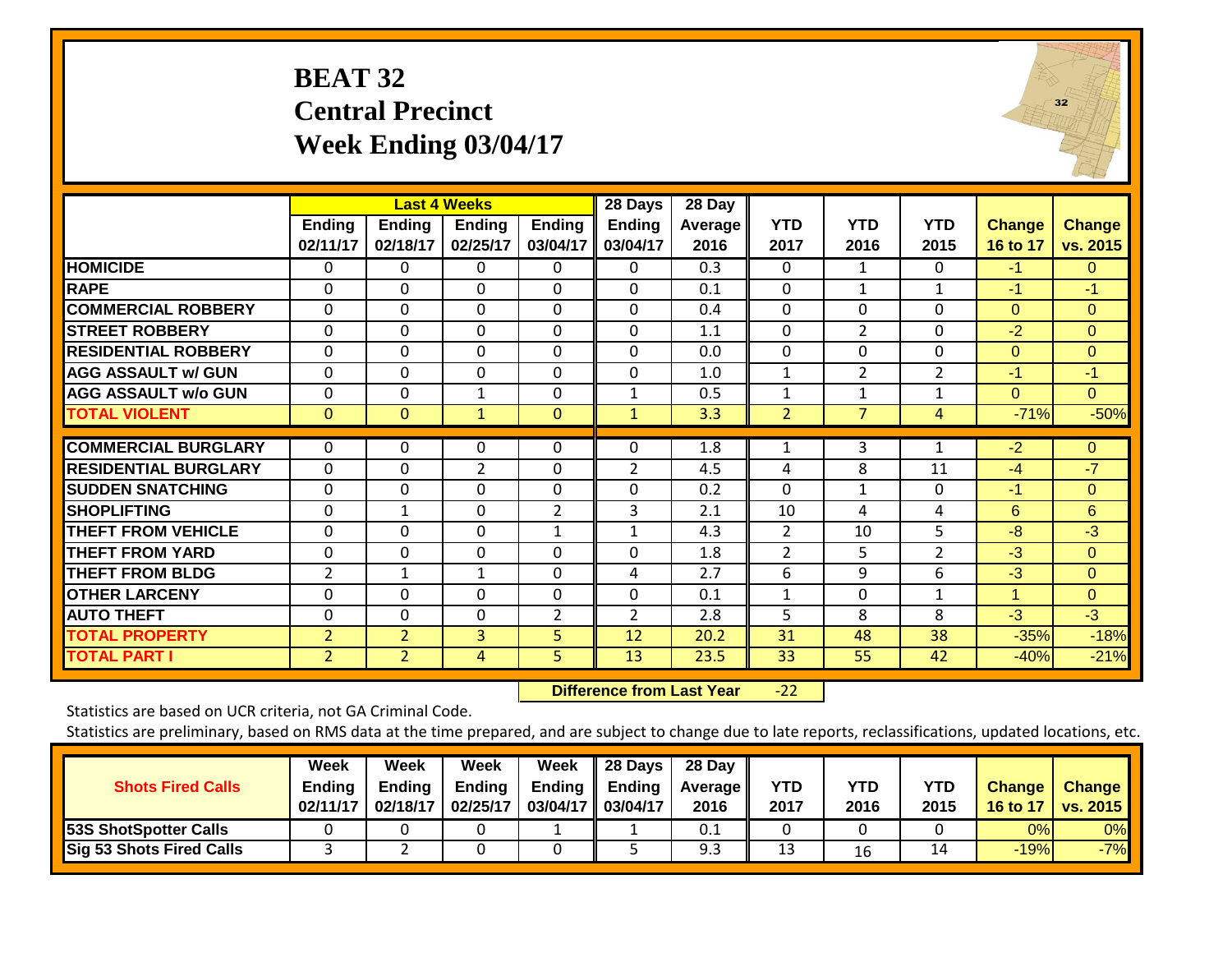# **BEAT 33 Central Precinct Week Ending 03/04/17**



|                             |                           |                           | <b>Last 4 Weeks</b>       |                           | 28 Days                   | 28 Day                 |                    |                    |                    |                           |                           |
|-----------------------------|---------------------------|---------------------------|---------------------------|---------------------------|---------------------------|------------------------|--------------------|--------------------|--------------------|---------------------------|---------------------------|
|                             | <b>Ending</b><br>02/11/17 | <b>Ending</b><br>02/18/17 | <b>Ending</b><br>02/25/17 | <b>Ending</b><br>03/04/17 | <b>Ending</b><br>03/04/17 | <b>Average</b><br>2016 | <b>YTD</b><br>2017 | <b>YTD</b><br>2016 | <b>YTD</b><br>2015 | <b>Change</b><br>16 to 17 | <b>Change</b><br>vs. 2015 |
| <b>HOMICIDE</b>             | $\Omega$                  | 0                         | $\mathbf{0}$              | $\Omega$                  | 0                         | 0.8                    | $\Omega$           | 1                  | 1                  | $-1$                      | $-1$                      |
| <b>RAPE</b>                 | $\Omega$                  | $\Omega$                  | $\Omega$                  | $\Omega$                  | $\Omega$                  | 0.4                    | $\Omega$           | 1                  | 1                  | $-1$                      | $-1$                      |
| <b>COMMERCIAL ROBBERY</b>   | $\Omega$                  | $\Omega$                  | $\mathbf{1}$              | $\Omega$                  | 1                         | 0.2                    | $\mathbf{1}$       | $\Omega$           | 0                  | $\blacktriangleleft$      | 1                         |
| <b>STREET ROBBERY</b>       | $\mathbf 0$               | $\mathbf 0$               | $\mathbf{0}$              | 1                         | $\mathbf{1}$              | 2.1                    | 3                  | 3                  | 4                  | $\Omega$                  | $-1$                      |
| <b>RESIDENTIAL ROBBERY</b>  | $\mathbf 0$               | $\Omega$                  | $\mathbf 0$               | $\mathbf 0$               | $\Omega$                  | 0.1                    | $\mathbf 0$        | $\mathbf 0$        | 0                  | $\Omega$                  | $\Omega$                  |
| <b>AGG ASSAULT w/ GUN</b>   | $\Omega$                  | $\Omega$                  | $\Omega$                  | $\Omega$                  | $\Omega$                  | 0.4                    | $\Omega$           | 1                  | 3                  | $-1$                      | $-3$                      |
| <b>AGG ASSAULT w/o GUN</b>  | 1                         | 1                         | 1                         | $\Omega$                  | 3                         | 0.8                    | 5                  | 1                  | 0                  | $\overline{4}$            | 5                         |
| <b>TOTAL VIOLENT</b>        | $\mathbf{1}$              | 1                         | $\overline{2}$            | $\mathbf{1}$              | 5                         | 4.8                    | 9                  | $\overline{7}$     | 9                  | 29%                       | 0%                        |
| <b>COMMERCIAL BURGLARY</b>  | 0                         | 0                         | 1                         | 0                         |                           | 2.4                    | 2                  | 9                  | 6                  | $-7$                      | $-4$                      |
| <b>RESIDENTIAL BURGLARY</b> | $\Omega$                  | 1                         | $\Omega$                  | $\Omega$                  |                           | 3.9                    | 4                  | 8                  | 5                  | $-4$                      | $-1$                      |
| <b>SUDDEN SNATCHING</b>     | $\Omega$                  | $\Omega$                  | $\Omega$                  | $\Omega$                  | $\Omega$                  | 0.5                    | $\Omega$           | $\mathbf{1}$       | 1                  | $-1$                      | $-1$                      |
| <b>SHOPLIFTING</b>          | $\Omega$                  | $\mathbf{1}$              | 4                         | $\mathbf{1}$              | 6                         | 2.1                    | 9                  | 5                  | 5                  | 4                         | $\overline{4}$            |
| <b>THEFT FROM VEHICLE</b>   | 5                         | 8                         | $\Omega$                  | 3                         | 16                        | 8.1                    | 31                 | 26                 | 16                 | 5                         | 15                        |
| <b>THEFT FROM YARD</b>      | 1                         | $\mathbf{1}$              | $\mathbf{1}$              | $\overline{2}$            | 5                         | 6.0                    | 14                 | 10                 | 10                 | 4                         | $\overline{4}$            |
| <b>THEFT FROM BLDG</b>      | 0                         | $\Omega$                  | 0                         | 0                         | $\Omega$                  | 4.7                    | 2                  | 11                 | 4                  | $-9$                      | $-2$                      |
| <b>OTHER LARCENY</b>        | 0                         | $\Omega$                  | $\Omega$                  | $\Omega$                  | $\Omega$                  | 0.5                    | $\mathbf{1}$       | 1                  | 3                  | $\Omega$                  | $-2$                      |
| <b>AUTO THEFT</b>           | 2                         | $\overline{2}$            | 0                         | $\Omega$                  | 4                         | 3.4                    | 7                  | 11                 | 7                  | $-4$                      | $\overline{0}$            |
| <b>TOTAL PROPERTY</b>       | 8                         | 13                        | 6                         | 6                         | 33                        | 31.7                   | 70                 | 82                 | 57                 | $-15%$                    | 23%                       |
| <b>TOTAL PART I</b>         | 9                         | 14                        | 8                         | $\overline{7}$            | 38                        | 36.5                   | 79                 | 89                 | 66                 | $-11%$                    | 20%                       |

 **Difference from Last Year**r -10

Statistics are based on UCR criteria, not GA Criminal Code.

| <b>Shots Fired Calls</b>        | Week<br><b>Ending</b><br>02/11/17 | Week<br><b>Ending</b><br>02/18/17 | Week<br><b>Ending</b><br>02/25/17 | Week<br><b>Ending</b><br>03/04/17 | 28 Days<br>Ending<br>03/04/17 | 28 Day<br><b>Average</b> II<br>2016 | YTD<br>2017 | <b>YTD</b><br>2016 | <b>YTD</b><br>2015 | <b>Change</b><br>16 to 17 | <b>Change</b><br><b>vs. 2015</b> |
|---------------------------------|-----------------------------------|-----------------------------------|-----------------------------------|-----------------------------------|-------------------------------|-------------------------------------|-------------|--------------------|--------------------|---------------------------|----------------------------------|
| <b>53S ShotSpotter Calls</b>    |                                   |                                   |                                   |                                   |                               | $5.4^{\circ}$                       | 15          | 15                 |                    | 0%                        | 0%                               |
| <b>Sig 53 Shots Fired Calls</b> |                                   |                                   |                                   |                                   | 4                             | 12.                                 | 26          | 44                 | 28                 | $-41%$                    | $-7%$                            |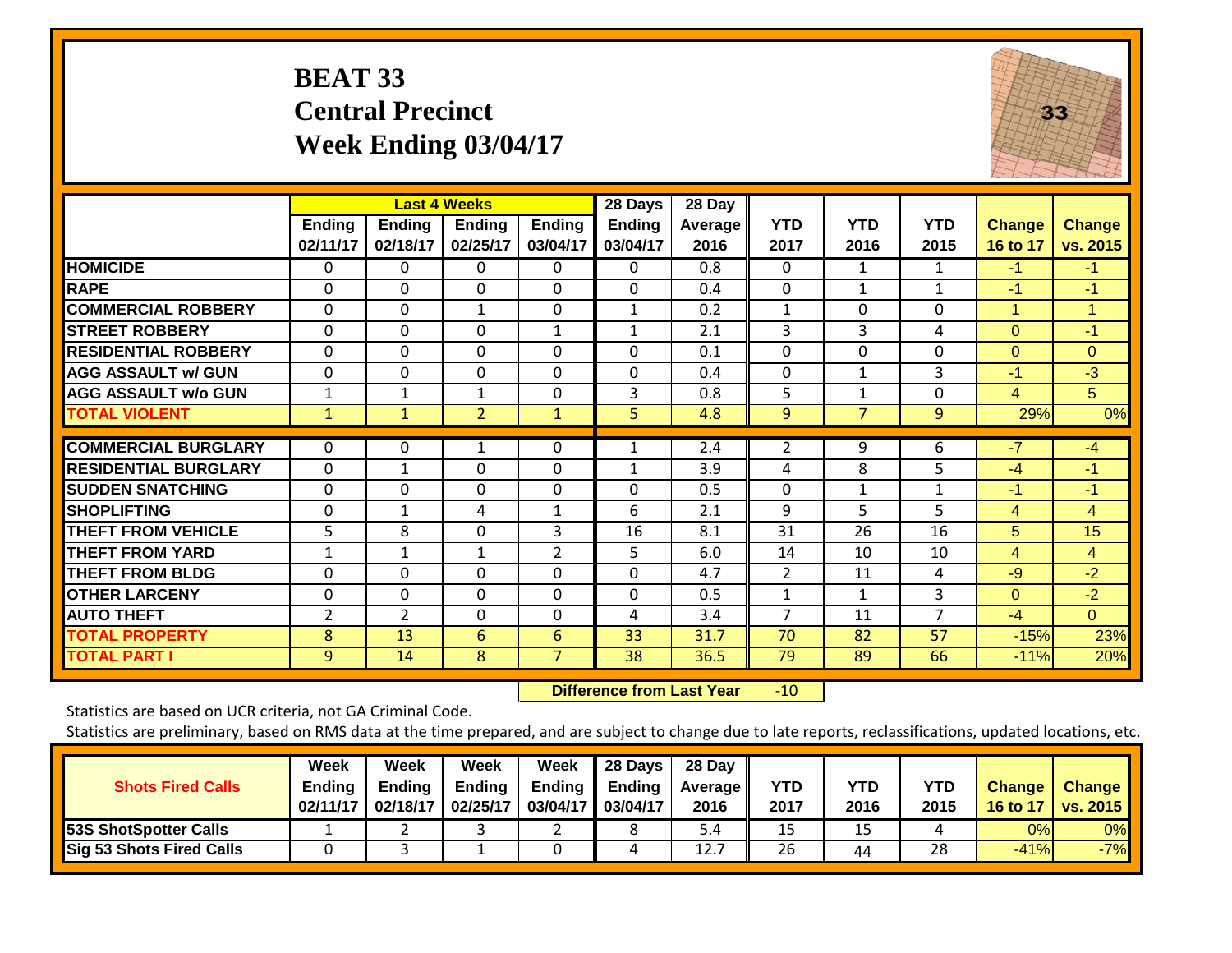# **BEAT 34 Central Precinct Week Ending 03/04/17**



|                             |                           |                           | <b>Last 4 Weeks</b>       |                           | 28 Days                   | 28 Day                 |                    |                    |                    |                           |                           |
|-----------------------------|---------------------------|---------------------------|---------------------------|---------------------------|---------------------------|------------------------|--------------------|--------------------|--------------------|---------------------------|---------------------------|
|                             | <b>Ending</b><br>02/11/17 | <b>Ending</b><br>02/18/17 | <b>Ending</b><br>02/25/17 | <b>Ending</b><br>03/04/17 | <b>Ending</b><br>03/04/17 | <b>Average</b><br>2016 | <b>YTD</b><br>2017 | <b>YTD</b><br>2016 | <b>YTD</b><br>2015 | <b>Change</b><br>16 to 17 | <b>Change</b><br>vs. 2015 |
| <b>HOMICIDE</b>             | 0                         | 0                         | 0                         | 0                         | 0                         | 0.0                    | $\Omega$           | 0                  | 0                  | $\Omega$                  | $\Omega$                  |
| <b>RAPE</b>                 | $\Omega$                  | $\Omega$                  | $\Omega$                  | $\Omega$                  | $\Omega$                  | 0.1                    | $\Omega$           | $\Omega$           | $\Omega$           | $\Omega$                  | $\Omega$                  |
| <b>COMMERCIAL ROBBERY</b>   | $\Omega$                  | $\Omega$                  | $\overline{2}$            | $\Omega$                  | $\overline{2}$            | 0.2                    | 2                  | 0                  | 1                  | $\overline{2}$            | $\mathbf{1}$              |
| <b>STREET ROBBERY</b>       | 0                         | $\mathbf 0$               | $\mathbf 0$               | $\mathbf 0$               | $\mathbf 0$               | 0.8                    | $\mathbf 0$        | 0                  | $\overline{2}$     | $\mathbf{0}$              | $-2$                      |
| <b>RESIDENTIAL ROBBERY</b>  | 0                         | 0                         | 0                         | 0                         | 0                         | 0.2                    | 0                  | 0                  | 0                  | $\Omega$                  | $\Omega$                  |
| <b>AGG ASSAULT w/ GUN</b>   | 0                         | 0                         | $\mathbf{1}$              | $\mathbf{1}$              | 2                         | 0.5                    | $\overline{2}$     | 1                  | 3                  | 1                         | $-1$                      |
| <b>AGG ASSAULT w/o GUN</b>  | 0                         | 0                         | $\Omega$                  | 0                         | 0                         | 0.5                    | 0                  | 3                  | 0                  | $-3$                      | $\overline{0}$            |
| <b>TOTAL VIOLENT</b>        | $\mathbf{0}$              | $\mathbf{0}$              | $\overline{3}$            | $\mathbf{1}$              | 4                         | 2.1                    | 4                  | 4                  | 6                  | 0%                        | $-33%$                    |
| <b>COMMERCIAL BURGLARY</b>  | $\Omega$                  | 0                         | 0                         | $\Omega$                  | 0                         | 1.4                    | 0                  | 3                  | 2                  | $-3$                      | $-2$                      |
| <b>RESIDENTIAL BURGLARY</b> | 0                         | 0                         | 2                         | $\Omega$                  | 2                         | 4.4                    | 3                  | 3                  | 7                  | $\Omega$                  | $-4$                      |
| <b>SUDDEN SNATCHING</b>     | $\mathbf{1}$              | $\mathbf{1}$              | $\Omega$                  | $\Omega$                  | $\overline{2}$            | 0.1                    | $\overline{2}$     | $\Omega$           | $\Omega$           | 2                         | $\overline{2}$            |
| SHOPLIFTING                 | 3                         | $\Omega$                  | 1                         | 3                         | $\overline{7}$            | 4.4                    | 20                 | 10                 | 1                  | 10                        | 19                        |
| <b>THEFT FROM VEHICLE</b>   | $\mathbf{1}$              | 3                         | $\Omega$                  | $\overline{2}$            | 6                         | 7.0                    | 12                 | 19                 | 15                 | $-7$                      | $-3$                      |
| <b>THEFT FROM YARD</b>      | 0                         | 0                         | $\overline{2}$            | $\mathbf{1}$              | 3                         | 2.6                    | 7                  | $\overline{2}$     | 5                  | 5                         | $\overline{2}$            |
| <b>THEFT FROM BLDG</b>      | 0                         | $\overline{2}$            | 2                         | 3                         | $\overline{7}$            | 5.3                    | 9                  | 15                 | 6                  | $-6$                      | 3                         |
| <b>OTHER LARCENY</b>        | 0                         | 0                         | 0                         | $\mathbf{1}$              | $\mathbf{1}$              | 0.3                    | 2                  | $\Omega$           | 1                  | $\overline{2}$            | $\blacktriangleleft$      |
| <b>AUTO THEFT</b>           | $\mathbf 1$               | $\mathbf{1}$              | $\overline{2}$            | $\mathbf{1}$              | 5                         | 3.4                    | 5                  | 11                 | 8                  | $-6$                      | $-3$                      |
| <b>TOTAL PROPERTY</b>       | 6                         | $\overline{7}$            | 9                         | 11                        | 33                        | 28.8                   | 60                 | 63                 | 45                 | $-5%$                     | 33%                       |
| <b>TOTAL PART I</b>         | 6                         | $\overline{7}$            | 12                        | 12                        | 37                        | 30.9                   | 64                 | 67                 | 51                 | $-4%$                     | 25%                       |

 **Difference from Last Year**r -3

Statistics are based on UCR criteria, not GA Criminal Code.

| <b>Shots Fired Calls</b>        | Week<br><b>Ending</b><br>02/11/17 | Week<br>Endina<br>02/18/17 | Week<br><b>Ending</b><br>02/25/17 | Week<br>Ending<br>03/04/17 03/04/17 | 28 Days<br><b>Ending</b> | 28 Day<br><b>Average II</b><br>2016 | YTD<br>2017 | YTD<br>2016 | <b>YTD</b><br>2015 | <b>Change</b><br>16 to 17 | <b>Change</b><br><b>vs. 2015</b> |
|---------------------------------|-----------------------------------|----------------------------|-----------------------------------|-------------------------------------|--------------------------|-------------------------------------|-------------|-------------|--------------------|---------------------------|----------------------------------|
| 53S ShotSpotter Calls           |                                   |                            |                                   | _                                   |                          | 0.2                                 |             |             |                    | 0%                        | 0%                               |
| <b>Sig 53 Shots Fired Calls</b> |                                   |                            |                                   |                                     |                          | ∕.4                                 | 12          | 13          | ำ 1<br>ᅀᅩ          | $-8%$                     | $-43%$                           |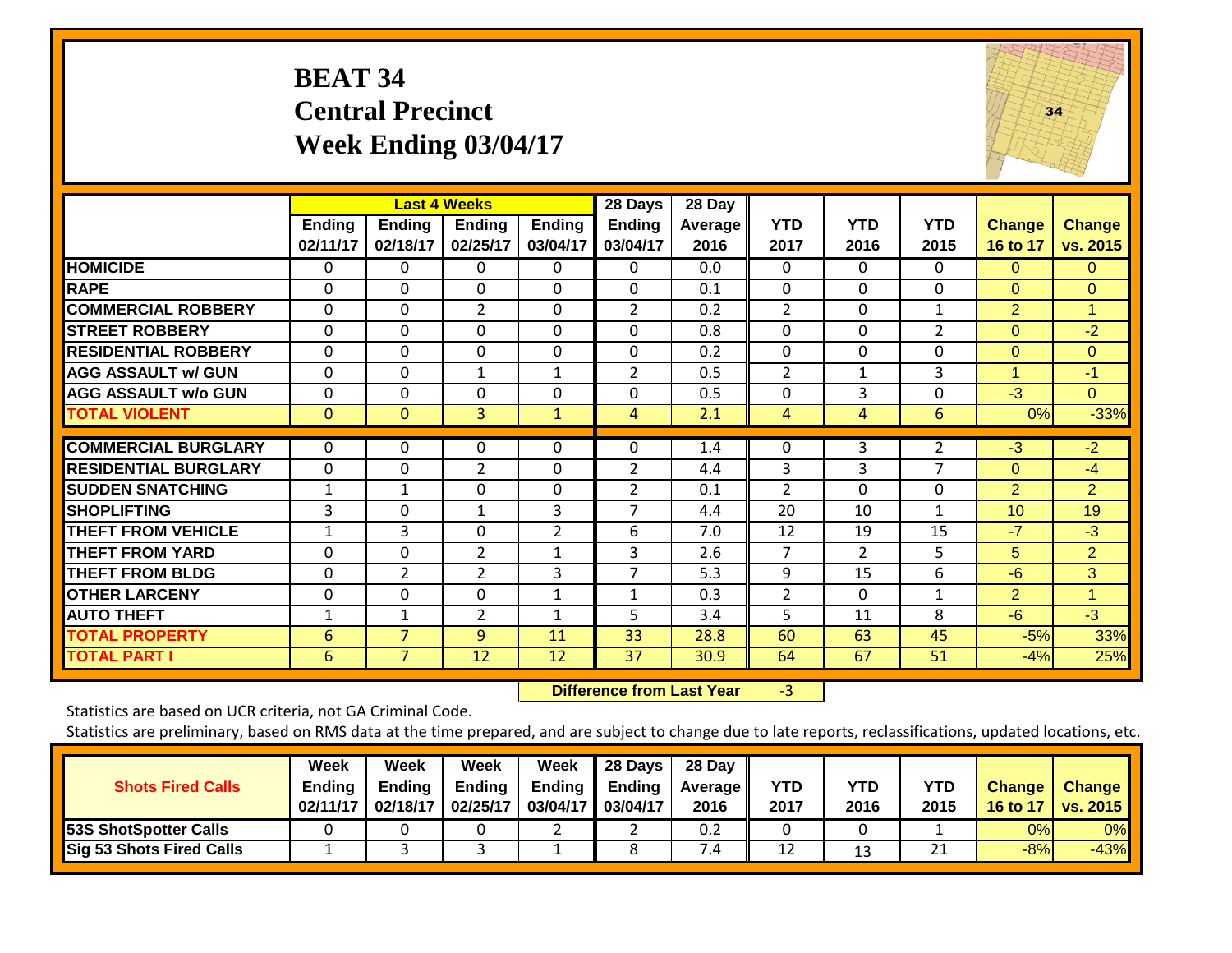# **BEAT 35 Central Precinct Week Ending 03/04/17**



|                             |                           |                           | <b>Last 4 Weeks</b>       |                           | 28 Days                   | 28 Day                 |                    |                    |                    |                           |                           |
|-----------------------------|---------------------------|---------------------------|---------------------------|---------------------------|---------------------------|------------------------|--------------------|--------------------|--------------------|---------------------------|---------------------------|
|                             | <b>Ending</b><br>02/11/17 | <b>Ending</b><br>02/18/17 | <b>Ending</b><br>02/25/17 | <b>Ending</b><br>03/04/17 | <b>Ending</b><br>03/04/17 | <b>Average</b><br>2016 | <b>YTD</b><br>2017 | <b>YTD</b><br>2016 | <b>YTD</b><br>2015 | <b>Change</b><br>16 to 17 | <b>Change</b><br>vs. 2015 |
| <b>HOMICIDE</b>             | 0                         | 0                         | 0                         | 0                         | 0                         | 0.5                    | $\mathbf{0}$       | 1                  | 0                  | $-1$                      | $\Omega$                  |
| <b>RAPE</b>                 | 0                         | $\Omega$                  | $\Omega$                  | 0                         | 0                         | 0.2                    | 1                  | 1                  | 0                  | $\Omega$                  | $\mathbf{1}$              |
| <b>COMMERCIAL ROBBERY</b>   | $\Omega$                  | $\Omega$                  | $\Omega$                  | $\Omega$                  | 0                         | 0.1                    | $\mathbf{0}$       | 0                  | $\Omega$           | $\Omega$                  | $\Omega$                  |
| <b>STREET ROBBERY</b>       | 0                         | $\Omega$                  | $\Omega$                  | $\Omega$                  | $\Omega$                  | 1.5                    | $\Omega$           | $\mathbf{1}$       | 4                  | $-1$                      | $-4$                      |
| <b>RESIDENTIAL ROBBERY</b>  | 0                         | 0                         | $\Omega$                  | 0                         | 0                         | 0.4                    | 1                  | $\mathbf{1}$       | 0                  | $\Omega$                  | $\mathbf 1$               |
| <b>AGG ASSAULT w/ GUN</b>   | 0                         | $\Omega$                  | $\Omega$                  | 0                         | $\Omega$                  | 1.2                    | 2                  | 1                  | 3                  | 1                         | $-1$                      |
| <b>AGG ASSAULT w/o GUN</b>  | 1                         | 0                         | $\Omega$                  | 0                         | 1                         | 1.1                    | 1                  | 1                  | $\overline{2}$     | $\Omega$                  | $-1$                      |
| <b>TOTAL VIOLENT</b>        | $\mathbf{1}$              | $\mathbf{0}$              | $\mathbf{0}$              | $\mathbf{0}$              | $\mathbf{1}$              | 5.0                    | 5                  | 6                  | 9                  | $-17%$                    | $-44%$                    |
| <b>COMMERCIAL BURGLARY</b>  | 0                         | 0                         | $\Omega$                  | 0                         | 0                         | 1.0                    | 0                  |                    | 2                  | -1                        | $-2$                      |
| <b>RESIDENTIAL BURGLARY</b> | 0                         | $\Omega$                  | $\overline{2}$            | 0                         | $\overline{2}$            | 8.0                    | 5                  | 13                 | 21                 | $-8$                      | $-16$                     |
| <b>SUDDEN SNATCHING</b>     | 0                         | 0                         | $\Omega$                  | $\mathbf{1}$              | $\mathbf{1}$              | 0.2                    | $\mathbf{1}$       | 0                  | $\Omega$           | 1                         | 1                         |
| <b>SHOPLIFTING</b>          | 0                         | $\mathbf{1}$              | $\Omega$                  | $\Omega$                  |                           | 0.3                    | 2                  | 1                  | $\Omega$           | 1                         | $\overline{2}$            |
| <b>THEFT FROM VEHICLE</b>   | $\overline{2}$            | 3                         | $\mathbf{1}$              | $\Omega$                  | 6                         | 5.0                    | 12                 | 14                 | 11                 | $-2$                      | $\blacktriangleleft$      |
| <b>THEFT FROM YARD</b>      |                           |                           |                           | $\Omega$                  | 3                         | 2.1                    | 7                  |                    | $\mathbf 0$        | 6                         | $\overline{7}$            |
|                             | 1                         | $\mathbf{1}$              | $\mathbf{1}$              |                           |                           |                        |                    | 1                  |                    |                           |                           |
| <b>THEFT FROM BLDG</b>      | 1                         | 0                         | $\Omega$                  | $\Omega$                  | $\mathbf{1}$              | 4.9                    | 3                  | 5                  | 6                  | $-2$                      | $-3$                      |
| <b>OTHER LARCENY</b>        | 0                         | $\Omega$                  | $\Omega$                  | $\Omega$                  | $\Omega$                  | 0.3                    | 1                  | $\Omega$           | 1                  | 1                         | $\Omega$                  |
| <b>AUTO THEFT</b>           | 1                         | 0                         | 1                         | 0                         | $\overline{2}$            | 3.9                    | 5                  | 8                  | 8                  | $-3$                      | $-3$                      |
| <b>TOTAL PROPERTY</b>       | 5                         | 5                         | 5                         | $\mathbf{1}$              | 16                        | 25.6                   | 36                 | 43                 | 49                 | $-16%$                    | $-27%$                    |
| <b>TOTAL PART I</b>         | 6                         | 5                         | 5                         | $\mathbf{1}$              | 17                        | 30.6                   | 41                 | 49                 | 58                 | $-16%$                    | $-29%$                    |

 **Difference from Last Year**‐8

Statistics are based on UCR criteria, not GA Criminal Code.

| <b>Shots Fired Calls</b>     | Week<br>Ending<br>02/11/17 | Week<br><b>Ending</b><br>02/18/17 | Week<br><b>Ending</b><br>02/25/17 | Week<br><b>Ending</b><br>03/04/17 | 28 Days<br><b>Ending</b><br>03/04/17 | 28 Day<br><b>Average</b><br>2016 | <b>YTD</b><br>2017 | <b>YTD</b><br>2016 | <b>YTD</b><br>2015 | <b>Change</b><br>16 to 17 | <b>Change</b><br><b>vs. 2015</b> |
|------------------------------|----------------------------|-----------------------------------|-----------------------------------|-----------------------------------|--------------------------------------|----------------------------------|--------------------|--------------------|--------------------|---------------------------|----------------------------------|
| <b>53S ShotSpotter Calls</b> |                            | 10                                |                                   |                                   | 17<br>∸ ≀                            | 15.7                             | 69                 | 60                 |                    | 0%                        | 0%                               |
| Sig 53 Shots Fired Calls     |                            |                                   |                                   |                                   | 22                                   | 18.2                             | 47                 | 57                 | 35                 | $-18%$                    | 34%                              |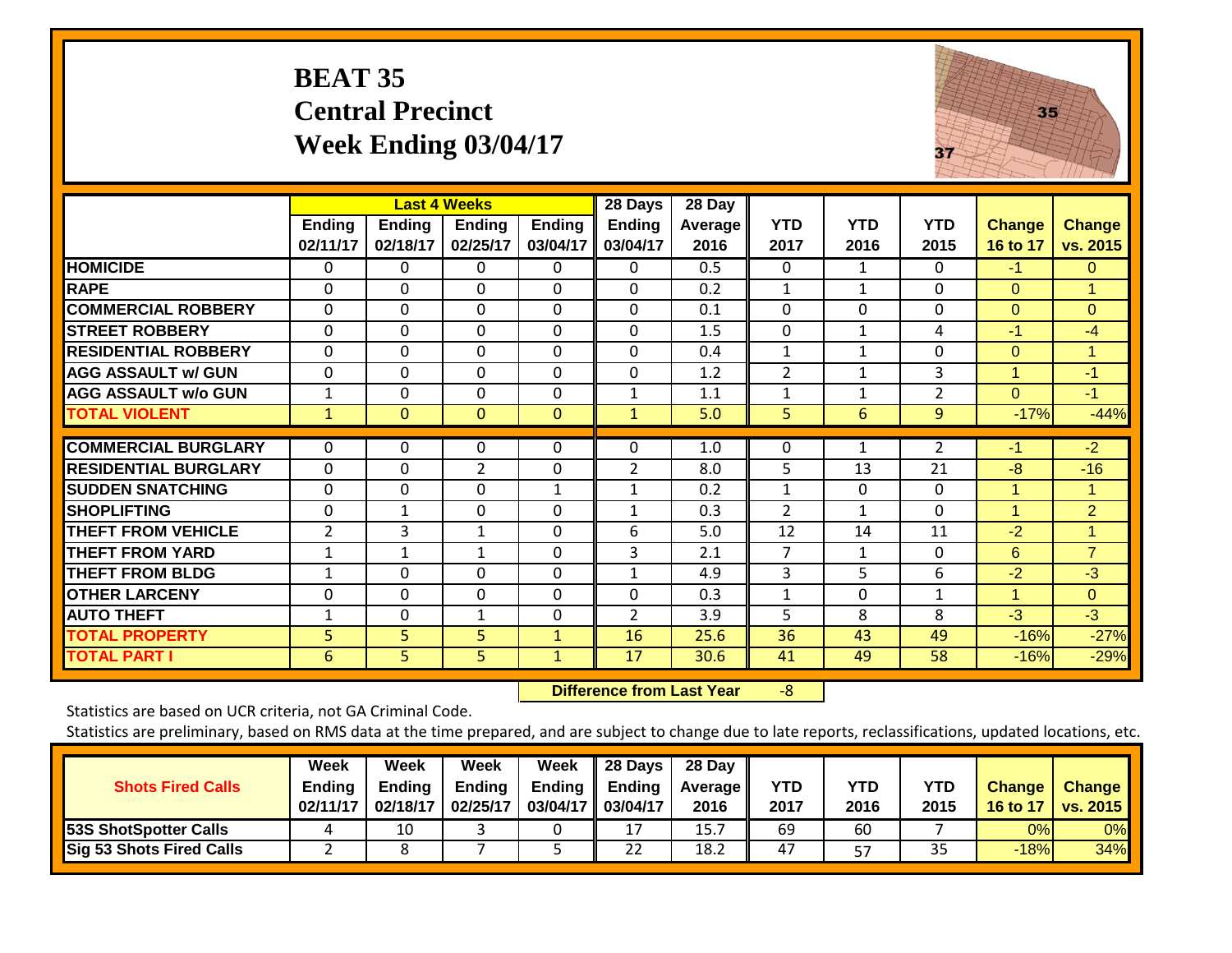| <b>BEAT 37</b>              |
|-----------------------------|
| <b>Central Precinct</b>     |
| <b>Week Ending 03/04/17</b> |



|                             |                           |                           | <b>Last 4 Weeks</b>       |                           | 28 Days            | 28 Day                 |                    |                    |                    |                           |                           |
|-----------------------------|---------------------------|---------------------------|---------------------------|---------------------------|--------------------|------------------------|--------------------|--------------------|--------------------|---------------------------|---------------------------|
|                             | <b>Ending</b><br>02/11/17 | <b>Ending</b><br>02/18/17 | <b>Ending</b><br>02/25/17 | <b>Ending</b><br>03/04/17 | Ending<br>03/04/17 | <b>Average</b><br>2016 | <b>YTD</b><br>2017 | <b>YTD</b><br>2016 | <b>YTD</b><br>2015 | <b>Change</b><br>16 to 17 | <b>Change</b><br>vs. 2015 |
| <b>HOMICIDE</b>             | $\Omega$                  | 0                         | 0                         | $\Omega$                  | $\Omega$           | 0.1                    | $\Omega$           | $\Omega$           | $\Omega$           | $\Omega$                  | $\Omega$                  |
| <b>RAPE</b>                 | $\Omega$                  | 0                         | 0                         | $\Omega$                  | $\Omega$           | 0.1                    | $\Omega$           | 1                  | $\Omega$           | $-1$                      | $\Omega$                  |
| <b>COMMERCIAL ROBBERY</b>   | $\mathbf 0$               | 0                         | $\mathbf{1}$              | $\mathbf 0$               | 1                  | 0.1                    | $\mathbf{1}$       | $\mathbf{0}$       | $\mathbf{1}$       | 1                         | $\overline{0}$            |
| <b>STREET ROBBERY</b>       | $\Omega$                  | 0                         | $\mathbf 0$               | $\mathbf 0$               | $\mathbf 0$        | 1.5                    | $\mathbf{1}$       | 3                  | $\mathbf{1}$       | $-2$                      | $\overline{0}$            |
| <b>RESIDENTIAL ROBBERY</b>  | $\Omega$                  | 0                         | $\Omega$                  | $\Omega$                  | $\Omega$           | 0.0                    | $\Omega$           | $\Omega$           | $\Omega$           | $\Omega$                  | $\Omega$                  |
| <b>AGG ASSAULT w/ GUN</b>   | $\mathbf{0}$              | 0                         | $\mathbf 0$               | $\mathbf 0$               | $\mathbf 0$        | 0.5                    | $\mathbf{0}$       | $\overline{2}$     | $\mathbf{1}$       | $-2$                      | $-1$                      |
| <b>AGG ASSAULT w/o GUN</b>  | $\mathbf 0$               | 0                         | $\mathbf 0$               | $\mathbf 0$               | $\mathbf 0$        | 0.2                    | $\mathbf{1}$       | $\mathbf{0}$       | $\mathbf{1}$       | 1                         | $\overline{0}$            |
| <b>TOTAL VIOLENT</b>        | $\overline{0}$            | $\Omega$                  | $\mathbf{1}$              | $\mathbf{0}$              | 1                  | 2.4                    | 3                  | 6                  | $\overline{4}$     | $-50%$                    | $-25%$                    |
| <b>COMMERCIAL BURGLARY</b>  | $\Omega$                  | 0                         | 0                         | 1                         |                    | 1.3                    | 1                  | 3                  | 1                  | $-2$                      | $\Omega$                  |
|                             |                           |                           |                           |                           |                    |                        |                    |                    | $\overline{7}$     |                           |                           |
| <b>RESIDENTIAL BURGLARY</b> | $\Omega$                  | 0                         | $\Omega$                  | $\Omega$                  | $\Omega$           | 3.1                    | $\mathbf{1}$       | 4                  |                    | $-3$                      | $-6$                      |
| <b>SUDDEN SNATCHING</b>     | $\mathbf 0$               | 0                         | 0                         | $\Omega$                  | $\mathbf 0$        | 0.2                    | $\Omega$           | $\mathbf{0}$       | $\Omega$           | $\Omega$                  | $\Omega$                  |
| <b>SHOPLIFTING</b>          | $\mathbf 0$               | $\overline{2}$            | $\mathbf{1}$              | $\mathbf 0$               | 3                  | 3.3                    | 6                  | $\overline{3}$     | $\overline{2}$     | $\overline{3}$            | $\overline{4}$            |
| <b>THEFT FROM VEHICLE</b>   | $\overline{2}$            | 1                         | $\overline{2}$            | $\mathbf{1}$              | 6                  | 7.3                    | 15                 | 17                 | 33                 | $-2$                      | $-18$                     |
| <b>THEFT FROM YARD</b>      | $\mathbf{1}$              | 0                         | 0                         | $\Omega$                  | 1                  | 3.1                    | $\overline{2}$     | 4                  | 7                  | $-2$                      | $-5$                      |
| <b>THEFT FROM BLDG</b>      | $\mathbf{0}$              | 0                         | $\mathbf{1}$              | $\Omega$                  | $\mathbf{1}$       | 2.4                    | 3                  | $\overline{2}$     | 11                 | 1                         | $-8$                      |
| <b>OTHER LARCENY</b>        | $\mathbf 0$               | 0                         | $\mathbf 0$               | $\mathbf 0$               | $\mathbf 0$        | 0.2                    | $\mathbf{1}$       | $\mathbf{0}$       | 3                  | 1                         | $-2$                      |
| <b>AUTO THEFT</b>           | $\mathbf{0}$              | 0                         | $\Omega$                  | $\mathbf{1}$              | $\mathbf{1}$       | 1.4                    | 3                  | 4                  | 5                  | $-1$                      | $-2$                      |
| <b>TOTAL PROPERTY</b>       | 3                         | 3                         | 4                         | $\overline{3}$            | 13                 | 22.2                   | 32                 | 37                 | 69                 | $-14%$                    | $-54%$                    |
| <b>TOTAL PART I</b>         | 3                         | 3                         | 5                         | 3                         | 14                 | 24.6                   | 35                 | 43                 | 73                 | $-19%$                    | $-52%$                    |

 **Difference from Last Year**‐8

Statistics are based on UCR criteria, not GA Criminal Code.

| <b>Shots Fired Calls</b>        | Week<br><b>Ending</b><br>02/11/17 | Week<br><b>Ending</b><br>02/18/17 | Week<br><b>Ending</b><br>02/25/17 | Week<br>Ending $\parallel$<br>03/04/17 03/04/17 | $\parallel$ 28 Days<br>Ending | 28 Day<br>Average II<br>2016 | YTD<br>2017 | YTD<br>2016 | <b>YTD</b><br>2015 | <b>Change</b><br>16 to 17 | <b>Change</b><br><b>vs. 2015</b> |
|---------------------------------|-----------------------------------|-----------------------------------|-----------------------------------|-------------------------------------------------|-------------------------------|------------------------------|-------------|-------------|--------------------|---------------------------|----------------------------------|
| <b>53S ShotSpotter Calls</b>    |                                   |                                   |                                   |                                                 |                               | 3.5                          | 11          |             |                    | 0%                        | $0\%$                            |
| <b>Sig 53 Shots Fired Calls</b> |                                   |                                   |                                   |                                                 |                               | 12.7                         | 23          | 30          | 28                 | $-23%$                    | $-18%$                           |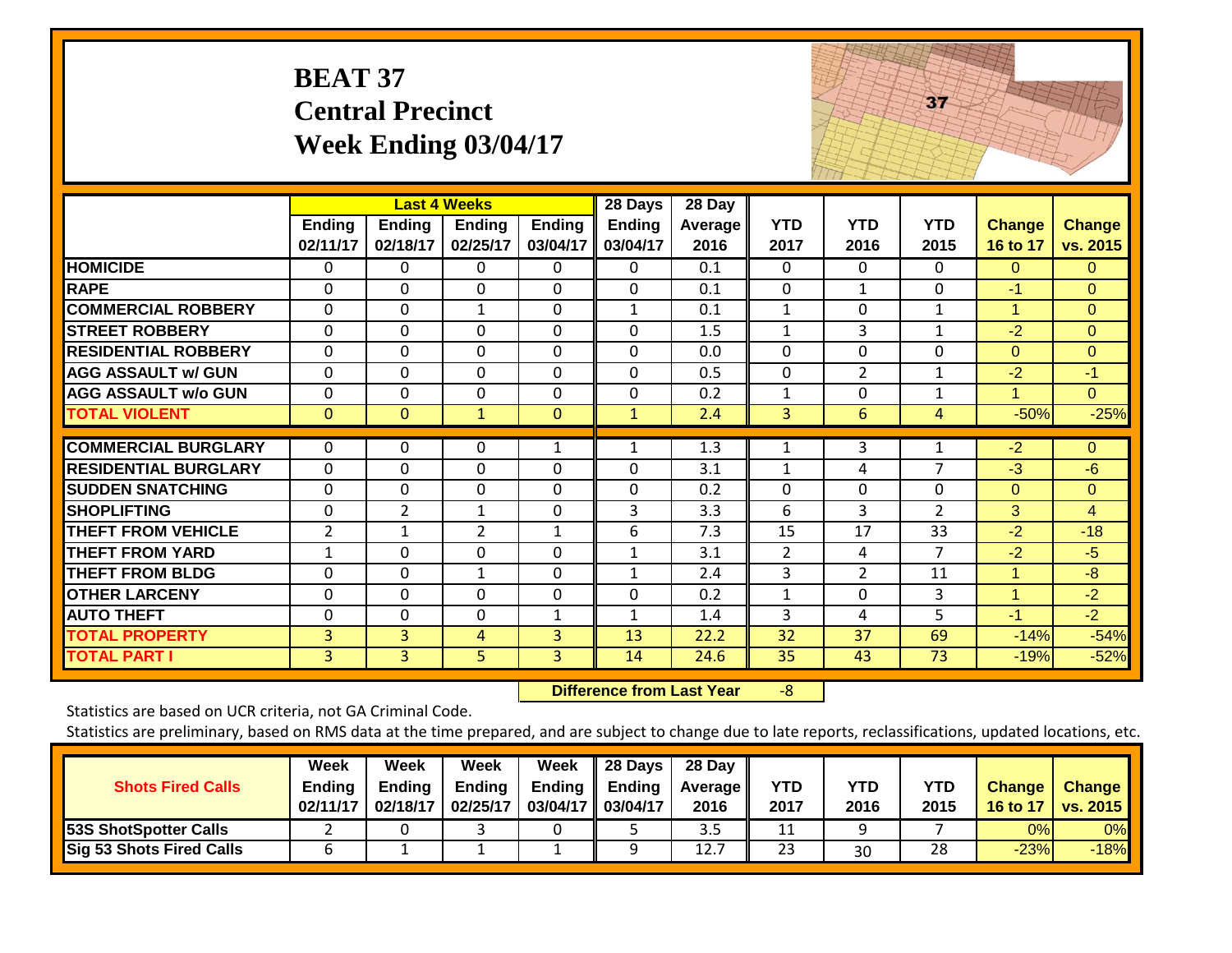

#### **COMPSTATSOUTHSIDE PRECINCT CAPT. ASHLEY BROWNWeek Ending 03/04/17**

**PRECINCT COMMANDER:**



|                             | Week<br><b>Ending</b><br>03/04/17 | Week<br>Ending<br>02/25/17 | Weekly<br>Avg<br>2016 | $28$ -Day<br>Ending<br>03/04/17 | $28$ -Day<br><b>Ending</b><br>2/4/17 | Avg<br>28-Day<br>2016 | <b>YTD</b><br>2017 | <b>YTD</b><br>2016 | <b>YTD</b><br>2015 | <b>Change</b><br>16 to 17 | <b>Change</b><br>vs. 2015 |
|-----------------------------|-----------------------------------|----------------------------|-----------------------|---------------------------------|--------------------------------------|-----------------------|--------------------|--------------------|--------------------|---------------------------|---------------------------|
| <b>HOMICIDE</b>             | 0                                 | 0                          | 0                     | 0                               | $\overline{2}$                       | $\Omega$              | $\mathbf{2}$       |                    |                    |                           |                           |
| <b>RAPE</b>                 |                                   | 0                          | $\mathbf{0}$          |                                 | 0                                    |                       | 1                  | 3                  |                    | $-2$                      | $\Omega$                  |
| <b>COMMERCIAL ROBBERY</b>   | $\overline{2}$                    | 2                          |                       | 6                               | 2                                    | $\overline{2}$        | 9                  | 6                  |                    | 3                         | 8                         |
| <b>STREET ROBBERY</b>       | 1                                 | 0                          |                       | 4                               |                                      | 3                     | 5                  | 9                  | 6                  | -4                        | $-1$                      |
| <b>RESIDENTIAL ROBBERY</b>  | 0                                 | 0                          | $\Omega$              | $\bf{0}$                        | $\Omega$                             | $\Omega$              | $\bf{0}$           | $\Omega$           | 2                  | $\Omega$                  | $-2$                      |
| <b>AGG ASSAULT w/ GUN</b>   | 1                                 | 0                          | 0                     | $\mathbf{2}$                    | 3                                    | 2                     | 5                  | $\overline{2}$     | 4                  | 3                         |                           |
| <b>AGG ASSAULT w/o GUN</b>  | $\bf{0}$                          | 0                          |                       | 3                               | 0                                    | 3                     | 3                  | 9                  | 5                  | -6                        | $-2$                      |
| <b>TOTAL VIOLENT</b>        | 5                                 | $\overline{2}$             | 3                     | 16                              | 8                                    | 11                    | 25                 | 30                 | 20                 | $-17%$                    | 25%                       |
| <b>COMMERCIAL BURGLARY</b>  | 1                                 |                            |                       |                                 |                                      | 5.                    | 9                  | 5                  | 13                 | 4                         | -4                        |
| <b>RESIDENTIAL BURGLARY</b> | 8                                 | 6                          | 4                     | 20                              | 12                                   | 17                    | 38                 | 34                 | 48                 | $\overline{4}$            | $-10$                     |
| <b>SUDDEN SNATCHING</b>     | $\bf{0}$                          | 0                          | $\mathbf{0}$          | $\bf{0}$                        | 0                                    |                       | 0                  |                    | $\Omega$           | $-1$                      | $\overline{0}$            |
| <b>SHOPLIFTING</b>          | 15                                | 13                         | 12                    | 58                              | 48                                   | 49                    | 119                | 136                | 118                | $-17$                     |                           |
| <b>THEFT FROM VEHICLE</b>   | 4                                 | 6                          | 6                     | 29                              | 38                                   | 24                    | 79                 | 64                 | 52                 | 15                        | 27                        |
| <b>THEFT FROM YARD</b>      | 5                                 |                            | 3                     | 10                              | 11                                   | 11                    | 23                 | 15                 | 17                 | 8                         | 6                         |
| <b>THEFT FROM BLDG</b>      | 4                                 | 4                          | 4                     | 16                              | 16                                   | 15                    | 40                 | 25                 | $\overline{30}$    | 15                        | 10                        |
| <b>OTHER LARCENY</b>        | 0                                 | 0                          |                       |                                 | 5                                    | $\overline{2}$        | 6                  | 3                  | 4                  | 3                         | $\overline{2}$            |
| <b>AUTO THEFT</b>           | 1                                 | $\overline{2}$             | 2                     | 9                               | 12                                   | 9                     | 23                 | 24                 | 35                 | $-1$                      | $-12$                     |
| <b>TOTAL PROPERTY</b>       | 38                                | 33                         | 33                    | 150                             | 143                                  | 133                   | 337                | 307                | 317                | 10%                       | 6%                        |
| <b>TOTAL PART I</b>         | 43                                | 35                         | 36                    | 166                             | 151                                  | 145                   | 362                | 337                | 337                | 7%                        | 7%                        |

Statistics are based on UCR criteria, not GA Criminal Code. **Difference from Last Year** 25

| <b>Citizen Initiated Calls</b>  | Week<br>Ending<br>03/04/17 | <b>Week</b><br>Ending<br>02/25/17 | Weekly<br>Avg<br>2016 | $28-Dav$<br><b>Ending</b><br>03/04/17 | 28-Dav<br><b>Ending</b><br>2/4/17 | Avg<br>$28-Day$<br>2016 | YTD<br>2017 | YTD<br>2016 | YTD<br>2015 | <b>Change</b><br>16 to 17 | <b>Change</b><br>vs. 2015 |
|---------------------------------|----------------------------|-----------------------------------|-----------------------|---------------------------------------|-----------------------------------|-------------------------|-------------|-------------|-------------|---------------------------|---------------------------|
| <b>Midnight Shift</b>           | 81                         | 110                               | 100                   | 373                                   | 372                               | 399                     | 863         | 815         | 854         | 48                        | 9                         |
| Day Shift                       | 285                        | 229                               | 273                   | 1004                                  | 1029                              | 1090                    | 2285        | 2311        | 2344        | $-26$                     | $-59$                     |
| <b>Afternoon Shift</b>          | 234                        | 236                               | 269                   | 976                                   | 979                               | 1077                    | 2209        | 2183        | 2233        | 26                        | $-24$                     |
| <b>TOTAL CITIZEN CFS</b>        | 600                        | 575                               | 641                   | 2353                                  | 2380                              | 2566                    | 5357        | 5309        | 5431        | 0.9%                      | $-1.4%$                   |
| <b>53S ShotSpotter Calls</b>    | 10                         |                                   |                       | 10                                    |                                   |                         | C           |             |             |                           | 0                         |
| <b>Sig 53 Shots Fired Calls</b> |                            |                                   |                       | 25                                    | 43                                | 37                      |             |             | 85          |                           | -14                       |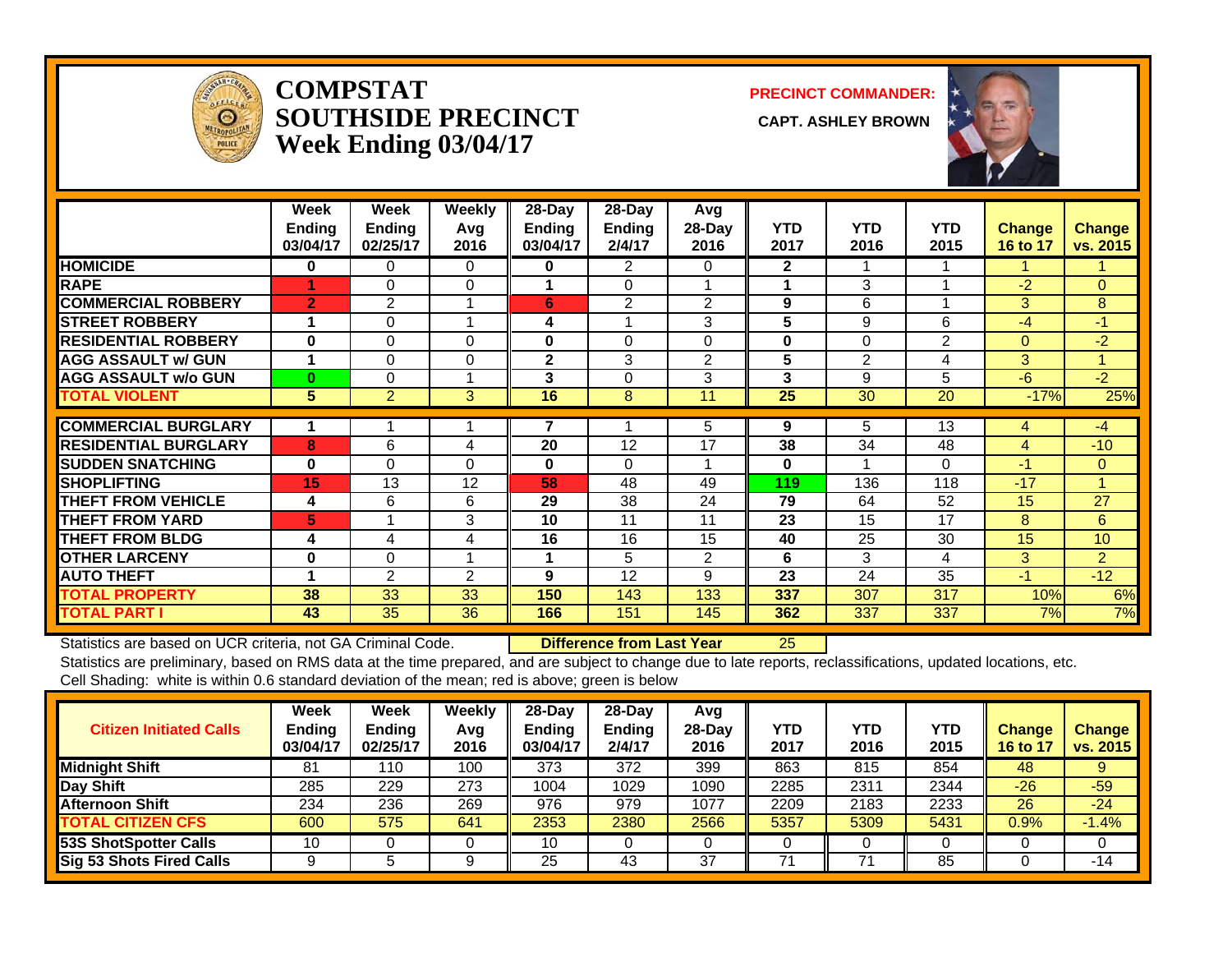# **BEAT 41 Southside Precinct Week Ending 03/04/17**



|                             |               |               | <b>Last 4 Weeks</b> |                | 28 Days        | 28 Day         |              |                |                |               |                |
|-----------------------------|---------------|---------------|---------------------|----------------|----------------|----------------|--------------|----------------|----------------|---------------|----------------|
|                             | <b>Ending</b> | <b>Ending</b> | <b>Ending</b>       | <b>Ending</b>  | <b>Ending</b>  | <b>Average</b> | <b>YTD</b>   | <b>YTD</b>     | <b>YTD</b>     | <b>Change</b> | <b>Change</b>  |
|                             | 02/11/17      | 02/18/17      | 02/25/17            | 03/04/17       | 03/04/17       | 2016           | 2017         | 2016           | 2015           | 16 to 17      | vs. 2015       |
| <b>HOMICIDE</b>             | 0             | 0             | 0                   | 0              | 0              | 0.0            | $\Omega$     | 0              | 0              | $\Omega$      | $\Omega$       |
| <b>RAPE</b>                 | 0             | $\Omega$      | $\Omega$            | 0              | $\Omega$       | 0.2            | $\Omega$     | $\overline{2}$ | $\Omega$       | $-2$          | $\Omega$       |
| <b>COMMERCIAL ROBBERY</b>   | 0             | 1             | $\overline{2}$      | $\Omega$       | 3              | 0.4            | 4            | 3              | $\Omega$       | 1             | $\overline{4}$ |
| <b>STREET ROBBERY</b>       | 0             | $\Omega$      | $\Omega$            | $\Omega$       | $\Omega$       | 0.3            | $\mathbf 0$  | $\mathbf{1}$   | 0              | $-1$          | $\Omega$       |
| <b>RESIDENTIAL ROBBERY</b>  | 0             | 0             | $\Omega$            | 0              | 0              | 0.1            | $\Omega$     | $\Omega$       | $\mathbf 1$    | $\Omega$      | $-1$           |
| <b>AGG ASSAULT w/ GUN</b>   | 0             | 0             | $\Omega$            | $\Omega$       | 0              | 0.3            | $\Omega$     | $\Omega$       | 0              | $\Omega$      | $\Omega$       |
| <b>AGG ASSAULT w/o GUN</b>  | 0             | 0             | $\Omega$            | $\Omega$       | 0              | 0.5            | $\mathbf{0}$ | $\overline{2}$ | 0              | $-2$          | $\Omega$       |
| <b>TOTAL VIOLENT</b>        | $\mathbf{0}$  | $\mathbf{1}$  | $\overline{2}$      | $\Omega$       | 3              | 1.8            | 4            | 8              | $\mathbf{1}$   | $-50%$        | 300%           |
|                             |               |               |                     |                |                |                |              |                |                |               |                |
| <b>COMMERCIAL BURGLARY</b>  | 1             |               | 0                   | 1              | 3              | 1.8            | 4            | 4              |                | $\mathbf{0}$  | 3              |
| <b>RESIDENTIAL BURGLARY</b> | 0             | $\Omega$      | $\Omega$            | $\Omega$       | $\Omega$       | 1.1            | 1            | 4              | 1              | $-3$          | $\Omega$       |
| <b>SUDDEN SNATCHING</b>     | 0             | 0             | $\Omega$            | $\Omega$       | 0              | 0.0            | $\Omega$     | $\Omega$       | 0              | $\Omega$      | $\Omega$       |
| <b>SHOPLIFTING</b>          | 1             | $\mathbf{1}$  | $\Omega$            | $\Omega$       | $\overline{2}$ | 2.4            | 7            | 3              | 1              | 4             | 6              |
| <b>THEFT FROM VEHICLE</b>   | 3             | $\Omega$      | 1                   | $\overline{2}$ | 6              | 4.6            | 11           | 19             | 14             | $-8$          | $-3$           |
| <b>THEFT FROM YARD</b>      | 0             | $\Omega$      | $\Omega$            | $\mathbf{1}$   | $\mathbf{1}$   | 1.7            | 4            | $\overline{2}$ | 4              | 2             | $\Omega$       |
| <b>THEFT FROM BLDG</b>      | 0             | 2             | $\Omega$            | $\Omega$       | $\overline{2}$ | 2.3            | 6            | 4              | $\overline{7}$ | 2             | $-1$           |
| <b>OTHER LARCENY</b>        | 0             | $\Omega$      | $\Omega$            | $\Omega$       | 0              | 0.2            | 1            | $\Omega$       | 1              | 1             | $\Omega$       |
| <b>AUTO THEFT</b>           | 0             | 0             | $\Omega$            | 0              | $\Omega$       | 1.5            | $\mathbf{1}$ | $\overline{2}$ | 9              | $-1$          | $-8$           |
| <b>TOTAL PROPERTY</b>       | 5             | 4             | $\mathbf{1}$        | $\overline{4}$ | 14             | 15.5           | 35           | 38             | 38             | $-8%$         | $-8%$          |
| <b>TOTAL PART I</b>         | 5             | 5             | $\overline{3}$      | 4              | 17             | 17.2           | 39           | 46             | 39             | $-15%$        | 0%             |

 **Difference from Last Year**

‐7

Statistics are based on UCR criteria, not GA Criminal Code.

| <b>Shots Fired Calls</b>        | Week<br><b>Ending</b><br>02/11/17 | Week<br>Endina<br>02/18/17 | Week<br><b>Ending</b><br>02/25/17 | Week<br>Ending<br>03/04/17 03/04/17 | 28 Days<br>Ending | 28 Day<br><b>Average II</b><br>2016 | YTD<br>2017 | YTD<br>2016 | <b>YTD</b><br>2015 | <b>Change</b><br>16 to 17 | <b>Change</b><br><b>vs. 2015</b> |
|---------------------------------|-----------------------------------|----------------------------|-----------------------------------|-------------------------------------|-------------------|-------------------------------------|-------------|-------------|--------------------|---------------------------|----------------------------------|
| 53S ShotSpotter Calls           |                                   |                            |                                   | ,,                                  |                   | 0.1                                 |             |             |                    | 0%                        | $0\%$                            |
| <b>Sig 53 Shots Fired Calls</b> |                                   |                            |                                   |                                     |                   | 1.8                                 |             |             |                    | $-20%$                    | 0%                               |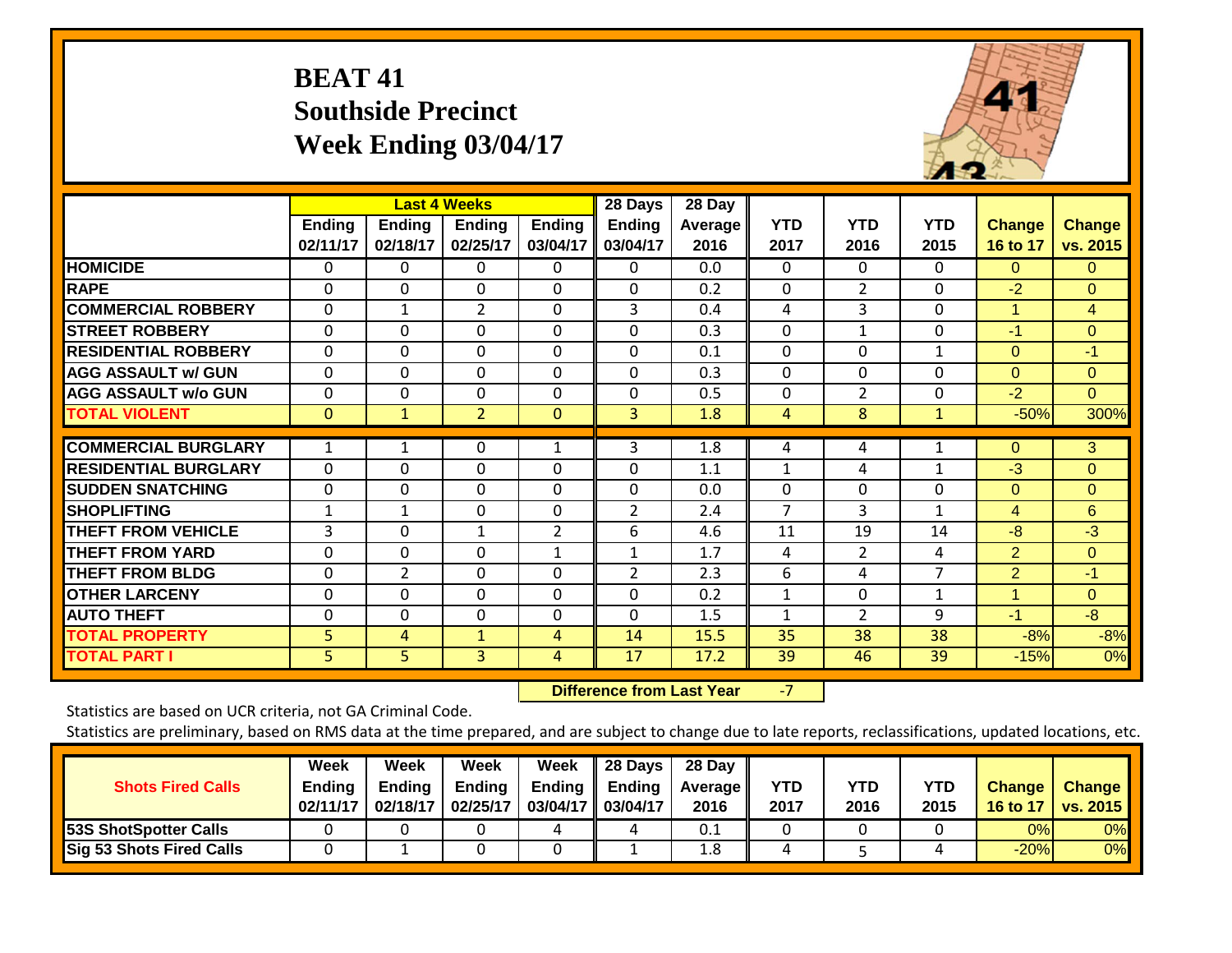# **BEAT 42 Southside Precinct Week Ending 03/04/17**



|                             |                           |                           | <b>Last 4 Weeks</b>       |                           | 28 Days                   | 28 Day                 |                    |                    |                    |                           |                           |
|-----------------------------|---------------------------|---------------------------|---------------------------|---------------------------|---------------------------|------------------------|--------------------|--------------------|--------------------|---------------------------|---------------------------|
|                             | <b>Ending</b><br>02/11/17 | <b>Ending</b><br>02/18/17 | <b>Ending</b><br>02/25/17 | <b>Ending</b><br>03/04/17 | <b>Ending</b><br>03/04/17 | <b>Average</b><br>2016 | <b>YTD</b><br>2017 | <b>YTD</b><br>2016 | <b>YTD</b><br>2015 | <b>Change</b><br>16 to 17 | <b>Change</b><br>vs. 2015 |
| <b>HOMICIDE</b>             | 0                         | 0                         | $\Omega$                  | $\Omega$                  | $\Omega$                  | 0.1                    | $\mathbf{0}$       | $\Omega$           | $\Omega$           | $\Omega$                  | $\Omega$                  |
| <b>RAPE</b>                 | 0                         | $\Omega$                  | $\Omega$                  | 0                         | $\Omega$                  | 0.2                    | $\mathbf{0}$       | $\Omega$           | $\Omega$           | $\Omega$                  | $\Omega$                  |
| <b>COMMERCIAL ROBBERY</b>   | $\mathbf{1}$              | 0                         | $\Omega$                  | $\Omega$                  | $\mathbf{1}$              | 0.6                    | $\mathbf{1}$       | 0                  | $\mathbf 0$        | 1                         | $\mathbf{1}$              |
| <b>STREET ROBBERY</b>       | 1                         | 0                         | $\Omega$                  | 1                         | $\overline{2}$            | 0.9                    | 3                  | $\overline{2}$     | 1                  | 1                         | $\overline{2}$            |
| <b>RESIDENTIAL ROBBERY</b>  | $\Omega$                  | 0                         | $\Omega$                  | $\Omega$                  | $\Omega$                  | 0.2                    | $\Omega$           | 0                  | $\Omega$           | $\Omega$                  | $\Omega$                  |
| <b>AGG ASSAULT w/ GUN</b>   | 0                         | $\mathbf 0$               | $\mathbf 0$               | $\mathbf 0$               | 0                         | 0.5                    | $\mathbf{1}$       | $\mathbf{1}$       | 0                  | $\Omega$                  | $\mathbf{1}$              |
| <b>AGG ASSAULT w/o GUN</b>  | $\mathbf 1$               | 1                         | $\Omega$                  | $\Omega$                  | 2                         | 0.7                    | $\overline{2}$     | $\overline{2}$     | $\overline{2}$     | $\Omega$                  | $\Omega$                  |
| <b>TOTAL VIOLENT</b>        | 3                         | $\mathbf{1}$              | $\Omega$                  | $\mathbf{1}$              | 5 <sup>1</sup>            | 3.3                    | 7                  | 5                  | 3                  | 40%                       | 133%                      |
| <b>COMMERCIAL BURGLARY</b>  | 0                         | 3                         | 0                         | 0                         | 3                         | 1.4                    | 3                  | 0                  | 3                  | 3                         | $\overline{0}$            |
| <b>RESIDENTIAL BURGLARY</b> | $\Omega$                  | $\Omega$                  | 3                         | $\mathbf{1}$              | 4                         | 4.5                    | 5                  | 15                 | 10                 | $-10$                     | $-5$                      |
| <b>SUDDEN SNATCHING</b>     | 0                         | $\mathbf 0$               | $\mathbf 0$               | $\mathbf 0$               | $\Omega$                  | 0.1                    | $\mathbf 0$        | $\Omega$           | $\Omega$           | $\Omega$                  | $\Omega$                  |
| <b>SHOPLIFTING</b>          | 3                         | $\overline{2}$            | 4                         | 3                         | 12                        | 9.0                    | 25                 | 22                 | 28                 | $\overline{3}$            | $-3$                      |
| <b>THEFT FROM VEHICLE</b>   | 0                         | $\overline{2}$            | 3                         | $\mathbf{1}$              | 6                         | 5.7                    | 18                 | 12                 | 9                  | 6                         | 9                         |
| <b>THEFT FROM YARD</b>      | 1                         | 0                         | $\Omega$                  | $\overline{2}$            | 3                         | 2.3                    | 5                  | 6                  | 3                  | -1                        | $\overline{2}$            |
| <b>THEFT FROM BLDG</b>      | 0                         | $\overline{2}$            | $\Omega$                  | $\mathbf{1}$              | 3                         | 3.0                    | 10                 | 3                  | 6                  | $\overline{7}$            | $\overline{4}$            |
| <b>OTHER LARCENY</b>        | $\mathbf 1$               | 0                         | $\mathbf 0$               | $\mathbf 0$               | $\mathbf{1}$              | 0.5                    | 1                  | $\mathbf{1}$       | 1                  | $\Omega$                  | $\overline{0}$            |
| <b>AUTO THEFT</b>           | $\overline{2}$            | 1                         | $\mathbf{1}$              | $\mathbf{1}$              | 5                         | 2.3                    | 13                 | 9                  | 12                 | 4                         | 1                         |
| <b>TOTAL PROPERTY</b>       | $\overline{7}$            | 10                        | 11                        | 9                         | 37                        | 28.7                   | 80                 | 68                 | 72                 | 18%                       | 11%                       |
| <b>TOTAL PART I</b>         | 10                        | 11                        | 11                        | 10                        | 42                        | 32.0                   | 87                 | 73                 | 75                 | 19%                       | 16%                       |

 **Difference from Last Year**r 14

Statistics are based on UCR criteria, not GA Criminal Code.

| <b>Shots Fired Calls</b>        | Week<br><b>Ending</b><br>02/11/17 | Week<br><b>Ending</b><br>02/18/17 | Week<br><b>Ending</b><br>02/25/17 | Week<br>Ending $\parallel$<br>03/04/17 03/04/17 | $\parallel$ 28 Days<br>Ending | 28 Day<br>Average II<br>2016 | YTD<br>2017 | YTD<br>2016 | YTD<br>2015 | <b>Change</b><br>16 to 17 | <b>Change</b><br><b>vs. 2015</b> |
|---------------------------------|-----------------------------------|-----------------------------------|-----------------------------------|-------------------------------------------------|-------------------------------|------------------------------|-------------|-------------|-------------|---------------------------|----------------------------------|
| 53S ShotSpotter Calls           |                                   |                                   |                                   |                                                 |                               | 0.0                          |             |             |             | 0%                        | $0\%$                            |
| <b>Sig 53 Shots Fired Calls</b> |                                   |                                   |                                   |                                                 |                               | כ. י                         |             |             | ີ່          | 0%                        | $-62%$                           |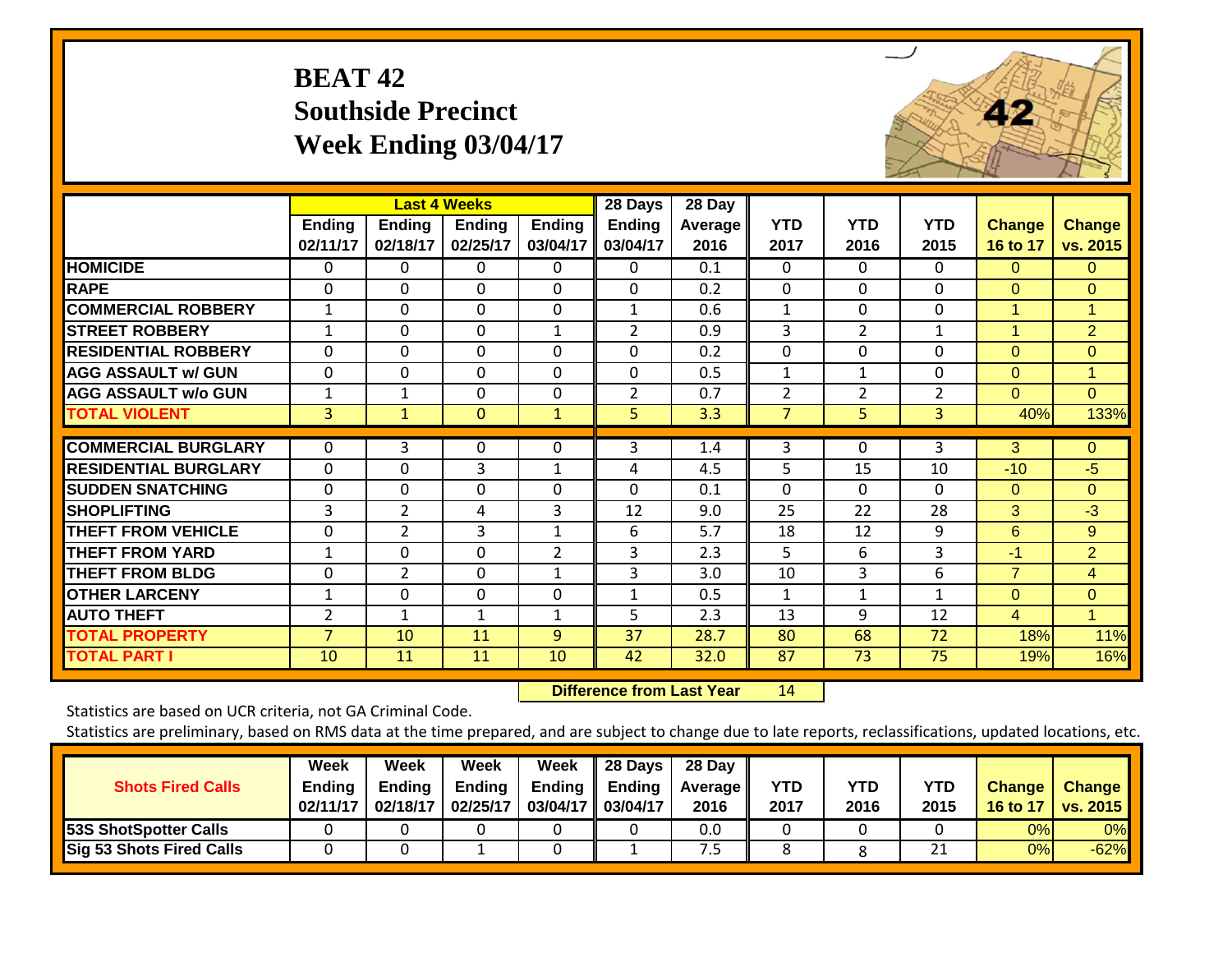## **BEAT 43 Southside Precinct Week Ending 03/04/17**



|                             |                    |                           | <b>Last 4 Weeks</b>       |                           | 28 Days            | 28 Day          |                    |                    |                    |                           |                           |
|-----------------------------|--------------------|---------------------------|---------------------------|---------------------------|--------------------|-----------------|--------------------|--------------------|--------------------|---------------------------|---------------------------|
|                             | Ending<br>02/11/17 | <b>Ending</b><br>02/18/17 | <b>Ending</b><br>02/25/17 | <b>Ending</b><br>03/04/17 | Ending<br>03/04/17 | Average<br>2016 | <b>YTD</b><br>2017 | <b>YTD</b><br>2016 | <b>YTD</b><br>2015 | <b>Change</b><br>16 to 17 | <b>Change</b><br>vs. 2015 |
| <b>HOMICIDE</b>             | 0                  | 0                         | $\Omega$                  | 0                         | 0                  | 0.2             | $\mathbf{0}$       | $\Omega$           | 0                  | $\Omega$                  | 0                         |
| <b>RAPE</b>                 | $\Omega$           | $\Omega$                  | $\Omega$                  | $\Omega$                  | $\Omega$           | 0.1             | $\Omega$           | $\Omega$           | $\Omega$           | $\Omega$                  | $\Omega$                  |
| <b>COMMERCIAL ROBBERY</b>   | $\Omega$           | $\Omega$                  | $\mathbf 0$               | $\Omega$                  | $\mathbf 0$        | 0.8             | 1                  | $\overline{2}$     | 1                  | -1                        | $\Omega$                  |
| <b>STREET ROBBERY</b>       | $\mathbf 1$        | $\mathbf 0$               | $\mathbf 0$               | $\mathbf 0$               | $\mathbf{1}$       | 0.5             | $\mathbf{1}$       | 3                  | 5                  | $-2$                      | $-4$                      |
| <b>RESIDENTIAL ROBBERY</b>  | $\Omega$           | 0                         | $\Omega$                  | $\Omega$                  | $\Omega$           | 0.1             | $\Omega$           | 0                  | $\mathbf{1}$       | $\Omega$                  | $-1$                      |
| <b>AGG ASSAULT w/ GUN</b>   | $\Omega$           | $\Omega$                  | $\Omega$                  | $\Omega$                  | $\Omega$           | 0.1             | $\Omega$           | 0                  | $\mathbf 1$        | $\Omega$                  | $-1$                      |
| <b>AGG ASSAULT w/o GUN</b>  | $\Omega$           | $\Omega$                  | $\Omega$                  | 0                         | $\Omega$           | 0.6             | $\Omega$           | 2                  | 1                  | $-2$                      | $-1$                      |
| <b>TOTAL VIOLENT</b>        | 1                  | $\mathbf{0}$              | $\mathbf{0}$              | 0                         | $\mathbf{1}$       | 2.4             | $\overline{2}$     | $\overline{7}$     | 9                  | $-71%$                    | $-78%$                    |
| <b>COMMERCIAL BURGLARY</b>  | $\Omega$           | $\Omega$                  | $\Omega$                  | $\Omega$                  | $\Omega$           | 1.5             | 0                  |                    | 7                  | $-1$                      | $-7$                      |
| <b>RESIDENTIAL BURGLARY</b> | $\Omega$           | $\Omega$                  | $\overline{2}$            | $\overline{2}$            | 4                  | 2.2             | 5                  | 3                  | $\overline{2}$     | $\overline{2}$            | 3                         |
| <b>SUDDEN SNATCHING</b>     | 0                  | 0                         | 0                         | 0                         | $\Omega$           | 0.3             | $\Omega$           | $\Omega$           | 0                  | $\Omega$                  | $\Omega$                  |
| <b>SHOPLIFTING</b>          | 7                  | 5                         | 7                         | 10                        | 29                 | 25.6            | 54                 | 79                 | 65                 | $-25$                     | $-11$                     |
| <b>THEFT FROM VEHICLE</b>   | $\overline{2}$     | 6                         | $\mathbf{1}$              | $\Omega$                  | 9                  | 2.8             | 20                 | 6                  | $\overline{2}$     | 14                        | 18                        |
| <b>THEFT FROM YARD</b>      | $\mathbf 1$        | $\Omega$                  | $\Omega$                  | $\mathbf{1}$              | $\overline{2}$     | 1.4             | 4                  | 4                  | $\overline{2}$     | $\Omega$                  | $\overline{2}$            |
| <b>THEFT FROM BLDG</b>      | 2                  | $\mathbf 0$               | $\overline{2}$            | $\mathbf{1}$              | 5                  | 3.1             | 11                 | $\overline{7}$     | 6                  | $\overline{4}$            | 5                         |
| <b>OTHER LARCENY</b>        | 0                  | 0                         | $\mathbf{0}$              | 0                         | $\Omega$           | 0.3             | 1                  | $\mathbf{1}$       | 0                  | $\Omega$                  | 1                         |
| <b>AUTO THEFT</b>           | $\Omega$           | 1                         | $\mathbf{1}$              | 0                         | $\overline{2}$     | 1.3             | 4                  | $\overline{2}$     | 4                  | 2                         | $\Omega$                  |
| <b>TOTAL PROPERTY</b>       | 12                 | 12                        | 13                        | 14                        | 51                 | 38.4            | 99                 | 103                | 88                 | $-4%$                     | 13%                       |
| <b>TOTAL PART I</b>         | 13                 | 12                        | 13                        | 14                        | 52                 | 40.9            | 101                | 110                | 97                 | $-8%$                     | 4%                        |

 **Difference from Last Year**r -9

Statistics are based on UCR criteria, not GA Criminal Code.

| <b>Shots Fired Calls</b>        | Week<br>Ending<br>02/11/17 | Week<br><b>Ending</b><br>02/18/17 | Week<br><b>Ending</b><br>02/25/17 | Week<br><b>Ending</b><br>03/04/17 | 28 Days<br><b>Ending</b><br>03/04/17 | 28 Day<br><b>Average</b><br>2016 | <b>YTD</b><br>2017 | <b>YTD</b><br>2016 | <b>YTD</b><br>2015 | <b>Change</b><br>16 to 17 | <b>Change</b><br><b>vs. 2015</b> |
|---------------------------------|----------------------------|-----------------------------------|-----------------------------------|-----------------------------------|--------------------------------------|----------------------------------|--------------------|--------------------|--------------------|---------------------------|----------------------------------|
| <b>53S ShotSpotter Calls</b>    |                            |                                   |                                   |                                   |                                      | 0.0                              |                    |                    |                    | 0%                        | 0%                               |
| <b>Sig 53 Shots Fired Calls</b> |                            |                                   |                                   |                                   |                                      | 5.4                              | 15                 | 10                 | ᆠ                  | 50%                       | 36%                              |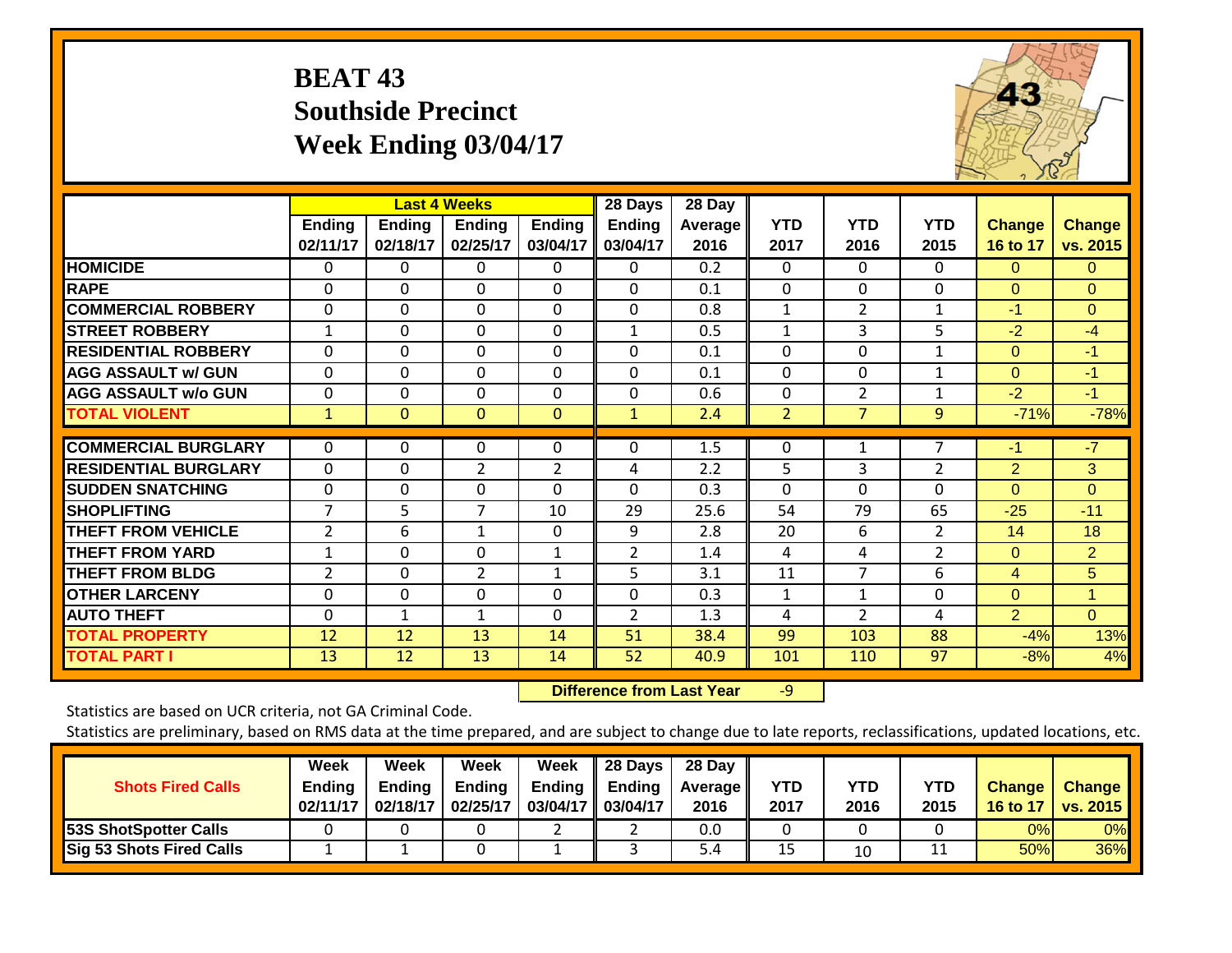# **BEAT 44 Southside Precinct Week Ending 03/04/17**



|                              |                    |                    | <b>Last 4 Weeks</b>       |                           | 28 Days                   | 28 Day          |                    |                    |                    |                           |                           |
|------------------------------|--------------------|--------------------|---------------------------|---------------------------|---------------------------|-----------------|--------------------|--------------------|--------------------|---------------------------|---------------------------|
|                              | Ending<br>02/11/17 | Ending<br>02/18/17 | <b>Ending</b><br>02/25/17 | <b>Ending</b><br>03/04/17 | <b>Ending</b><br>03/04/17 | Average<br>2016 | <b>YTD</b><br>2017 | <b>YTD</b><br>2016 | <b>YTD</b><br>2015 | <b>Change</b><br>16 to 17 | <b>Change</b><br>vs. 2015 |
| <b>HOMICIDE</b>              | $\Omega$           | 0                  | $\Omega$                  | $\Omega$                  | 0                         | 0.1             | $\mathbf{1}$       | $\Omega$           | 0                  | 1.                        |                           |
| <b>RAPE</b>                  | $\Omega$           | $\Omega$           | $\Omega$                  | 1                         | 1                         | 0.2             | 1                  | $\Omega$           | 1                  | 1                         | $\Omega$                  |
| <b>COMMERCIAL ROBBERY</b>    | $\Omega$           | $\Omega$           | $\Omega$                  | $\Omega$                  | 0                         | 0.2             | $\mathbf{1}$       | $\Omega$           | $\Omega$           | $\mathbf{1}$              | $\mathbf{1}$              |
| <b>STREET ROBBERY</b>        | $\Omega$           | $\mathbf{1}$       | $\mathbf 0$               | $\Omega$                  | 1                         | 0.2             | 1                  | $\mathbf{1}$       | 0                  | $\Omega$                  | $\mathbf{1}$              |
| <b>RESIDENTIAL ROBBERY</b>   | $\Omega$           | 0                  | $\mathbf 0$               | $\Omega$                  | 0                         | 0.1             | $\mathbf 0$        | $\mathbf 0$        | $\mathbf 0$        | $\Omega$                  | $\overline{0}$            |
| <b>AGG ASSAULT w/ GUN</b>    | $\Omega$           | $\mathbf{1}$       | $\Omega$                  | $\mathbf{1}$              | $\overline{2}$            | 0.5             | 4                  | $\mathbf{1}$       | $\mathbf{1}$       | 3                         | 3                         |
| <b>AGG ASSAULT w/o GUN</b>   | $\Omega$           | $\mathbf 0$        | $\Omega$                  | $\Omega$                  | 0                         | 0.6             | $\Omega$           | $\overline{2}$     | 1                  | $-2$                      | $-1$                      |
| <b>TOTAL VIOLENT</b>         | $\mathbf{0}$       | $\overline{2}$     | $\mathbf{0}$              | $\overline{2}$            | 4                         | 2.0             | 8                  | 4                  | 3                  | 100%                      | 167%                      |
|                              |                    |                    |                           |                           |                           |                 |                    |                    |                    |                           |                           |
| <b>COMMERCIAL BURGLARY</b>   | 0                  | 0                  | 1                         | 0                         |                           | 0.2             | 1                  | $\Omega$           | $\Omega$           | 1                         |                           |
| <b>IRESIDENTIAL BURGLARY</b> | $\overline{2}$     | $\overline{2}$     | $\Omega$                  | $\mathbf{1}$              | 5                         | 3.7             | 13                 | 5                  | 14                 | 8                         | $-1$                      |
| <b>SUDDEN SNATCHING</b>      | $\Omega$           | $\mathbf 0$        | $\Omega$                  | $\Omega$                  | $\mathbf 0$               | 0.2             | $\Omega$           | $\mathbf 0$        | $\mathbf{0}$       | $\Omega$                  | $\Omega$                  |
| <b>SHOPLIFTING</b>           | 1                  | $\Omega$           | $\Omega$                  | $\mathbf{1}$              | $\overline{2}$            | 1.1             | 4                  | $\overline{2}$     | 1                  | 2                         | 3                         |
| <b>THEFT FROM VEHICLE</b>    | $\overline{2}$     | $\Omega$           | $\Omega$                  | $\mathbf{1}$              | 3                         | 4.1             | 10                 | 7                  | 16                 | 3                         | $-6$                      |
| <b>THEFT FROM YARD</b>       | $\Omega$           | 0                  | $\mathbf 0$               | $\mathbf{1}$              | $\mathbf{1}$              | 1.6             | 5                  | $\mathbf{1}$       | 3                  | 4                         | $\overline{2}$            |
| <b>THEFT FROM BLDG</b>       | 1                  | $\mathbf 0$        | $\mathbf 0$               | $\Omega$                  | $\mathbf{1}$              | 2.8             | 3                  | 5                  | 4                  | $-2$                      | $-1$                      |
| <b>OTHER LARCENY</b>         | $\Omega$           | $\Omega$           | $\Omega$                  | $\Omega$                  | $\Omega$                  | 0.2             | 2                  | $\Omega$           | $\overline{2}$     | 2                         | $\Omega$                  |
| <b>AUTO THEFT</b>            | 1                  | $\Omega$           | $\Omega$                  | $\Omega$                  | 1                         | 2.1             | 4                  | 6                  | 6                  | $-2$                      | $-2$                      |
| <b>TOTAL PROPERTY</b>        | $\overline{7}$     | $\overline{2}$     | $\mathbf{1}$              | 4                         | 14                        | 16.1            | 42                 | 26                 | 46                 | 62%                       | $-9%$                     |
| <b>TOTAL PART I</b>          | $\overline{7}$     | 4                  | $\mathbf{1}$              | 6                         | 18                        | 18.1            | 50                 | 30                 | 49                 | 67%                       | 2%                        |

 **Difference from Last Year**r 20

Statistics are based on UCR criteria, not GA Criminal Code.

| <b>Shots Fired Calls</b>        | Week<br><b>Ending</b><br>02/11/17 | Week<br><b>Ending</b><br>02/18/17 | Week<br><b>Ending</b><br>02/25/17 | Week<br><b>Ending</b><br>03/04/17 | 28 Days<br>Ending<br>03/04/17 | 28 Day<br><b>Average II</b><br>2016 | YTD<br>2017 | <b>YTD</b><br>2016 | <b>YTD</b><br>2015 | <b>Change</b><br>16 to 17 | <b>Change</b><br><b>vs. 2015</b> |
|---------------------------------|-----------------------------------|-----------------------------------|-----------------------------------|-----------------------------------|-------------------------------|-------------------------------------|-------------|--------------------|--------------------|---------------------------|----------------------------------|
| <b>53S ShotSpotter Calls</b>    |                                   |                                   |                                   |                                   |                               | 0.0                                 |             |                    |                    | 0%                        | 0%                               |
| <b>Sig 53 Shots Fired Calls</b> |                                   |                                   |                                   |                                   |                               | 8.2                                 | 23          | 15                 | 14                 | 53%                       | 64%                              |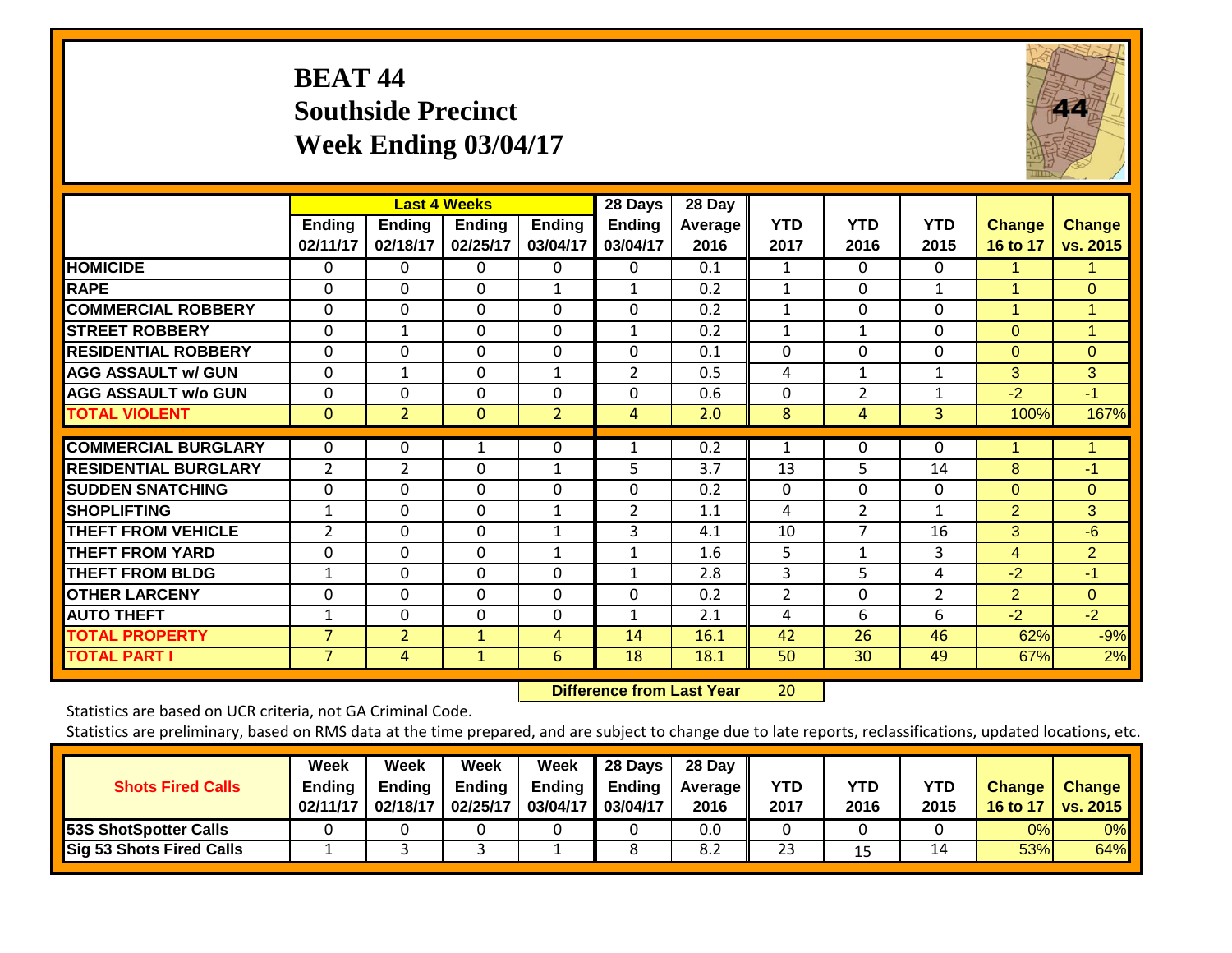# **BEAT 45 Southside Precinct Week Ending 03/04/17**



|                             |                    |                           | <b>Last 4 Weeks</b> |                           | 28 Days                   | 28 Day                 |                    |                    |                    |                           |                           |
|-----------------------------|--------------------|---------------------------|---------------------|---------------------------|---------------------------|------------------------|--------------------|--------------------|--------------------|---------------------------|---------------------------|
|                             | Ending<br>02/11/17 | <b>Ending</b><br>02/18/17 | Ending<br>02/25/17  | <b>Ending</b><br>03/04/17 | <b>Ending</b><br>03/04/17 | <b>Average</b><br>2016 | <b>YTD</b><br>2017 | <b>YTD</b><br>2016 | <b>YTD</b><br>2015 | <b>Change</b><br>16 to 17 | <b>Change</b><br>vs. 2015 |
| <b>HOMICIDE</b>             | 0                  | 0                         | $\Omega$            | $\Omega$                  | 0                         | 0.1                    | 1                  | 1                  | $\Omega$           | $\Omega$                  | 1                         |
| <b>RAPE</b>                 | $\Omega$           | $\Omega$                  | $\mathbf 0$         | $\Omega$                  | $\mathbf 0$               | 0.0                    | $\Omega$           | $\Omega$           | $\Omega$           | $\Omega$                  | $\overline{0}$            |
| <b>COMMERCIAL ROBBERY</b>   | $\Omega$           | $\Omega$                  | $\mathbf 0$         | $\Omega$                  | $\Omega$                  | 0.0                    | $\Omega$           | $\Omega$           | 0                  | $\Omega$                  | $\Omega$                  |
| <b>STREET ROBBERY</b>       | $\mathbf{0}$       | $\mathbf 0$               | $\mathbf 0$         | $\Omega$                  | $\mathbf 0$               | 0.2                    | $\Omega$           | $\Omega$           | $\mathbf 0$        | $\Omega$                  | $\Omega$                  |
| <b>RESIDENTIAL ROBBERY</b>  | $\Omega$           | 0                         | $\Omega$            | 0                         | $\mathbf 0$               | 0.0                    | 0                  | $\mathbf{0}$       | $\Omega$           | $\Omega$                  | $\Omega$                  |
| <b>AGG ASSAULT w/ GUN</b>   | $\Omega$           | 0                         | $\mathbf{0}$        | $\Omega$                  | 0                         | 0.0                    | $\Omega$           | $\Omega$           | $\mathbf{0}$       | $\Omega$                  | $\Omega$                  |
| <b>AGG ASSAULT w/o GUN</b>  | $\Omega$           | $\Omega$                  | $\Omega$            | $\Omega$                  | $\Omega$                  | 0.3                    | $\Omega$           | $\mathbf{1}$       | $\mathbf{1}$       | $-1$                      | $-1$                      |
| <b>TOTAL VIOLENT</b>        | $\mathbf{0}$       | $\mathbf{0}$              | $\mathbf{0}$        | $\Omega$                  | $\overline{0}$            | 0.6                    | $\mathbf{1}$       | $\overline{2}$     | $\mathbf{1}$       | $-50%$                    | 0%                        |
| <b>COMMERCIAL BURGLARY</b>  | $\Omega$           | $\Omega$                  | $\Omega$            | $\Omega$                  | $\Omega$                  | 0.2                    | 0                  | $\Omega$           | $\overline{2}$     | $\Omega$                  | $-2$                      |
| <b>RESIDENTIAL BURGLARY</b> | $\Omega$           | $\overline{2}$            | $\Omega$            | 4                         | 6                         | 3.7                    | 10                 | 6                  | 17                 | 4                         | $-7$                      |
| <b>SUDDEN SNATCHING</b>     | $\Omega$           | $\Omega$                  | $\Omega$            | 0                         | $\Omega$                  | 0.2                    | 0                  | $\Omega$           | $\Omega$           | $\Omega$                  | $\Omega$                  |
| <b>SHOPLIFTING</b>          | 0                  | $\Omega$                  | $\Omega$            | 0                         | 0                         | 0.5                    | $\Omega$           | $\overline{2}$     | $\Omega$           | $-2$                      | $\overline{0}$            |
| <b>THEFT FROM VEHICLE</b>   | $\Omega$           | 1                         | $\Omega$            | $\Omega$                  | 1                         | 5.0                    | 8                  | 18                 | 4                  | $-10$                     | $\overline{4}$            |
| <b>THEFT FROM YARD</b>      | $\Omega$           | $\mathbf{1}$              | $\mathbf{1}$        | $\Omega$                  | $\overline{2}$            | 2.1                    | 3                  | 1                  | 4                  | $\overline{2}$            | $-1$                      |
| <b>THEFT FROM BLDG</b>      | 0                  | 0                         | $\mathbf{1}$        | $\overline{2}$            | 3                         | 2.1                    | 6                  | 5                  | 4                  | 1                         | $\overline{2}$            |
| <b>OTHER LARCENY</b>        | $\Omega$           | $\Omega$                  | $\mathbf{0}$        | $\Omega$                  | $\Omega$                  | 0.5                    | 0                  | 1                  | $\Omega$           | $-1$                      | $\Omega$                  |
| <b>AUTO THEFT</b>           | 1                  | $\Omega$                  | $\Omega$            | $\Omega$                  | 1                         | 1.1                    | 1                  | $\overline{2}$     | $\Omega$           | $-1$                      | 1                         |
| <b>TOTAL PROPERTY</b>       | 1                  | 4                         | $\overline{2}$      | 6                         | 13                        | 15.4                   | 28                 | 35                 | 31                 | $-20%$                    | $-10%$                    |
| <b>TOTAL PART I</b>         | $\mathbf{1}$       | $\overline{4}$            | 2 <sup>1</sup>      | 6                         | 13                        | 16.0                   | 29                 | 37                 | 32                 | $-22%$                    | $-9%$                     |

 **Difference from Last Year**‐8

Statistics are based on UCR criteria, not GA Criminal Code.

| <b>Shots Fired Calls</b>        | Week<br><b>Ending</b><br>02/11/17 | Week<br>Endina<br>02/18/17 | Week<br><b>Ending</b><br>02/25/17 | Week<br>Ending<br>03/04/17 03/04/17 | 28 Days<br><b>Ending</b> | 28 Day<br><b>Average II</b><br>2016 | YTD<br>2017 | YTD<br>2016 | <b>YTD</b><br>2015 | <b>Change</b><br>16 to 17 | <b>Change</b><br><b>vs. 2015</b> |
|---------------------------------|-----------------------------------|----------------------------|-----------------------------------|-------------------------------------|--------------------------|-------------------------------------|-------------|-------------|--------------------|---------------------------|----------------------------------|
| 53S ShotSpotter Calls           |                                   |                            |                                   |                                     |                          | 0.0                                 |             |             |                    | 0%                        | 0%                               |
| <b>Sig 53 Shots Fired Calls</b> |                                   |                            |                                   |                                     |                          | 6.4                                 |             | 13          | 14                 | $-38%$                    | $-43%$                           |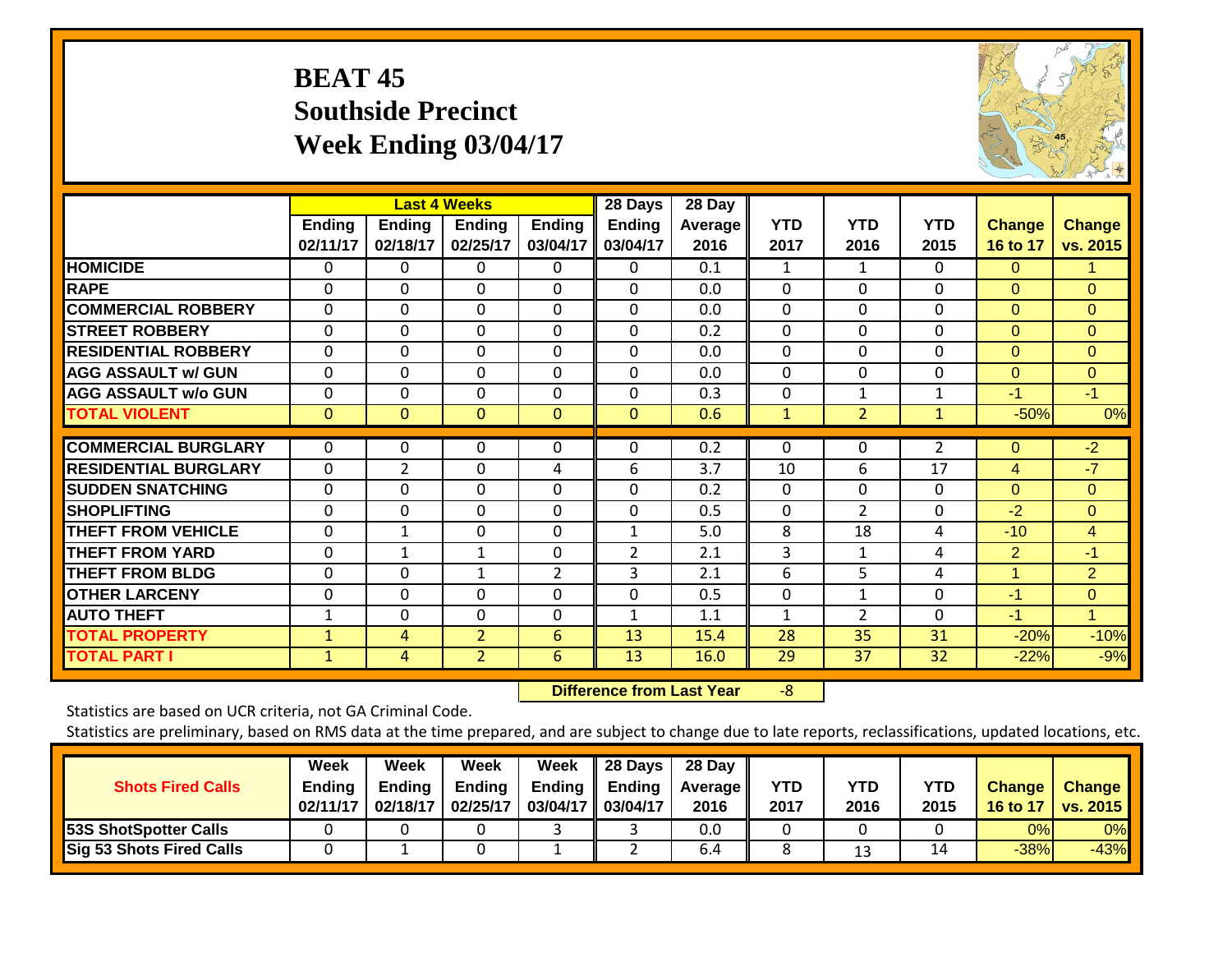# **BEAT 46 Southside Precinct Week Ending 03/04/17**



|                             |               |               | <b>Last 4 Weeks</b> |                | 28 Days        | 28 Day         |                |                |                |                 |                |
|-----------------------------|---------------|---------------|---------------------|----------------|----------------|----------------|----------------|----------------|----------------|-----------------|----------------|
|                             | <b>Ending</b> | <b>Ending</b> | <b>Ending</b>       | <b>Ending</b>  | <b>Ending</b>  | <b>Average</b> | <b>YTD</b>     | <b>YTD</b>     | <b>YTD</b>     | <b>Change</b>   | <b>Change</b>  |
|                             | 02/11/17      | 02/18/17      | 02/25/17            | 03/04/17       | 03/04/17       | 2016           | 2017           | 2016           | 2015           | 16 to 17        | vs. 2015       |
| <b>HOMICIDE</b>             | 0             | $\Omega$      | 0                   | 0              | $\Omega$       | 0.0            | $\Omega$       | $\Omega$       | 1              | $\Omega$        | $-1$           |
| <b>RAPE</b>                 | 0             | $\Omega$      | $\Omega$            | 0              | $\Omega$       | 0.1            | $\mathbf{0}$   | $\mathbf{1}$   | $\Omega$       | $-1$            | $\Omega$       |
| <b>COMMERCIAL ROBBERY</b>   | $\Omega$      | $\Omega$      | $\Omega$            | $\overline{2}$ | $\overline{2}$ | 0.4            | $\overline{2}$ | $\mathbf{1}$   | $\Omega$       | 1               | $\overline{2}$ |
| <b>STREET ROBBERY</b>       | 0             | 0             | $\Omega$            | 0              | 0              | 0.3            | $\Omega$       | $\overline{2}$ | $\Omega$       | $-2$            | $\Omega$       |
| <b>RESIDENTIAL ROBBERY</b>  | 0             | 0             | $\Omega$            | 0              | 0              | 0.0            | $\Omega$       | $\Omega$       | $\Omega$       | $\Omega$        | $\Omega$       |
| <b>AGG ASSAULT w/ GUN</b>   | 0             | 0             | $\Omega$            | $\Omega$       | 0              | 0.2            | $\Omega$       | 0              | $\overline{2}$ | $\Omega$        | $-2$           |
| <b>AGG ASSAULT w/o GUN</b>  | 0             | 1             | $\Omega$            | 0              | $\mathbf{1}$   | 0.1            | 1              | 0              | $\Omega$       | 1               | 1              |
| <b>TOTAL VIOLENT</b>        | $\mathbf{0}$  | $\mathbf{1}$  | $\mathbf{0}$        | $\overline{2}$ | 3              | 1.1            | 3              | 4              | 3              | $-25%$          | 0%             |
| <b>COMMERCIAL BURGLARY</b>  |               |               |                     |                |                |                |                |                |                |                 |                |
|                             | $\Omega$      | 0             | 0                   | 0              | 0              | 0.0            | 1              | $\Omega$       | $\Omega$       | 1               |                |
| <b>RESIDENTIAL BURGLARY</b> | 0             | $\Omega$      | $\mathbf{1}$        | $\Omega$       | $\mathbf{1}$   | 1.8            | 4              | $\mathbf{1}$   | 4              | 3               | $\overline{0}$ |
| <b>SUDDEN SNATCHING</b>     | 0             | 0             | $\Omega$            | $\Omega$       | $\Omega$       | 0.2            | 0              | 1              | $\Omega$       | $-1$            | $\Omega$       |
| <b>SHOPLIFTING</b>          | 7             | 3             | $\overline{2}$      | $\mathbf{1}$   | 13             | 10.9           | 29             | 28             | 23             | 1               | $6\phantom{1}$ |
| <b>THEFT FROM VEHICLE</b>   | 3             | $\Omega$      | $\mathbf{1}$        | 0              | 4              | 2.0            | 12             | 2              | $\overline{7}$ | 10 <sup>°</sup> | 5              |
| <b>THEFT FROM YARD</b>      | $\Omega$      | 1             | $\Omega$            | $\Omega$       | $\mathbf{1}$   | 1.5            | 2              | $\mathbf{1}$   | $\mathbf{1}$   | 1               | $\mathbf{1}$   |
| <b>THEFT FROM BLDG</b>      | 0             | $\mathbf{1}$  | $\mathbf{1}$        | 0              | $\overline{2}$ | 1.6            | 4              | $\mathbf{1}$   | 3              | 3               | $\mathbf{1}$   |
| <b>OTHER LARCENY</b>        | 0             | $\Omega$      | $\Omega$            | 0              | 0              | 0.4            | $\mathbf{1}$   | $\Omega$       | $\mathbf 0$    | 1               | 1              |
| <b>AUTO THEFT</b>           | $\Omega$      | 0             | $\Omega$            | $\Omega$       | 0              | 1.1            | 0              | 3              | 4              | $-3$            | $-4$           |
| <b>TOTAL PROPERTY</b>       | 10            | 5             | 5                   | $\mathbf{1}$   | 21             | 19.5           | 53             | 37             | 42             | 43%             | 26%            |
| <b>TOTAL PART I</b>         | 10            | 6             | 5                   | 3              | 24             | 20.6           | 56             | 41             | 45             | 37%             | 24%            |

 **Difference from Last Year**r 15

Statistics are based on UCR criteria, not GA Criminal Code.

| <b>Shots Fired Calls</b>        | Week<br><b>Ending</b><br>02/11/17 | Week<br><b>Ending</b><br>02/18/17 | Week<br><b>Ending</b><br>02/25/17 | Week<br><b>Ending</b><br>03/04/17 | 28 Days<br>Ending<br>03/04/17 | 28 Day<br><b>Average II</b><br>2016 | YTD<br>2017 | <b>YTD</b><br>2016 | <b>YTD</b><br>2015 | <b>Change</b><br>16 to 17 | <b>Change</b><br><b>vs. 2015</b> |
|---------------------------------|-----------------------------------|-----------------------------------|-----------------------------------|-----------------------------------|-------------------------------|-------------------------------------|-------------|--------------------|--------------------|---------------------------|----------------------------------|
| <b>53S ShotSpotter Calls</b>    |                                   |                                   |                                   |                                   |                               | 0.0                                 |             |                    |                    | 0%                        | 0%                               |
| <b>Sig 53 Shots Fired Calls</b> |                                   |                                   |                                   |                                   | 10                            | –<br>8.                             | 13          | 20                 | ำ1<br>ᅀ            | $-35%$                    | $-38%$                           |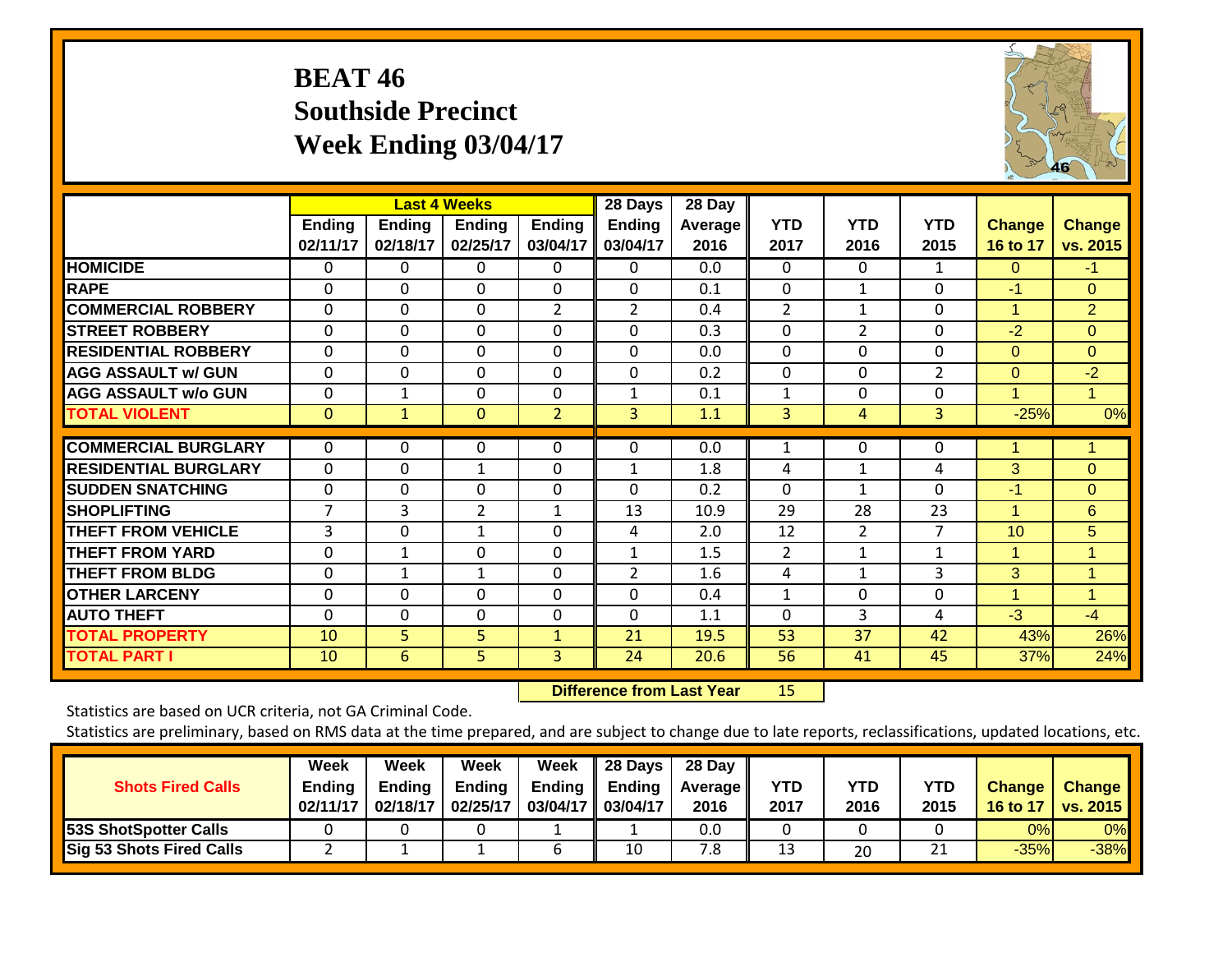

#### **COMPSTATISLANDS PRECINCT** CAPT. CARY HILL **Week Ending 03/04/17**

**PRECINCT COMMANDER:**



|                             | Week<br><b>Ending</b><br>03/04/17 | Week<br>Ending<br>02/25/17 | Weekly<br>Avg<br>2016 | $28-Day$<br><b>Ending</b><br>03/04/17 | $28$ -Day<br>Ending<br>2/4/17 | Avg<br>28-Day<br>2016 | <b>YTD</b><br>2017 | <b>YTD</b><br>2016 | <b>YTD</b><br>2015 | <b>Change</b><br>16 to 17 | <b>Change</b><br>vs. 2015 |
|-----------------------------|-----------------------------------|----------------------------|-----------------------|---------------------------------------|-------------------------------|-----------------------|--------------------|--------------------|--------------------|---------------------------|---------------------------|
| <b>HOMICIDE</b>             |                                   | 0                          | 0                     | 2.                                    | 0                             |                       | $\mathbf{2}$       | 0                  | 2                  | $\overline{2}$            | $\mathbf{0}$              |
| <b>RAPE</b>                 | $\bf{0}$                          | 0                          | 0                     | 0                                     | $\Omega$                      | $\Omega$              | 0                  | 0                  |                    | $\Omega$                  | $-1$                      |
| <b>COMMERCIAL ROBBERY</b>   | $\overline{2}$                    |                            | $\Omega$              | 5                                     | 3                             |                       | 9                  | 3                  |                    | 6                         | 8                         |
| <b>STREET ROBBERY</b>       |                                   | 0                          |                       | $\mathbf 2$                           | $\Omega$                      | 4                     | $\mathbf{2}$       | 10                 | 10                 | $-8$                      | -8                        |
| <b>RESIDENTIAL ROBBERY</b>  | 0                                 | 0                          | 0                     | 0                                     | $\Omega$                      |                       |                    | 0                  | 3                  |                           | $-2$                      |
| <b>AGG ASSAULT w/ GUN</b>   | $\bf{0}$                          | 2                          |                       | 8                                     | 3                             | 5                     | 12                 | 17                 | 8                  | $-5$                      | 4                         |
| <b>AGG ASSAULT w/o GUN</b>  |                                   |                            |                       | 5                                     | 3                             | 4                     | 8                  | 9                  |                    | -1                        | $\overline{7}$            |
| <b>TOTAL VIOLENT</b>        | 5                                 | 4                          | 4                     | 22                                    | 9                             | 16                    | 34                 | 39                 | 26                 | $-13%$                    | 31%                       |
|                             |                                   |                            |                       |                                       |                               |                       |                    |                    |                    |                           |                           |
| <b>COMMERCIAL BURGLARY</b>  | 0                                 | 0                          |                       | 0                                     | 0                             | 3                     | 0                  | 11                 | 4                  | $-11$                     | $-4$                      |
| <b>RESIDENTIAL BURGLARY</b> | 8                                 | 9                          | 9                     | 30                                    | 28                            | 35                    | 62                 | 73                 | 45                 | $-11$                     | 17                        |
| <b>SUDDEN SNATCHING</b>     | 0                                 |                            | $\Omega$              |                                       |                               |                       | $\mathbf{2}$       | $\Omega$           |                    | $\overline{2}$            | 1                         |
| <b>SHOPLIFTING</b>          | $\overline{ }$                    | 14                         | 8                     | 40                                    | 38                            | 32                    | 85                 | 78                 | 96                 | 7                         | $-11$                     |
| <b>THEFT FROM VEHICLE</b>   | $\overline{2}$                    | 6                          | $\overline{7}$        | 31                                    | 28                            | 26                    | 67                 | 64                 | 49                 | 3                         | 18                        |
| <b>THEFT FROM YARD</b>      | 1                                 | 0                          | 3                     | 4                                     | 13                            | 11                    | 18                 | 19                 | 19                 | $-1$                      | $-1$                      |
| <b>THEFT FROM BLDG</b>      | 4                                 | 3                          | 5                     | 17                                    | 15                            | 20                    | 34                 | 38                 | 40                 | $-4$                      | $-6$                      |
| <b>OTHER LARCENY</b>        | 4                                 | 0                          | и                     | 5                                     | 4                             | 3                     | 9                  | 12                 | 3                  | $-3$                      | 6                         |
| <b>AUTO THEFT</b>           | 4                                 | 3                          | 3                     | 14                                    | 15                            | 14                    | 36                 | 20                 | 24                 | 16                        | 12                        |
| <b>TOTAL PROPERTY</b>       | 30                                | 36                         | 36                    | 142                                   | 142                           | 145                   | 313                | 315                | 281                | $-1%$                     | 11%                       |
| <b>TOTAL PART I</b>         | 35                                | 40                         | 40                    | 164                                   | 151                           | 161                   | 347                | 354                | 307                | $-2%$                     | 13%                       |

Statistics are based on UCR criteria, not GA Criminal Code. **Difference from Last Year** -7

Statistics are preliminary, based on RMS data at the time prepared, and are subject to change due to late reports, reclassifications, updated locations, etc.

Cell Shading: white is within 0.6 standard deviation of the mean; red is above; green is below.

| <b>Citizen Initiated Calls</b> | <b>Week</b><br><b>Ending</b><br>03/04/17 | <b>Week</b><br><b>Ending</b><br>02/25/17 | <b>Weekly</b><br>Avg<br>2016 | $28-Dav$<br><b>Ending</b><br>03/04/17 | $28 - Day$<br><b>Ending</b><br>2/4/17 | Avg<br>$28-Day$<br>2016 | YTD<br>2017 | YTD<br>2016 | <b>YTD</b><br>2015 | <b>Change</b><br>16 to 17 | <b>Change</b><br>vs. 2015 |
|--------------------------------|------------------------------------------|------------------------------------------|------------------------------|---------------------------------------|---------------------------------------|-------------------------|-------------|-------------|--------------------|---------------------------|---------------------------|
| <b>Midnight Shift</b>          | 97                                       | 96                                       | 108                          | 375                                   | 373                                   | 432                     | 891         | 859         | 876                | 32                        | 15                        |
| Day Shift                      | 268                                      | 289                                      | 265                          | 1060                                  | 944                                   | 1060                    | 2242        | 2247        | 2239               | -5                        |                           |
| Afternoon Shift                | 229                                      | 268                                      | 297                          | 1021                                  | 1064                                  | 1188                    | 2332        | 2494        | 2409               | $-162$                    | $-77$                     |
| <b>TOTAL CITIZEN CFS</b>       | 594                                      | 653                                      | 670                          | 2456                                  | 2381                                  | 2680                    | 5465        | 5600        | 5524               | $-2.4%$                   | $-1.1%$                   |
| <b>53S ShotSpotter Calls</b>   |                                          |                                          |                              | 10                                    |                                       | 12                      | 31          | 21          | 6                  | 10                        | 25                        |
| Sig 53 Shots Fired Calls       |                                          | 18                                       | 19                           | 56                                    | 64                                    | 78                      | 160         | 205         | 120                | -45                       | 40                        |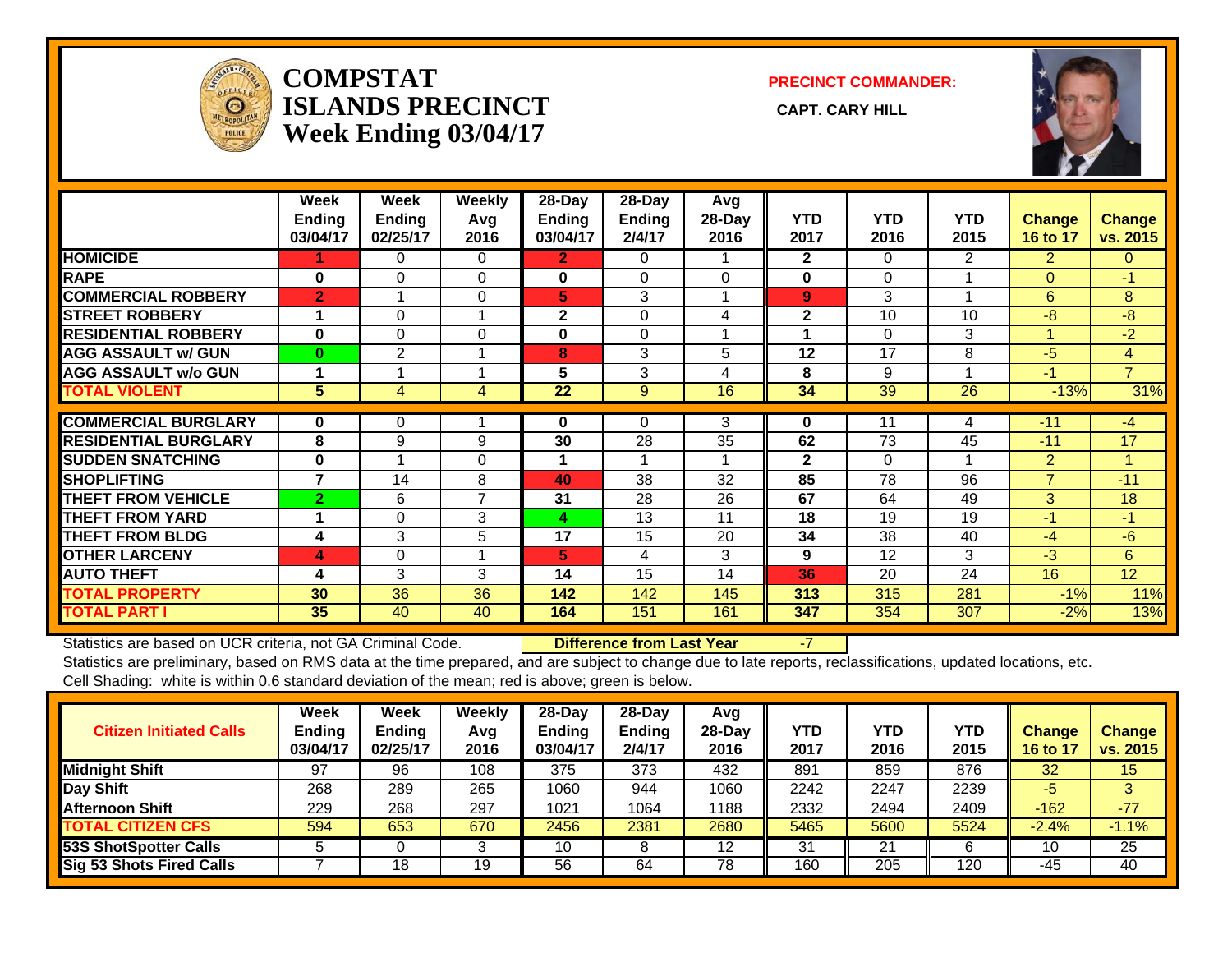# **BEAT 51 Islands Precinct Week Ending 03/04/17**



|                             |                           |                           | <b>Last 4 Weeks</b>       |                           | 28 Days                   | 28 Day          |                    |                    |                    |                           |                           |
|-----------------------------|---------------------------|---------------------------|---------------------------|---------------------------|---------------------------|-----------------|--------------------|--------------------|--------------------|---------------------------|---------------------------|
|                             | <b>Ending</b><br>02/11/17 | <b>Ending</b><br>02/18/17 | <b>Ending</b><br>02/25/17 | <b>Ending</b><br>03/04/17 | <b>Ending</b><br>03/04/17 | Average<br>2016 | <b>YTD</b><br>2017 | <b>YTD</b><br>2016 | <b>YTD</b><br>2015 | <b>Change</b><br>16 to 17 | <b>Change</b><br>vs. 2015 |
| <b>HOMICIDE</b>             | 0                         | 0                         | 0                         | 0                         | $\Omega$                  | 0.2             | $\Omega$           | $\Omega$           | 0                  | $\Omega$                  | $\Omega$                  |
| <b>RAPE</b>                 | 0                         | $\Omega$                  | $\Omega$                  | $\Omega$                  | 0                         | 0.2             | $\Omega$           | $\mathbf 0$        | $\Omega$           | $\Omega$                  | $\Omega$                  |
| <b>COMMERCIAL ROBBERY</b>   | 1                         | 0                         | $\Omega$                  | $\overline{2}$            | 3                         | 0.4             | 5                  | $\Omega$           | $\Omega$           | 5                         | 5                         |
| <b>STREET ROBBERY</b>       | $\mathbf 0$               | 0                         | $\Omega$                  | $\mathbf{1}$              | $\mathbf{1}$              | 1.5             | $\mathbf{1}$       | 4                  | 5                  | $-3$                      | $-4$                      |
| <b>RESIDENTIAL ROBBERY</b>  | 0                         | 0                         | $\Omega$                  | 0                         | $\Omega$                  | 0.3             | $\Omega$           | $\Omega$           | $\overline{2}$     | $\Omega$                  | $-2$                      |
| <b>AGG ASSAULT w/ GUN</b>   | $\overline{2}$            | $\Omega$                  | $\Omega$                  | $\Omega$                  | $\overline{2}$            | 1.6             | 3                  | 8                  | 1                  | $-5$                      | $\overline{2}$            |
| <b>AGG ASSAULT w/o GUN</b>  | 0                         | $\mathbf{1}$              | $\Omega$                  | 0                         | $\mathbf{1}$              | 0.7             | $\mathbf{1}$       | $\mathbf{1}$       | 0                  | $\Omega$                  |                           |
| <b>TOTAL VIOLENT</b>        | 3                         | $\mathbf{1}$              | $\mathbf{0}$              | 3                         | $\overline{7}$            | 4.8             | 10                 | 13                 | 8                  | $-23%$                    | 25%                       |
| <b>COMMERCIAL BURGLARY</b>  | $\Omega$                  | 0                         | $\Omega$                  | $\Omega$                  | $\Omega$                  | 1.1             | 0                  | 6                  | 0                  | $-6$                      | $\mathbf{0}$              |
| <b>RESIDENTIAL BURGLARY</b> | $\mathbf 1$               | $\mathbf{1}$              | 3                         | 3                         | 8                         | 6.8             | 12                 | 18                 | 5                  | $-6$                      | $\overline{7}$            |
| <b>ISUDDEN SNATCHING</b>    | 0                         | 0                         | $\Omega$                  | $\Omega$                  | $\Omega$                  | 0.2             | $\Omega$           | $\Omega$           | $\Omega$           | $\Omega$                  | $\overline{0}$            |
| <b>SHOPLIFTING</b>          | 6                         | 6                         | 5                         | 4                         | 21                        | 13.7            | 39                 | 29                 | 43                 | 10                        | $-4$                      |
| <b>THEFT FROM VEHICLE</b>   | 6                         | 0                         | $\Omega$                  | $\Omega$                  | 6                         | 5.7             | 19                 | 19                 | 14                 | $\Omega$                  | 5                         |
| <b>THEFT FROM YARD</b>      | $\mathbf 1$               | $\mathbf{1}$              | $\Omega$                  | $\Omega$                  | $\overline{2}$            | 2.1             | 3                  | 4                  | 5                  | $-1$                      | $-2$                      |
| <b>THEFT FROM BLDG</b>      | $\mathbf{1}$              | 0                         | $\mathbf{1}$              | $\mathbf{1}$              | 3                         | 4.1             | 7                  | 6                  | 9                  | $\overline{1}$            | $-2$                      |
| <b>OTHER LARCENY</b>        | 0                         | $\Omega$                  | $\Omega$                  | $\overline{2}$            | $\overline{2}$            | 0.5             | $\overline{2}$     | $\mathbf{1}$       | $\Omega$           | 1                         | $\overline{2}$            |
| <b>AUTO THEFT</b>           | $\mathbf 1$               | $\overline{2}$            | $\Omega$                  | $\Omega$                  | 3                         | 3.1             | 8                  | 5                  | 7                  | 3                         |                           |
| <b>TOTAL PROPERTY</b>       | 16                        | 10                        | 9                         | 10                        | 45                        | 37.3            | 90                 | 88                 | 83                 | 2%                        | 8%                        |
| <b>TOTAL PART I</b>         | 19                        | 11                        | 9                         | 13                        | 52                        | 42.2            | 100                | 101                | 91                 | $-1%$                     | 10%                       |

 **Difference from Last Year**r -1

Statistics are based on UCR criteria, not GA Criminal Code.

| <b>Shots Fired Calls</b>        | Week<br><b>Ending</b><br>02/11/17 | Week<br><b>Ending</b><br>02/18/17 | Week<br><b>Ending</b><br>02/25/17 | Week<br>Ending<br>03/04/17 03/04/17 | 28 Days<br>Ending | 28 Day<br><b>Average II</b><br>2016 | YTD<br>2017 | YTD<br>2016 | <b>YTD</b><br>2015 | <b>Change</b><br>16 to 17 | <b>Change</b><br><b>vs. 2015</b> |
|---------------------------------|-----------------------------------|-----------------------------------|-----------------------------------|-------------------------------------|-------------------|-------------------------------------|-------------|-------------|--------------------|---------------------------|----------------------------------|
| <b>53S ShotSpotter Calls</b>    |                                   |                                   |                                   | 4                                   |                   | 10.8                                | 24          | 20          |                    | 0%                        | 0%                               |
| <b>Sig 53 Shots Fired Calls</b> |                                   |                                   |                                   |                                     |                   | 20.9                                | 29          | 51          | 18                 | $-43%$                    | 61%                              |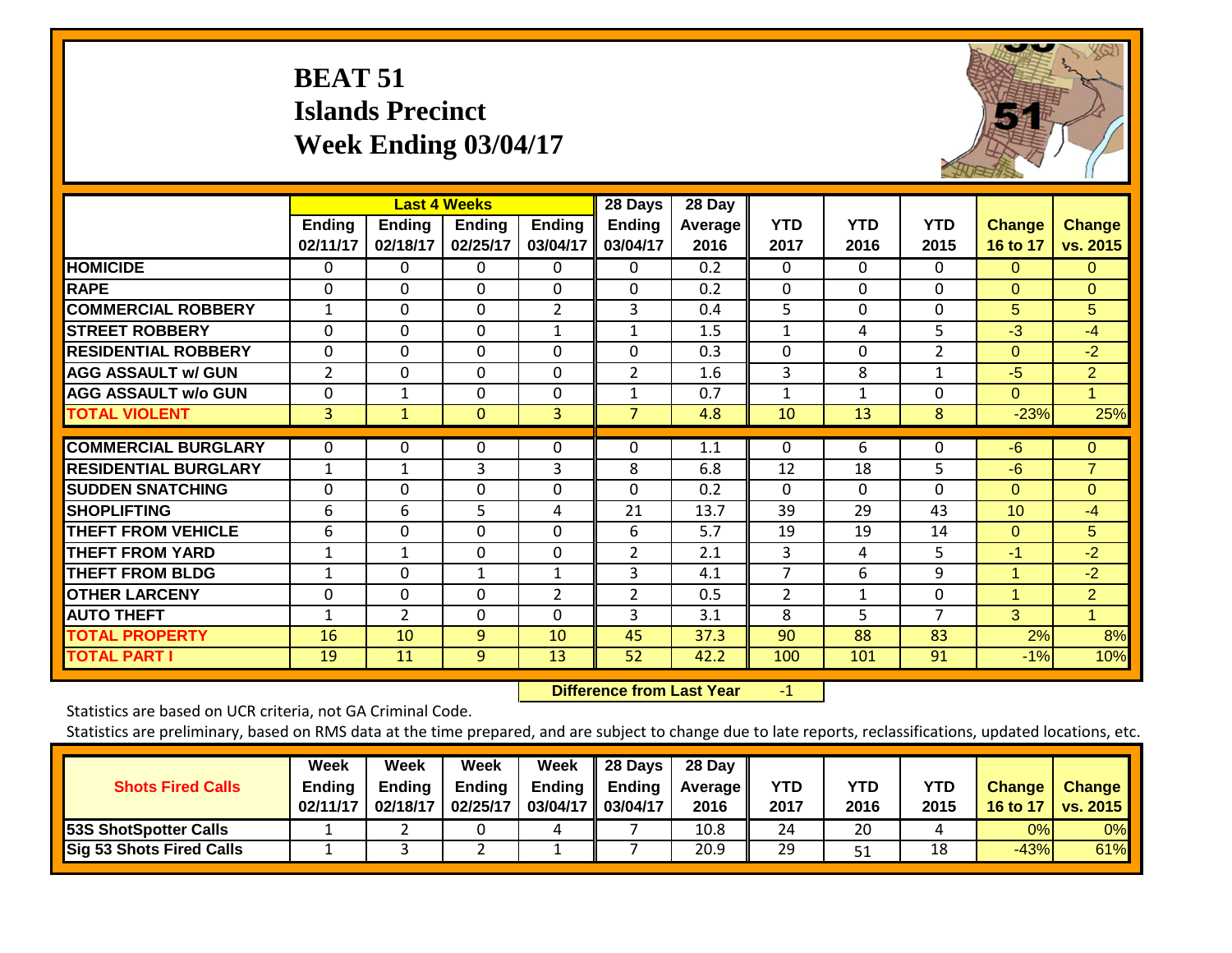# **BEAT 52 Islands Precinct Week Ending 03/04/17**



|                             |                           |                    | <b>Last 4 Weeks</b> |                    | 28 Days                   | 28 Day                 |                    |                    |                    |                           |                           |
|-----------------------------|---------------------------|--------------------|---------------------|--------------------|---------------------------|------------------------|--------------------|--------------------|--------------------|---------------------------|---------------------------|
|                             | <b>Ending</b><br>02/11/17 | Ending<br>02/18/17 | Ending<br>02/25/17  | Ending<br>03/04/17 | <b>Ending</b><br>03/04/17 | <b>Average</b><br>2016 | <b>YTD</b><br>2017 | <b>YTD</b><br>2016 | <b>YTD</b><br>2015 | <b>Change</b><br>16 to 17 | <b>Change</b><br>vs. 2015 |
| <b>HOMICIDE</b>             | 0                         | 0                  | 0                   | 0                  | 0                         | 0.4                    | 0                  | $\Omega$           | 0                  | $\Omega$                  | $\Omega$                  |
| <b>RAPE</b>                 | $\Omega$                  | $\Omega$           | $\Omega$            | $\Omega$           | 0                         | 0.1                    | $\mathbf{0}$       | $\Omega$           | $\Omega$           | $\Omega$                  | $\Omega$                  |
| <b>COMMERCIAL ROBBERY</b>   | $\Omega$                  | $\Omega$           | $\Omega$            | $\Omega$           | $\Omega$                  | 0.2                    | $\Omega$           | $\mathbf{1}$       | $\Omega$           | $-1$                      | $\Omega$                  |
| <b>STREET ROBBERY</b>       | 0                         | 0                  | $\mathbf 0$         | 0                  | $\mathbf 0$               | 0.8                    | $\mathbf{0}$       | 4                  | $\mathbf 0$        | $-4$                      | $\Omega$                  |
| <b>RESIDENTIAL ROBBERY</b>  | 0                         | $\Omega$           | $\Omega$            | 0                  | 0                         | 0.2                    | $\Omega$           | $\Omega$           | $\Omega$           | $\Omega$                  | $\mathbf{0}$              |
| <b>AGG ASSAULT w/ GUN</b>   | 0                         | 0                  | 1                   | 0                  | 1                         | 0.7                    | 2                  | 3                  | 1                  | $-1$                      | 1                         |
| <b>AGG ASSAULT w/o GUN</b>  | 0                         | 1                  | $\Omega$            | 1                  | $\overline{2}$            | 0.9                    | $\overline{2}$     | $\mathbf{1}$       | 1                  | 1                         | $\blacktriangleleft$      |
| <b>TOTAL VIOLENT</b>        | $\mathbf{0}$              | $\mathbf{1}$       | $\mathbf{1}$        | $\mathbf{1}$       | 3                         | 3.1                    | 4                  | 9                  | $\overline{2}$     | $-56%$                    | 100%                      |
| <b>COMMERCIAL BURGLARY</b>  | 0                         | 0                  | $\Omega$            | 0                  | 0                         | 0.7                    | $\Omega$           |                    | 2                  | $-1$                      | $-2$                      |
| <b>RESIDENTIAL BURGLARY</b> | 0                         | 0                  | $\overline{2}$      | $\overline{2}$     | 4                         | 6.9                    | 8                  | 24                 | 6                  | $-16$                     | $\overline{2}$            |
| <b>SUDDEN SNATCHING</b>     | 0                         | $\Omega$           | $\mathbf 0$         | $\Omega$           | 0                         | 0.3                    | $\mathbf{1}$       | 0                  | $\mathbf 0$        | 1                         |                           |
| <b>SHOPLIFTING</b>          | 0                         | 0                  | $\Omega$            | 0                  | 0                         | 0.6                    | 1                  | 3                  | $\Omega$           | $-2$                      | $\mathbf 1$               |
| <b>THEFT FROM VEHICLE</b>   | 1                         | 3                  | $\Omega$            | 1                  | 5                         | 4.1                    | 8                  | 12                 | 10                 | $-4$                      | $-2$                      |
| <b>THEFT FROM YARD</b>      | 0                         | $\Omega$           | 0                   | 0                  | 0                         | 1.6                    | $\overline{2}$     | $\overline{2}$     | 4                  | $\Omega$                  | $-2$                      |
| <b>THEFT FROM BLDG</b>      | $\overline{2}$            | 0                  | 1                   | $\mathbf{1}$       | 4                         | 4.7                    | 6                  | 6                  | 4                  | $\Omega$                  | $\overline{2}$            |
| <b>OTHER LARCENY</b>        | 0                         | 0                  | $\mathbf 0$         | $\Omega$           | 0                         | 0.3                    | $\overline{2}$     | 0                  | $\mathbf 0$        | $\overline{2}$            | $\overline{2}$            |
| <b>AUTO THEFT</b>           | 0                         | $\mathbf{1}$       | $\Omega$            | 1                  | $\overline{2}$            | 2.4                    | 6                  | $\overline{7}$     | 5                  | $-1$                      | 1                         |
| <b>TOTAL PROPERTY</b>       | 3                         | 4                  | 3                   | 5                  | 15                        | 21.6                   | 34                 | 55                 | 31                 | $-38%$                    | 10%                       |
| <b>TOTAL PART I</b>         | 3                         | 5                  | 4                   | 6                  | 18                        | 24.7                   | 38                 | 64                 | 33                 | $-41%$                    | 15%                       |

 **Difference from Last Year**‐26

Statistics are based on UCR criteria, not GA Criminal Code.

| <b>Shots Fired Calls</b>        | Week<br><b>Ending</b><br>02/11/17 | Week<br>Endina<br>02/18/17 | Week<br><b>Ending</b><br>02/25/17 | Week<br>Ending<br>03/04/17 03/04/17 | 28 Days<br><b>Ending</b> | 28 Day<br><b>Average II</b><br>2016 | YTD<br>2017 | YTD<br>2016 | <b>YTD</b><br>2015 | <b>Change</b><br>16 to 17 | <b>Change</b><br><b>vs. 2015</b> |
|---------------------------------|-----------------------------------|----------------------------|-----------------------------------|-------------------------------------|--------------------------|-------------------------------------|-------------|-------------|--------------------|---------------------------|----------------------------------|
| 53S ShotSpotter Calls           |                                   |                            |                                   |                                     |                          | 0.0                                 |             |             |                    | 0%                        | 0%                               |
| <b>Sig 53 Shots Fired Calls</b> |                                   |                            | b                                 |                                     | 15                       | 14.0                                | 41          | 37          | 29                 | 11%                       | 41%                              |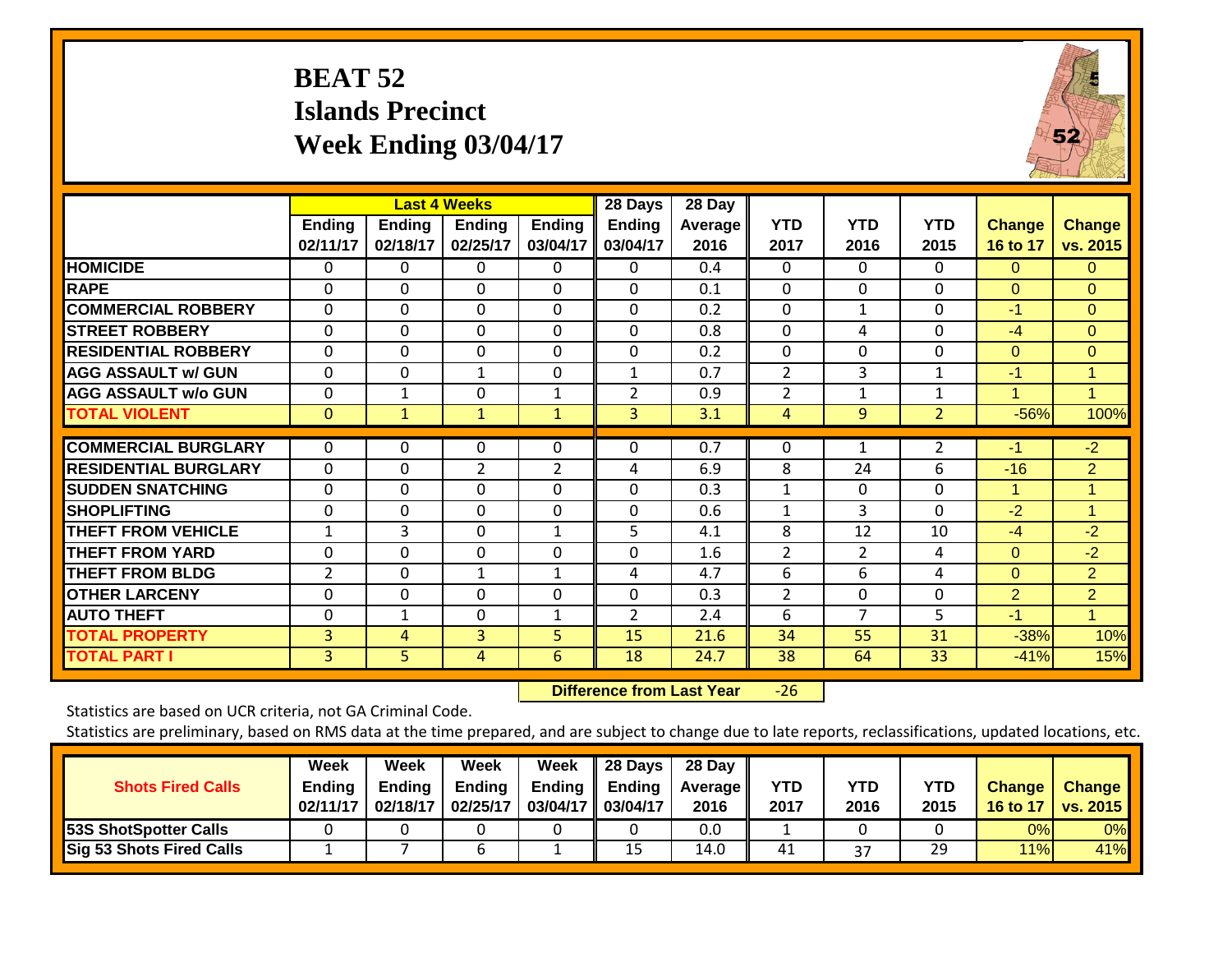# **BEAT 53 Islands Precinct Week Ending 03/04/17**



|                             |                    |                           | <b>Last 4 Weeks</b>       |                           | 28 Days                   | 28 Day                 |                    |                    |                    |                           |                           |
|-----------------------------|--------------------|---------------------------|---------------------------|---------------------------|---------------------------|------------------------|--------------------|--------------------|--------------------|---------------------------|---------------------------|
|                             | Ending<br>02/11/17 | <b>Ending</b><br>02/18/17 | <b>Ending</b><br>02/25/17 | <b>Ending</b><br>03/04/17 | <b>Ending</b><br>03/04/17 | <b>Average</b><br>2016 | <b>YTD</b><br>2017 | <b>YTD</b><br>2016 | <b>YTD</b><br>2015 | <b>Change</b><br>16 to 17 | <b>Change</b><br>vs. 2015 |
| <b>HOMICIDE</b>             | 0                  | 1                         | 0                         | 0                         | 1                         | 0.1                    | 1                  | 0                  | 0                  | 1                         |                           |
| <b>RAPE</b>                 | $\Omega$           | $\Omega$                  | $\Omega$                  | $\Omega$                  | $\Omega$                  | 0.0                    | $\Omega$           | $\Omega$           | 1                  | $\Omega$                  | $-1$                      |
| <b>COMMERCIAL ROBBERY</b>   | $\Omega$           | $\Omega$                  | $\mathbf{0}$              | $\Omega$                  | $\Omega$                  | 0.1                    | $\mathbf{1}$       | $\Omega$           | $\Omega$           | $\mathbf{1}$              | $\mathbf{1}$              |
| <b>STREET ROBBERY</b>       | $\Omega$           | $\Omega$                  | $\Omega$                  | $\Omega$                  | $\Omega$                  | 0.5                    | $\Omega$           | $\Omega$           | $\mathbf{1}$       | $\Omega$                  | $-1$                      |
| <b>RESIDENTIAL ROBBERY</b>  | 0                  | $\Omega$                  | $\Omega$                  | $\Omega$                  | $\Omega$                  | 0.1                    | 1                  | 0                  | $\Omega$           | 1                         | 1                         |
| <b>AGG ASSAULT w/ GUN</b>   | 1                  | 2                         | $\Omega$                  | $\Omega$                  | 3                         | 1.0                    | 4                  | 3                  | 1                  | 1                         | 3                         |
| <b>AGG ASSAULT w/o GUN</b>  | 0                  | $\Omega$                  | $\Omega$                  | 0                         | $\Omega$                  | 0.6                    | 1                  | 1                  | $\Omega$           | $\Omega$                  |                           |
| <b>TOTAL VIOLENT</b>        | $\mathbf{1}$       | 3                         | $\overline{0}$            | $\mathbf{0}$              | 4                         | 2.3                    | 8                  | 4                  | 3                  | 100%                      | 167%                      |
| <b>COMMERCIAL BURGLARY</b>  | $\Omega$           | $\Omega$                  | 0                         | $\Omega$                  | $\Omega$                  | 0.2                    | $\Omega$           | $\Omega$           | $\Omega$           | $\Omega$                  | $\Omega$                  |
| <b>RESIDENTIAL BURGLARY</b> | $\overline{2}$     | $\Omega$                  | $\mathbf{1}$              | $\Omega$                  | 3                         | 3.5                    | 8                  | 3                  | 5                  | 5                         | 3                         |
| <b>ISUDDEN SNATCHING</b>    | $\Omega$           | $\Omega$                  | 0                         | $\Omega$                  | $\Omega$                  | 0.2                    | $\Omega$           | 0                  | 1                  | $\Omega$                  | $-1$                      |
| <b>SHOPLIFTING</b>          | $\Omega$           | $\mathbf{1}$              | $\mathbf{1}$              | 0                         | 2                         | 0.9                    | 8                  | 2                  | $\Omega$           | 6                         | 8                         |
| <b>THEFT FROM VEHICLE</b>   | 3                  | $\Omega$                  | $\Omega$                  | 0                         | 3                         | 2.7                    | 5                  | 3                  | $\overline{2}$     | $\overline{2}$            | 3                         |
| <b>THEFT FROM YARD</b>      | 0                  | $\Omega$                  | 0                         | $\Omega$                  | $\Omega$                  | 1.5                    | 1                  | 1                  | 3                  | $\Omega$                  | $-2$                      |
| <b>THEFT FROM BLDG</b>      | 1                  | $\mathbf{1}$              | 1                         | 1                         | 4                         | 2.5                    | 4                  | 8                  | 4                  | $-4$                      | $\Omega$                  |
| <b>OTHER LARCENY</b>        | $\Omega$           | $\mathbf{1}$              | $\Omega$                  | $\mathbf{1}$              | 2                         | 0.3                    | $\overline{2}$     | $\mathbf{1}$       | $\Omega$           | $\overline{1}$            | 2 <sup>1</sup>            |
| <b>AUTO THEFT</b>           | $\Omega$           | $\Omega$                  | 1                         | 0                         | $\mathbf{1}$              | 1.8                    | 3                  | 1                  | 3                  | $\overline{2}$            | $\Omega$                  |
| <b>TOTAL PROPERTY</b>       | 6                  | 3                         | 4                         | $\overline{2}$            | 15                        | 13.6                   | 31                 | 19                 | 18                 | 63%                       | 72%                       |
| <b>TOTAL PART I</b>         | $\overline{7}$     | 6                         | 4                         | $\overline{2}$            | 19                        | 15.9                   | 39                 | 23                 | 21                 | 70%                       | 86%                       |

 **Difference from Last Year**r 16

Statistics are based on UCR criteria, not GA Criminal Code.

| <b>Shots Fired Calls</b>        | Week<br><b>Ending</b><br>02/11/17 | Week<br><b>Ending</b><br>02/18/17 | Week<br><b>Ending</b><br>02/25/17 | Week<br>Ending<br>03/04/17 03/04/17 | 28 Days<br><b>Ending</b> | 28 Day<br><b>Average II</b><br>2016 | YTD<br>2017 | YTD<br>2016 | <b>YTD</b><br>2015 | <b>Change</b><br>16 to 17 | <b>Change</b><br><b>vs. 2015</b> |
|---------------------------------|-----------------------------------|-----------------------------------|-----------------------------------|-------------------------------------|--------------------------|-------------------------------------|-------------|-------------|--------------------|---------------------------|----------------------------------|
| 53S ShotSpotter Calls           |                                   |                                   |                                   |                                     |                          | 0.8                                 |             |             |                    | 0%                        | 0%                               |
| <b>Sig 53 Shots Fired Calls</b> |                                   |                                   |                                   |                                     | 16                       | 15.0                                | 28          | 50          | 19                 | $-44%$                    | 47%                              |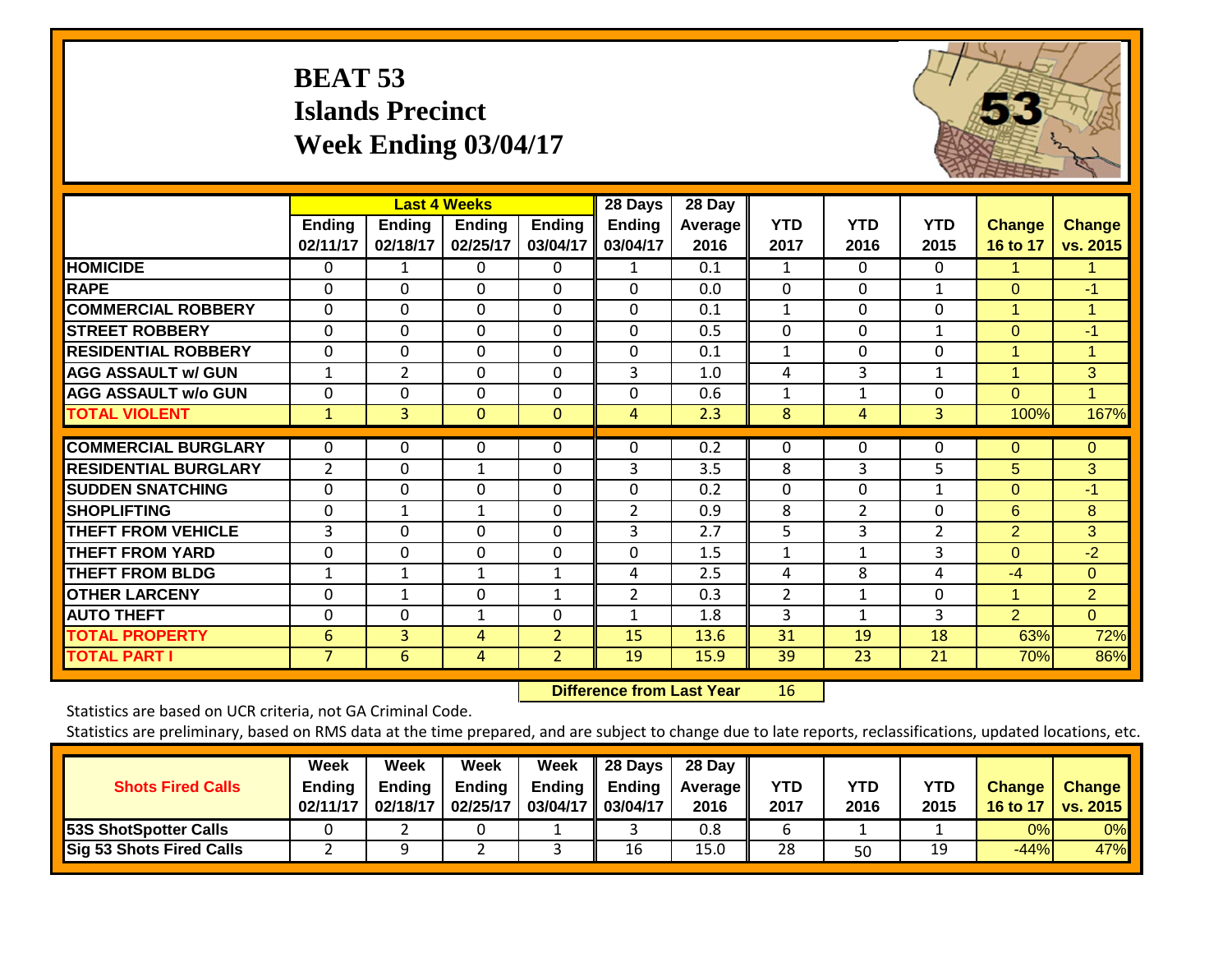# **BEAT 54 Islands Precinct Week Ending 03/04/17**



|                             |                    |                           | <b>Last 4 Weeks</b>       |                           | 28 Days                   | 28 Day                 |                    |                    |                    |                           |                           |
|-----------------------------|--------------------|---------------------------|---------------------------|---------------------------|---------------------------|------------------------|--------------------|--------------------|--------------------|---------------------------|---------------------------|
|                             | Ending<br>02/11/17 | <b>Ending</b><br>02/18/17 | <b>Ending</b><br>02/25/17 | <b>Ending</b><br>03/04/17 | <b>Ending</b><br>03/04/17 | <b>Average</b><br>2016 | <b>YTD</b><br>2017 | <b>YTD</b><br>2016 | <b>YTD</b><br>2015 | <b>Change</b><br>16 to 17 | <b>Change</b><br>vs. 2015 |
| <b>HOMICIDE</b>             | 0                  | 0                         | 0                         | 0                         | 0                         | 0.1                    | $\Omega$           | 0                  | 1                  | $\Omega$                  | $-1$                      |
| <b>RAPE</b>                 | $\Omega$           | $\Omega$                  | $\Omega$                  | $\Omega$                  | $\Omega$                  | 0.1                    | $\Omega$           | $\Omega$           | $\Omega$           | $\Omega$                  | $\Omega$                  |
| <b>COMMERCIAL ROBBERY</b>   | $\Omega$           | $\Omega$                  | $\mathbf{1}$              | $\Omega$                  | $\mathbf{1}$              | 0.5                    | 2                  | $\mathbf{1}$       | $\Omega$           | $\mathbf{1}$              | $\overline{2}$            |
| <b>STREET ROBBERY</b>       | $\mathbf 0$        | $\mathbf 0$               | $\mathbf 0$               | $\Omega$                  | $\Omega$                  | 0.8                    | $\Omega$           | $\overline{2}$     | 3                  | $-2$                      | $-3$                      |
| <b>RESIDENTIAL ROBBERY</b>  | $\Omega$           | $\Omega$                  | $\Omega$                  | $\Omega$                  | $\Omega$                  | 0.0                    | $\Omega$           | 0                  | $\Omega$           | $\Omega$                  | $\Omega$                  |
| <b>AGG ASSAULT w/ GUN</b>   | $\Omega$           | $\Omega$                  | $\mathbf{1}$              | $\Omega$                  | 1                         | 0.7                    | 1                  | 0                  | 3                  | 1                         | $-2$                      |
| <b>AGG ASSAULT w/o GUN</b>  | $\Omega$           | $\Omega$                  | 1                         | 0                         | $\mathbf{1}$              | 0.6                    | 1                  | 3                  | $\Omega$           | $-2$                      | 1                         |
| <b>TOTAL VIOLENT</b>        | $\mathbf{0}$       | $\Omega$                  | 3                         | $\mathbf{0}$              | 3 <sup>1</sup>            | 2.8                    | $\overline{4}$     | 6                  | 7                  | $-33%$                    | $-43%$                    |
| <b>COMMERCIAL BURGLARY</b>  | 0                  | 0                         | 0                         | 0                         | 0                         | 0.2                    | 0                  | $\Omega$           | 1                  | $\Omega$                  | $-1$                      |
| <b>RESIDENTIAL BURGLARY</b> | $\overline{2}$     | 2                         | 3                         | 0                         | $\overline{7}$            | 6.1                    | 21                 | 7                  | 7                  | 14                        | 14                        |
| <b>SUDDEN SNATCHING</b>     | $\Omega$           | $\Omega$                  | $\mathbf{1}$              | $\Omega$                  | $\mathbf{1}$              | 0.0                    | $\mathbf{1}$       | 0                  | $\Omega$           | 1                         |                           |
| <b>SHOPLIFTING</b>          | $\Omega$           | $\Omega$                  | 0                         | $\Omega$                  | $\Omega$                  | 2.0                    | 2                  | 6                  | 4                  | $-4$                      | $-2$                      |
| <b>THEFT FROM VEHICLE</b>   | $\Omega$           | $\Omega$                  | $\Omega$                  | $\Omega$                  | $\Omega$                  | 4.7                    | 7                  | 6                  | 10                 | 1                         | $-3$                      |
| <b>THEFT FROM YARD</b>      | 0                  | $\Omega$                  | $\mathbf{0}$              | $\Omega$                  | $\Omega$                  | 1.0                    | 3                  | $\mathbf{1}$       | 1                  | $\overline{2}$            | $\overline{2}$            |
| <b>THEFT FROM BLDG</b>      | $\mathbf 1$        | 1                         | $\Omega$                  | $\Omega$                  | 2                         | 2.2                    | 3                  | 3                  | 6                  | $\Omega$                  | $-3$                      |
| <b>OTHER LARCENY</b>        | $\Omega$           | $\Omega$                  | $\Omega$                  | $\Omega$                  | $\Omega$                  | 0.2                    | 1                  | $\mathbf{1}$       | $\Omega$           | $\Omega$                  | $\mathbf{1}$              |
| <b>AUTO THEFT</b>           | $\overline{2}$     | $\Omega$                  | $\Omega$                  | $\mathbf{1}$              | 3                         | 2.8                    | 8                  | 3                  | 6                  | 5                         | $\overline{2}$            |
| <b>TOTAL PROPERTY</b>       | 5                  | 3                         | 4                         | $\mathbf{1}$              | 13                        | 19.2                   | 46                 | 27                 | 35                 | 70%                       | 31%                       |
| <b>TOTAL PART I</b>         | 5                  | $\overline{3}$            | $\overline{7}$            | $\mathbf{1}$              | 16                        | 22.0                   | 50                 | 33                 | 42                 | 52%                       | 19%                       |

 **Difference from Last Year**r 17

Statistics are based on UCR criteria, not GA Criminal Code.

| <b>Shots Fired Calls</b>        | Week<br><b>Ending</b><br>02/11/17 | Week<br><b>Ending</b><br>02/18/17 | Week<br><b>Ending</b><br>02/25/17 | Week<br>Ending $\parallel$<br>03/04/17 03/04/17 | $\parallel$ 28 Days<br>Ending | 28 Day<br>Average II<br>2016 | YTD<br>2017 | YTD<br>2016 | YTD<br>2015 | <b>Change</b><br>16 to 17 | <b>Change</b><br><b>vs. 2015</b> |
|---------------------------------|-----------------------------------|-----------------------------------|-----------------------------------|-------------------------------------------------|-------------------------------|------------------------------|-------------|-------------|-------------|---------------------------|----------------------------------|
| <b>53S ShotSpotter Calls</b>    |                                   |                                   |                                   |                                                 |                               | 0.0                          |             |             |             | 0%                        | $0\%$                            |
| <b>Sig 53 Shots Fired Calls</b> |                                   |                                   |                                   |                                                 |                               | 10.                          | 24          | 21          |             | 14%                       | 85%                              |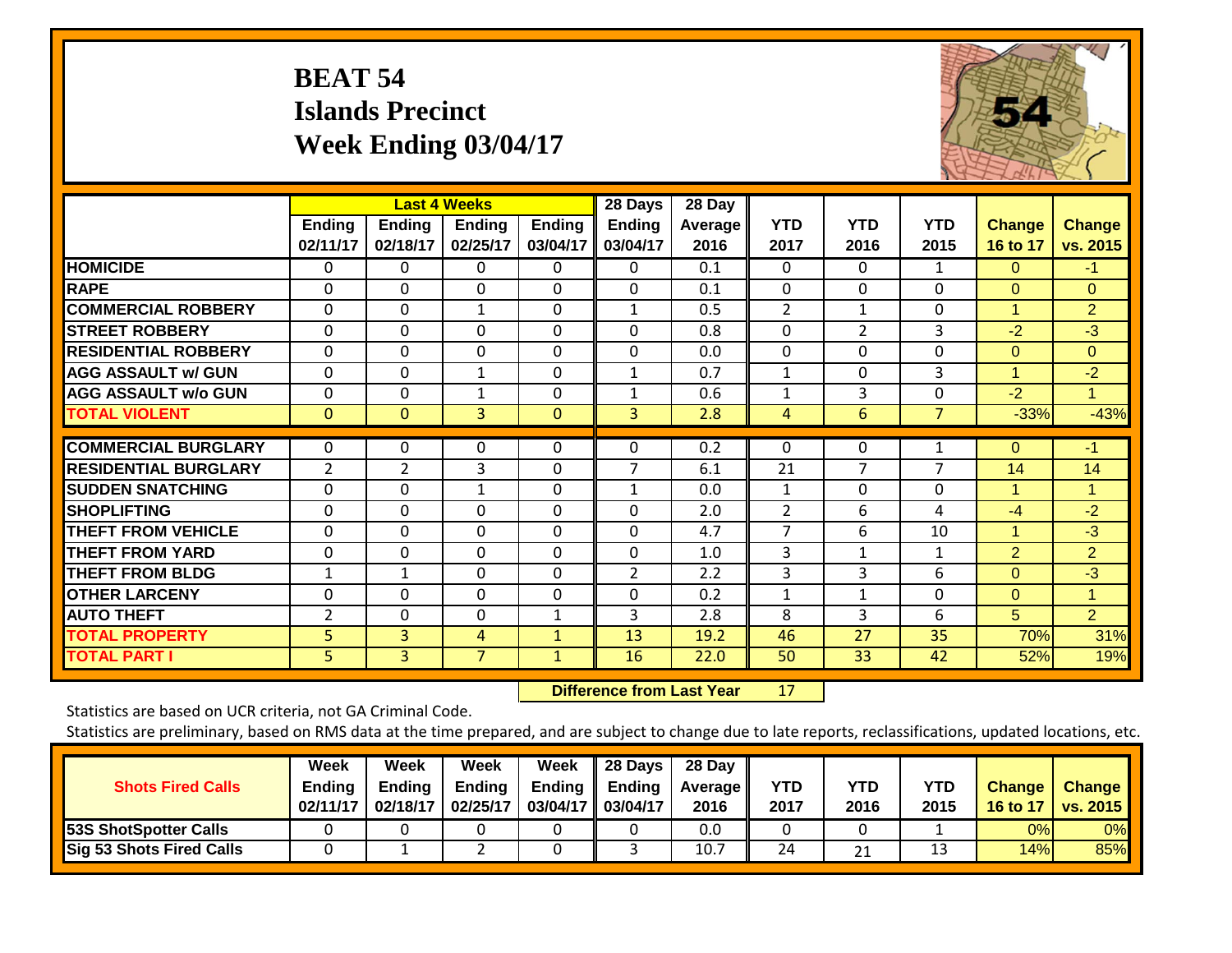# **BEAT 55 Islands Precinct Week Ending 03/04/17**



|                             | <b>Last 4 Weeks</b>       |                           |                           |                           | 28 Days                   | 28 Day                 |                    |                    |                    |                           |                           |
|-----------------------------|---------------------------|---------------------------|---------------------------|---------------------------|---------------------------|------------------------|--------------------|--------------------|--------------------|---------------------------|---------------------------|
|                             | <b>Ending</b><br>02/11/17 | <b>Ending</b><br>02/18/17 | <b>Ending</b><br>02/25/17 | <b>Ending</b><br>03/04/17 | <b>Ending</b><br>03/04/17 | <b>Average</b><br>2016 | <b>YTD</b><br>2017 | <b>YTD</b><br>2016 | <b>YTD</b><br>2015 | <b>Change</b><br>16 to 17 | <b>Change</b><br>vs. 2015 |
| <b>HOMICIDE</b>             | 0                         | 0                         | 0                         | 0                         | 0                         | 0.0                    | $\Omega$           | $\Omega$           | 1                  | $\Omega$                  | $-1$                      |
| <b>RAPE</b>                 | 0                         | 0                         | $\Omega$                  | $\Omega$                  | 0                         | 0.1                    | $\mathbf{0}$       | $\Omega$           | $\Omega$           | $\Omega$                  | $\Omega$                  |
| <b>COMMERCIAL ROBBERY</b>   | $\mathbf{1}$              | $\Omega$                  | $\Omega$                  | $\Omega$                  | $\mathbf{1}$              | 0.1                    | $\mathbf{1}$       | $\mathbf{1}$       | $\Omega$           | $\Omega$                  | 1                         |
| <b>STREET ROBBERY</b>       | 0                         | $\mathbf 1$               | $\Omega$                  | 0                         | $\mathbf{1}$              | 0.1                    | $\mathbf{1}$       | $\Omega$           | 0                  | 1                         | $\mathbf 1$               |
| <b>RESIDENTIAL ROBBERY</b>  | 0                         | 0                         | $\Omega$                  | 0                         | 0                         | 0.0                    | $\Omega$           | $\Omega$           | $\Omega$           | $\Omega$                  | $\Omega$                  |
| <b>AGG ASSAULT w/ GUN</b>   | $\Omega$                  | $\Omega$                  | $\Omega$                  | $\Omega$                  | 0                         | 0.2                    | $\Omega$           | 0                  | $\mathbf{1}$       | $\Omega$                  | $-1$                      |
| <b>AGG ASSAULT w/o GUN</b>  | 0                         | 1                         | $\Omega$                  | 0                         | 1                         | 0.5                    | 3                  | 1                  | 0                  | 2                         | 3                         |
| <b>TOTAL VIOLENT</b>        | $\mathbf{1}$              | 2                         | $\mathbf{0}$              | $\mathbf{0}$              | 3                         | 0.9                    | 5                  | $\overline{2}$     | $\overline{2}$     | 150%                      | 150%                      |
| <b>COMMERCIAL BURGLARY</b>  | $\Omega$                  | 0                         | $\Omega$                  | 0                         | 0                         | 0.2                    | 0                  | 2                  | 1                  | $-2$                      | $-1$                      |
| <b>RESIDENTIAL BURGLARY</b> | 0                         | 1                         | 0                         | $\overline{2}$            | 3                         | 4.0                    | 5                  | 8                  | 9                  | $-3$                      | $-4$                      |
| <b>ISUDDEN SNATCHING</b>    | 0                         | 0                         | $\Omega$                  | $\Omega$                  | 0                         | 0.4                    | $\Omega$           | $\Omega$           | $\Omega$           | $\Omega$                  | $\Omega$                  |
| <b>SHOPLIFTING</b>          | 0                         | $\mathbf{1}$              | 5.                        | $\overline{2}$            | 8                         | 6.1                    | 11                 | 19                 | 7                  | $-8$                      | $\overline{4}$            |
| <b>THEFT FROM VEHICLE</b>   | 3                         | 3                         | 4                         | 1                         | 11                        | 4.2                    | 14                 | 11                 | $\overline{7}$     | 3                         | $\overline{7}$            |
| <b>THEFT FROM YARD</b>      | 0                         | 0                         | $\mathbf 0$               | $\mathbf{1}$              | $\mathbf{1}$              | 2.6                    | 4                  | 5                  | 5                  | $-1$                      | $-1$                      |
| <b>THEFT FROM BLDG</b>      | 1                         | $\mathbf{1}$              | $\Omega$                  | $\mathbf{1}$              | 3                         | 3.7                    | 9                  | 8                  | 10                 | $\overline{1}$            | $-1$                      |
| <b>OTHER LARCENY</b>        | 0                         | $\Omega$                  | $\Omega$                  | $\Omega$                  | $\mathbf 0$               | 1.1                    | $\Omega$           | 8                  | 1                  | $-8$                      | $-1$                      |
| <b>AUTO THEFT</b>           | 0                         | 0                         | $\Omega$                  | $\mathbf{1}$              | 1                         | 1.5                    | 3                  | $\overline{2}$     | $\overline{2}$     | 1                         | 1                         |
|                             |                           |                           |                           |                           |                           |                        |                    |                    |                    |                           |                           |
| <b>TOTAL PROPERTY</b>       | 4                         | 6                         | 9                         | 8                         | 27                        | 23.8                   | 46                 | 63                 | 42                 | $-27%$                    | 10%                       |
| <b>TOTAL PART I</b>         | 5 <sup>1</sup>            | 8                         | 9                         | 8                         | 30                        | 24.7                   | 51                 | 65                 | 44                 | $-22%$                    | 16%                       |

 **Difference from Last Year**r -14

Statistics are based on UCR criteria, not GA Criminal Code.

| <b>Shots Fired Calls</b>        | Week<br><b>Ending</b><br>02/11/17 | Week<br><b>Ending</b><br>02/18/17 | Week<br><b>Ending</b><br>02/25/17 | Week<br><b>Ending</b><br>03/04/17 | 28 Days<br>Ending<br>03/04/17 | 28 Day<br><b>Average II</b><br>2016 | YTD<br>2017 | <b>YTD</b><br>2016 | <b>YTD</b><br>2015 | <b>Change</b><br>16 to 17 | <b>Change</b><br><b>vs. 2015</b> |
|---------------------------------|-----------------------------------|-----------------------------------|-----------------------------------|-----------------------------------|-------------------------------|-------------------------------------|-------------|--------------------|--------------------|---------------------------|----------------------------------|
| <b>53S ShotSpotter Calls</b>    |                                   |                                   |                                   |                                   |                               | 0.0                                 |             |                    |                    | 0%                        | 0%                               |
| <b>Sig 53 Shots Fired Calls</b> |                                   |                                   |                                   |                                   | 4                             | J.I                                 | 10          | 12                 | 16                 | $-17%$                    | $-38%$                           |